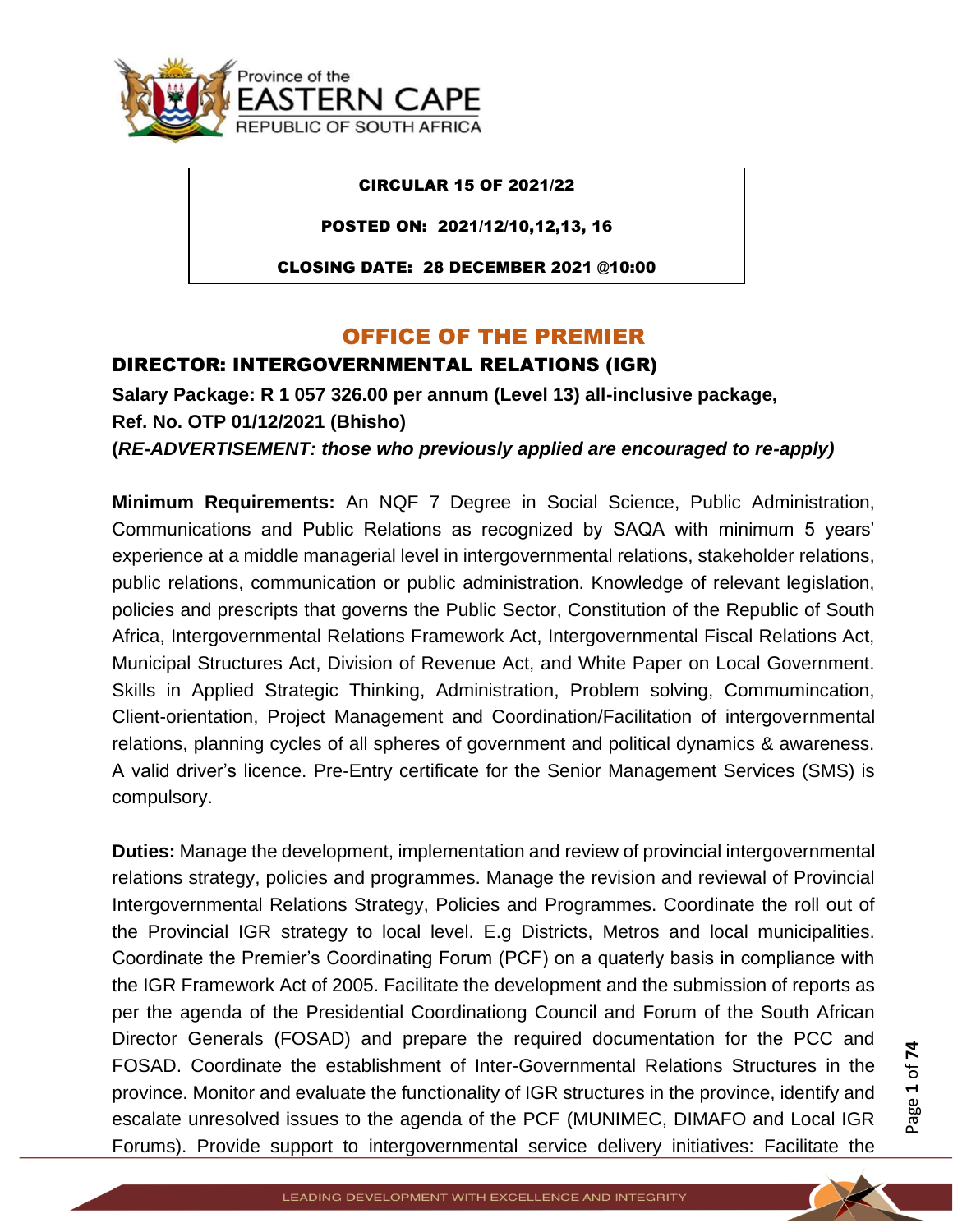submission of service delivery reports to enable oversight. Coordinate the meetings with stakeholders such as sector departments, state entities and municipalities to evaluate progress on service delivery initiatives and interventions. Facilitate the participation of all relevant stakeholders in service delivery initiatives. Provide coordination support to national and provincial calendar programmes and other initiatives. Manage the provision of support to IGR structures: Develop and implement training initiatives to IGR practitioners for specific IGR structures (sector departments and municipalities at all levels). Manage the participation and contribution by national, provincial departments and state entities in local IDPs through effective ward-based planning Integrated Service Delivery Model (ISDM). Coordinate the organisation of the EXCO Outreach Programme in line with the revised Provincial IGR Strategy, to evaluate and provide oversight to service delivery initiatives. Manage the participation by national, provincial government departments and State Entities (ESKOM) in local IGR structures and report defaults thereof. Coordinate the provincial IGR Forum to facilitate integrated planning between national and provincial departments and all local municipalities. Manage area of responsibility: Review Intergovernmental Relations performance and make recommendations to improve the efficiency and effectiveness. Report on Intergovernmental Relations information as required by internal and external stakeholders. Supervise and co-ordinate the effective and efficient running and management of the Intergovernmental Relations. Develop and implement service delivery improvement programmes. Ensure that performance agreements and development plans are developed and implemented for all staff in the Intergovernmental Relations within set timeframes. Ensure that staff performance is managed on a daily basis and that Performance Assessments of all employees in area of responsibility are done timeously and within agreed timeframes. Ensure that vacancies are filled timeously and that the Recruitment, Selection and Placement of staff is according to laid down policy and procedure. Ensure the implementation and management of risk, finance, and supply-chain management protocols and prescripts in area of responsibility: Identify and manage risks in area of responsibility. Ensure timely budgeting, monitoring, variance analysis and reporting. Ensure that Procurement Planning takes place, that specifications are developed timeously and that there is compliance with supply chain prescripts. Ensure the Unit's assets are managed, maintained and kept safely. Weigh up financial implications of propositions and align expenditure to cash flow projections. **ENQUIRIES: Ms N Mafu 082 562 2347** 

Page 2 of 7 4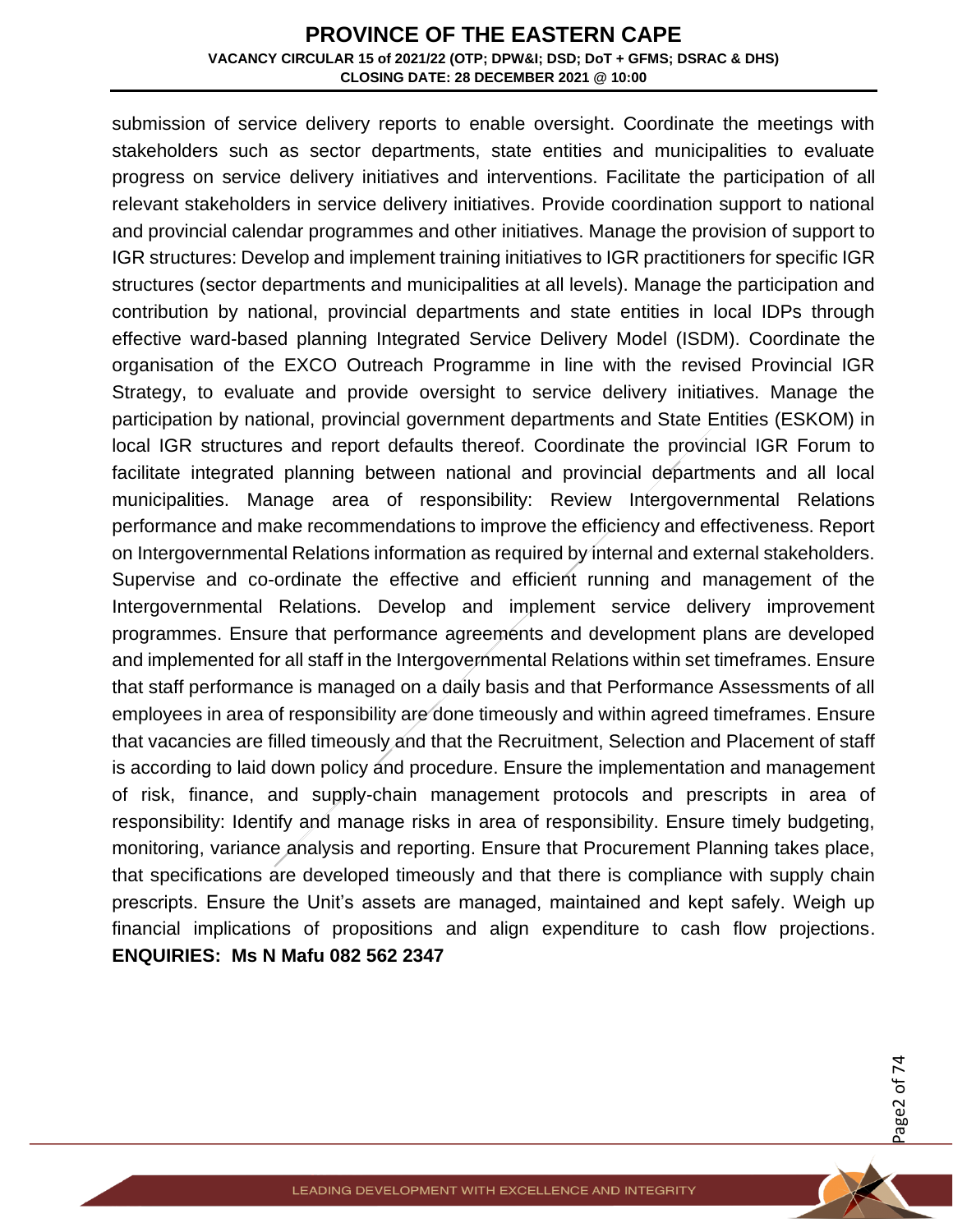### ERRATUM

Kindly note that the post was advertised in Public Service Vacancy Circular 40 and/or Provincial Vacancy Circular 14 dated 12 November 2021, The Requirements are amended as follows: (1) Deputy Director: ICT Solution Architect with Ref No: OTP 03/11/2021 ; A relevant qualification is National Senior Certificate, an NQF level 7, IT-related degree with a minimum of 3 – 5 years at an Assistant Director level, of which a minimum of 2 years should be in Planning, Designing, Architecting, and/or Implementing (Project-Management) ICT Technical Solutions. Professional qualifications: Microsoft Certified Solution Expert (MCSE): Productivity, elective Deploying Enterprise Voice with Skype for Business. Microsoftaccredited International certificate only. Finalist candidates without this MCSE certificate will be subjected to the Exam MS-720 to assess technical competency in architecting Voice and Unified Communications solutions. Key Competencies: Applying Technology, Communication and Information Management, Continuous Improvement, Project Management. A valid driver's licence. Skills: Active Listening and Learning, Analytical/Critical thinking, Writing, Speaking. **Personal Attributes:** Confidentiality, Performance Driven, Attention to detail. **ENQUIRIES: Ms N Mafu 082 562 2347**

## APPLICANTS: CLOSING DATE: 28 DECEMBER 2021

Applications received after closing date will not be considered. No faxed applications will be accepted, no hand delivered applications will be allowed due to COVID 19. Applicants must apply using eRecruitment system which is available on [https://erecruitment.ecotp.gov.za/,](https://erecruitment.ecotp.gov.za/) [www.ecprov.gov.za](http://www.ecprov.gov.za/) or [https://ecprov.gov.za/.](https://ecprov.gov.za/) The system is available 24/7 and closes at 23:59 on the closing date. However, technical support is given within working hours and weekdays only i.e. between 08:00-16:30 from Monday-Thursday and between 08:00-16:00 on Fridays. Should you submit your applications to[: nolungalungisa.nelani@ecotp.gov.za](mailto:nolungalungisa.nelani@ecotp.gov.za) and not as specified above– your application will be regarded as lost and will not be considered.

**INSTRUCTION NOTE:** Applications must be submitted on a New Z83 Form, obtainable from any Public Service department or go to [www.dpsa.gov.za](http://www.dpsa.gov.za/) or [http://www.ecprov.gov.za](http://www.ecprov.gov.za/) which usually must be signed as an unsigned Z83 form disqualifies an application, BUT, currently on the e-recruitment system, the Z83 is not downloadable and is unsingable, therefore, applicants applied via the system will not be disqualified (until further notice). Z83 form should be accompanied by a recently updated comprehensive CV with at least two (2) contactable referees as well as copies of all qualification (s), (Matric certificate must also be attached) ID document and Driver's licence (Where applicable). Furthermore, such copies need not be certified when applying for a post. Communication from the HR of the department regarding the requirements for certified documents will be limited to shortlisted candidates.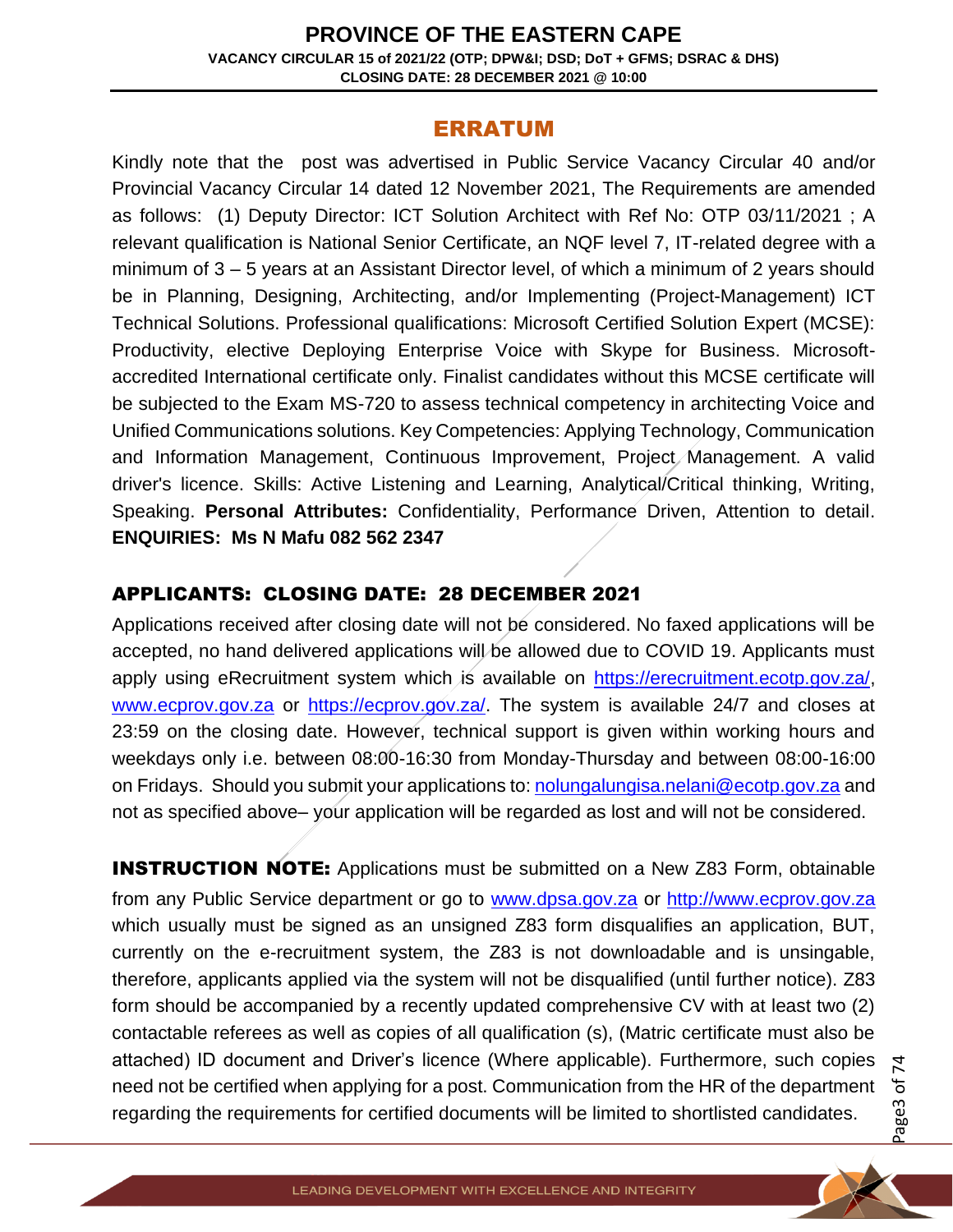Therefore, only shortlisted candidates for a post will be required to submit certified documents on or before the day of the interview following communication from HR. Non-RSA Citizens/Permanent Resident Permit Holders must attach a copy of his/her Permanent Residence Permit to his/her application. Should you be in possession of a foreign qualification, it must be accompanied by an evaluation certificate from the South African Qualification Authority (SAQA). Failure to submit all the requested documents will result in the application not being considered. If you have not been contacted within six (6) months after the closing date of this advertisement, please accept that your application was unsuccessful. Selected candidates will be subjected to a personnel suitability check (criminal record check, citizenship verification, financial/asset record check, qualification/study verification and previous employment verification). Successful candidates will also be subjected to security clearance processes. Successful candidates will be appointed on a probation period of twelve (12) months. Misrepresentation in the application documents will result in automatic disqualification and disciplinary action in the event the candidate has already been appointed. The Department reserves the right not to make appointment(s) to the advertised post(s). Persons with disability and people from previously disadvantaged groups are encouraged to apply. **ENQUIRIES: Ms N Mafu 082 562 2347**

## PUBLIC WORKS & INFRASTRUCTURE

The Department of Public Works & Infrastructure in the Eastern Cape is an equal opportunity, affirmative action employer. Women and Persons with disability are encouraged to apply. Employment Equity targets of the Department will be adhered to.

## PROFESSIONAL CONSTRUCTION PROJECT MANAGER - GRADE A (4 POSTS) **COMPONENT: BUILDINGS**

*An all-inclusive remuneration package of R728 829.00 per annum (OSD) Ref No: DPWI/01/12/2021 Head Office (Bhisho)*

**REQUIREMENTS:** - ● National Senior Certificate. National Diploma (Built Environment field) with a minimum of 4 years and six months certified experience / BTech (Built Environment field) with a minimum of 4 years' certified managerial experience / Honours Degree in any Built Environment field with a minimum of 3 years' experience. • A valid driver's licence. • Compulsory registration with the SACPCMP as a Professional Construction Project Manager.

**KPAs** - ● **Manage and co-ordinate all aspects of projects:** - (i) Guide the project planning, implementation, monitoring, reporting and evaluation in line with project management methodology; (ii) Create and execute project work plans and revise as appropriate to meet changing needs and requirements; (iii) Identify resource needed and assign individual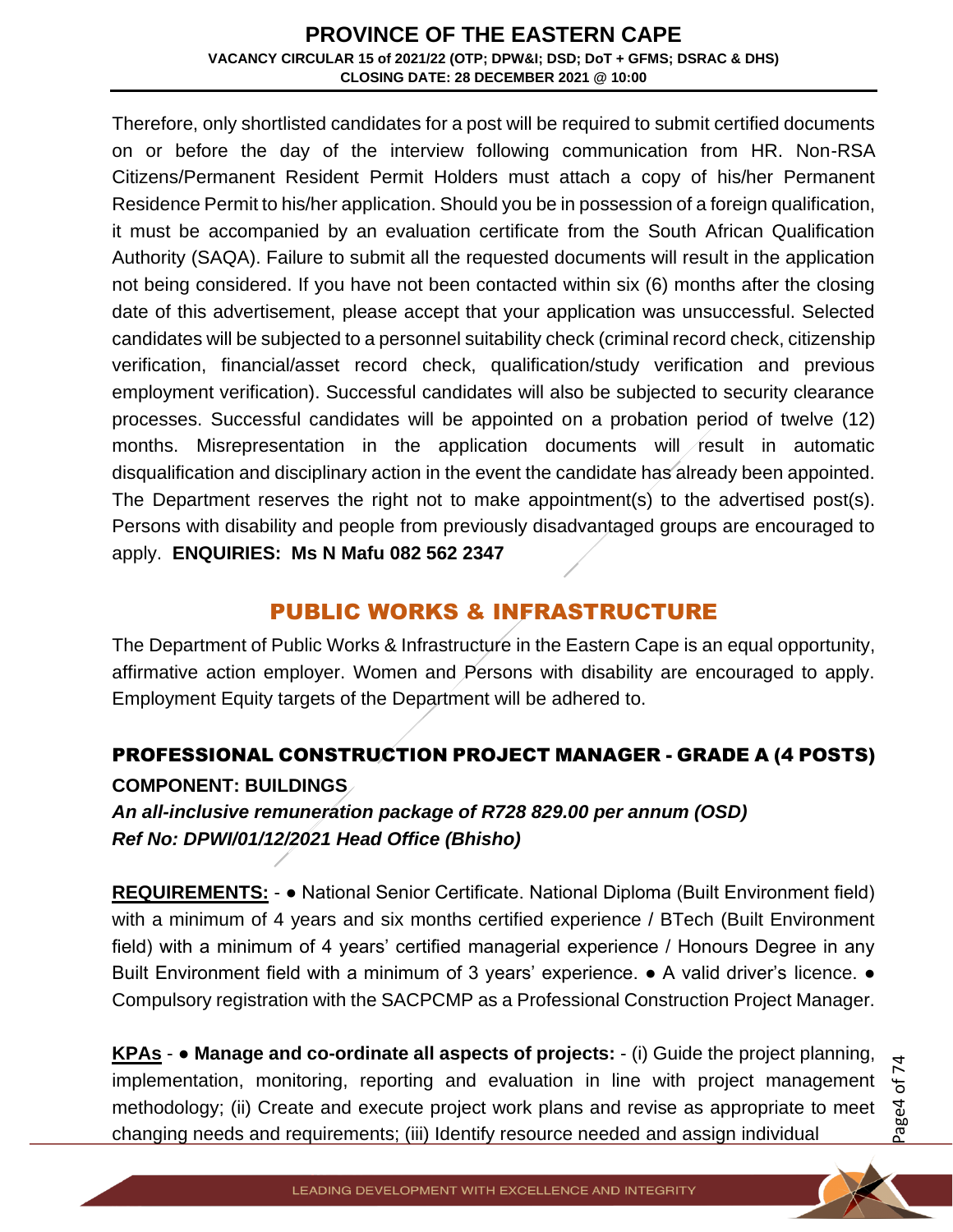responsibilities; (iv) Manage day-to- day operational aspects of a project of scope; and (v) Effectively apply methodology and enforce project standards to minimize risk on projects. **Project Accounting and Financial Management:** - (i) Report project progress to Chief Construction Project Manager; and (ii) Manage Project budget and resources. **Office Administration:** - (i) Provide inputs to other professionals with tender administration; (ii) liaise and interact with service providers, client and management; (iii) contribute to the human resource and related activities; (iv) maintain the record management system and the architectural library; and (v) utilize resources allocated effectively. **Research and Development:** - (i) Keep up with new technologies and procedures; (ii) Research/literature on new developments on project management methodologies; and (iii) Liaise with relevant bodies/councils on project management.

**Enquiries: Mr. L. Maliti or Ms. S. Mdoda Tel: 040 602 4272.**

#### ARCHITECT: GRADE A

*An all-inclusive remuneration package of R628 014.00 per annum (OSD) Ref No: DPWI 02/12/2021, Head Office (Bhisho)*

**MINIMUM REQUIREMENTS:** National Senior Certificate, B Degree in Architecture or relevant qualification. Three years post qualification architectural experience required. A valid driver's licence. Compulsory registration with SACAP.

**KPAs: Perform architectural activities on state-owned or leased buildings, structures or facilities:**- (i) Co-ordinate professional teams on all aspects regarding architecture; (ii) Ensure adherence and compliance to legal, safety and health requirements; (iii) Provide architectural advice and technical support in the evaluation of solutions; (iv) Ensure the adoption of technical and quality strategies; (v) Develop architectural related policies, methods and practices; (vi) Provide solution on non-compliance and failure of designs; (vii) Review plans, drawings, specifications, and estimates accomplished by building designers and/or sub-professional personnel; and (viii) Ensure adherence to the requirements of professional registration. **Human capital development:** - (i) Mentor and train candidate architects and related technical and administrative personnel to promote skills/knowledge transfer and adherence to sound architectural principles and code of practice; (ii) Supervise architectural work and processes; (iii) Administer Performance management and development. **Office administration and budget planning:** - (i) Manage resources, prepare and consolidate inputs for the facilitation of resource utilisation; (ii) Ensure adherence to regulations and procedures for procurement SCM and human resource administration; (iii) Monitor and control expenditure; (iv) Report on expenditure and service delivery. **Research and development:** - (i) Continuous professional development to keep up with new technologies and procedures;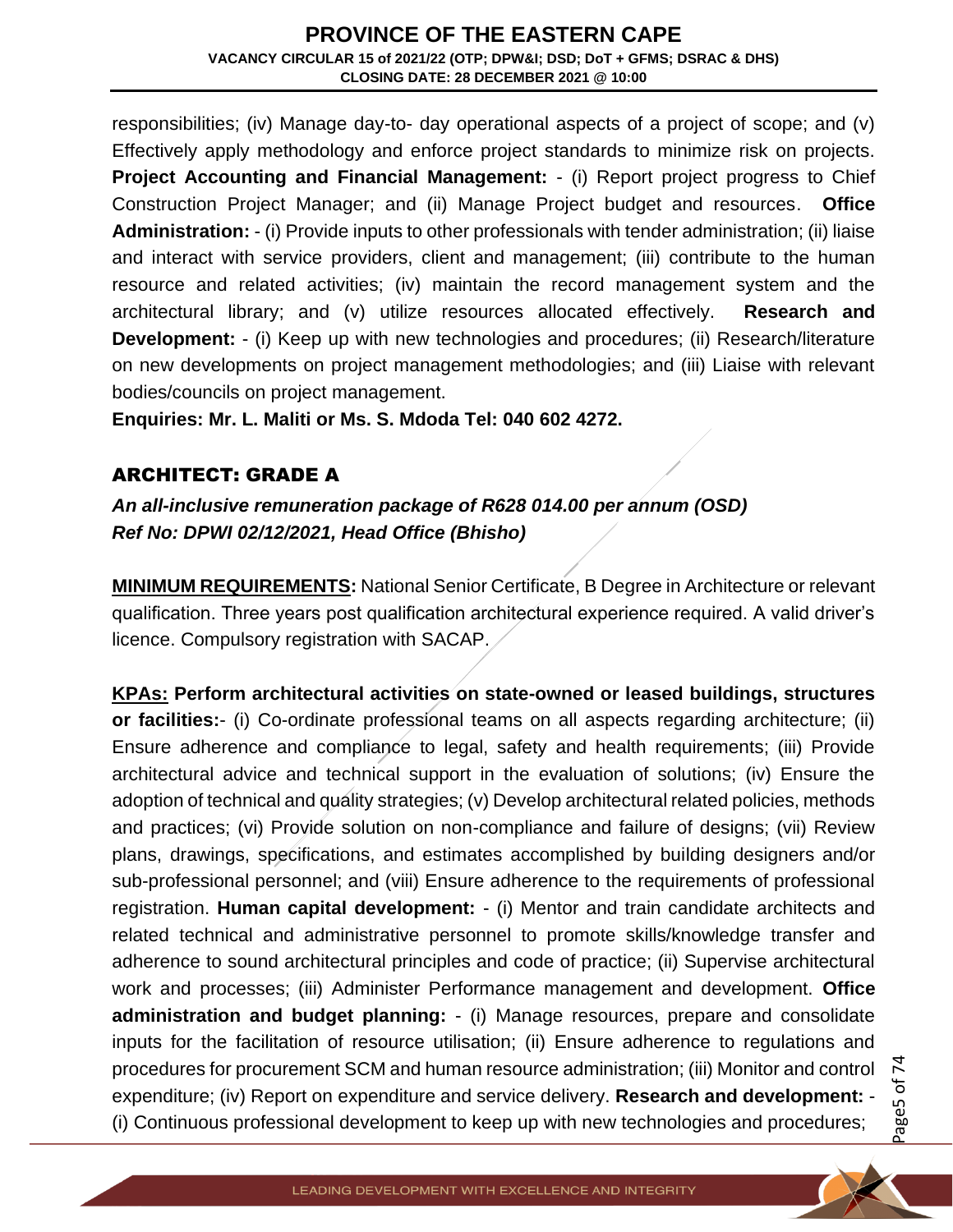(ii) Research/literature studies on architecture to improve expertise; (iii) Liaise with relevant bodies/councils on architectural-related matters. **Enquiries: Mr. L. Maliti or Ms. S. Mdoda Tel: 040 602 4272.**

## **CLOSING DATE: 28 DECEMBER 2021 @ 10:00 APPLICATIONS RECEIVED AFTER CLOSING DATE WILL NOT BE CONSIDERED. NO FAXED APPLICATIONS WILL BE ACCEPTED.**

## **APPLICATIONS CAN BE FORWARDED THROUGH ONE OF THE FOLLOWING OPTIONS:**

Applications for posts in Head Office (Bhisho): Post to Department of Public Works & Infrastructure, Private Bag X0022, Bhisho, 5605, alternatively applications can be forwarded to [e-recruitment-headoffice@ecdpw.gov.za](mailto:e-recruitment-headoffice@ecdpw.gov.za) **Enquiries: Mr. L. Maliti or Ms. S. Mdoda Tel: 040 602 4272. FOR ATTENTION:** Ms N.H Malgas

**INSTRUCTION NOTE:** Applications must be submitted on the Application for Employment Form (Z83) effective from 01 January 2021 obtainable from any Public Service Department go to [www.dpsa.gov.za/](http://www.dpsa.gov.za/) or [http://eclgta.ecprov.gov.za](http://eclgta.ecprov.gov.za/) and should be accompanied by a comprehensive CV, including at least two contactable referees, and copies of qualifications, driver's licence (where applicable) and Identity Document. Such **copies need not be certified**. Communication from HR will be limited to shortlisted candidates. Only the shortlisted candidates will be required to submit certified documents on or before the day of the interview following a communication from HR. The Z83 form must be signed by an original signature. An unsigned Z83 form or the use of the old Z83 will disqualify an application. It is the responsibility of applicants in possession of foreign qualifications to submit evaluated results by the South African Qualification Authority (SAQA).

All shortlisted candidates will be subjected to a technical exercise that intends to test relevant elements of the job. Applicants must quote the relevant reference number for the post as advertised. If you have not been contacted within three (3) months of the closing date of this advertisement, please accept that your application was unsuccessful. The Department of Public Works and Infrastructure welcomes people with disabilities and they may be given preference.

All short-listed candidates will be required to undergo pre-employment screening. All the appointments are subject to security vetting results. **Failure to submit a comprehensive CV, academic qualifications and the signed Z83 form will result in the disqualification of the application from the process.** Full details about the Pre-entry certificate for the Senior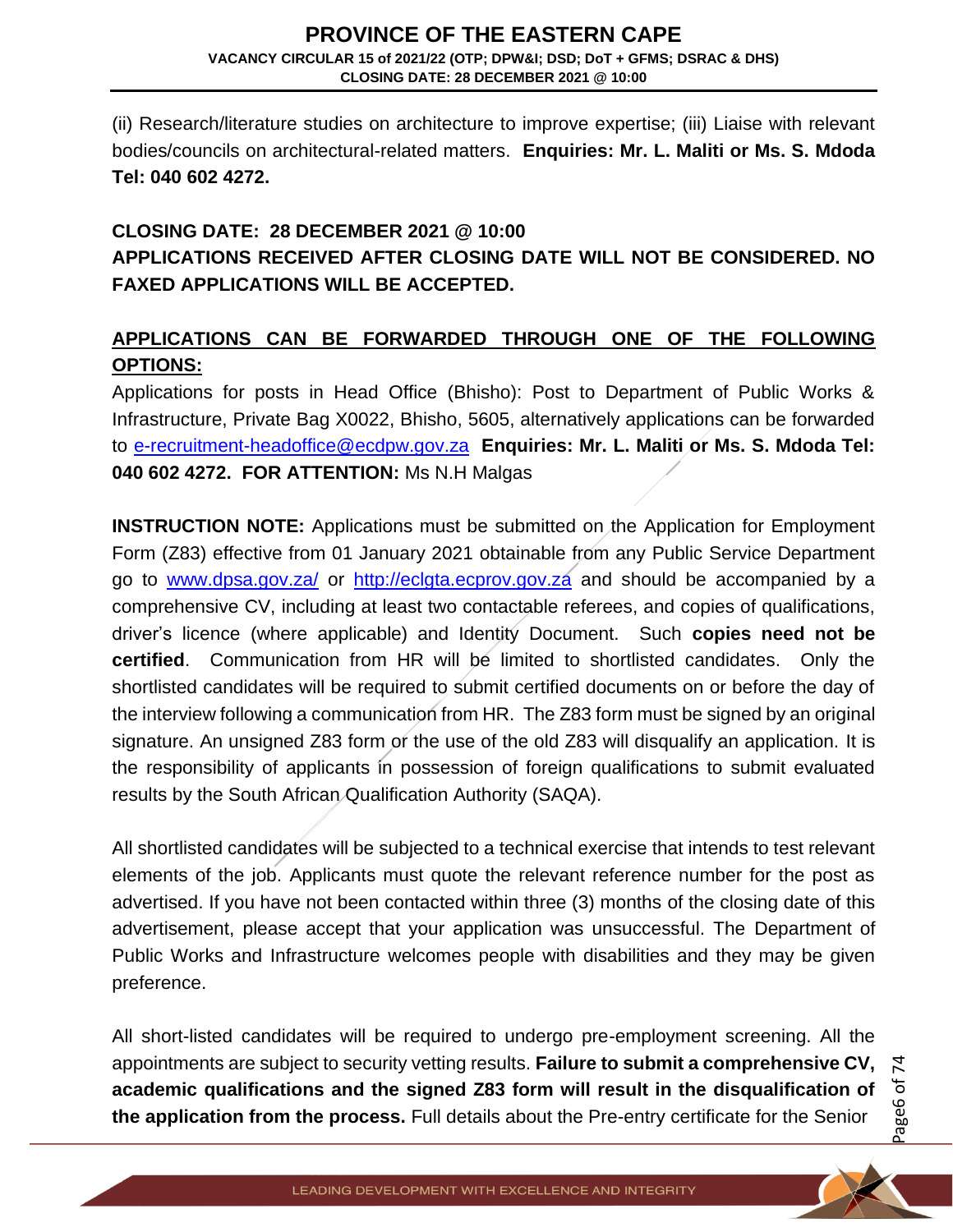Management Service (SMS) can be sourced from the following link [http://www.thensg.gov.za/training-course/sms-pre-entry-programme/.](http://www.thensg.gov.za/training-course/sms-pre-entry-programme/) The Department reserves the right not to make appointment(s) to the advertised post(s). **NB: Females and** Disabled persons are encouraged to apply to SMS positions.

## SOCIAL DEVELOPMENT

### PROFESSIONAL CONSTRUCTION PROJECT MANAGER

#### (12 months contract)

**CENTRE: PROVINCIAL OFFICE: KING WILLIAMS TOWN Ref no. (DSD 01/12/2021) SALARY: R 821 775.00 PER ANNUM -** GR B

**MINIMUM REQUIREMENTS:** National Senior Certificate, plus BTech (Built Environment field) with a minimum of 4 years certified managerial experience. A Valid driver's licence. Compulsory registration with the SACPCMP as a Professional Construction Project Manager.

**DUTIES: Manage and co-ordinate all aspects of projects:-** (i) Guide the project planning, implementation, monitoring, reporting and evaluation in line with project management methodology; (ii) Create and execute project work plans and revise as appropriate to meet changing needs and requirements; (iii) Identify resources needed and assign individual responsibilities; (iv) Manage day-to-day operational aspects of a project and scope; and (v) Effectively apply methodology and enforce project standards to minimize risk on projects. **Project Accounting and Financial Management: - (i) Report project progress to Chief** Construction Project Manager; and (ii) Manage project budget and resources. **Office Administration: -** (i) Provide inputs to other professionals with tender administration; (ii) liaise and interact with service providers, client and management; (iii) contribute to the human resources and related activities; (iv) maintain the record management system and the architectural library; and (v) utilize resources allocated effectively. **Research and Development:** - (i) Keep up with new technologies and procedures; (ii) Research/literature on new developments on project management methodologies; and (iii) Liaise with relevant bodies/councils on project management.

**Enquiries can be directed to Ms A Njaba at 043 605-5101 OR Ms. Z Moyeni 043 605-5110**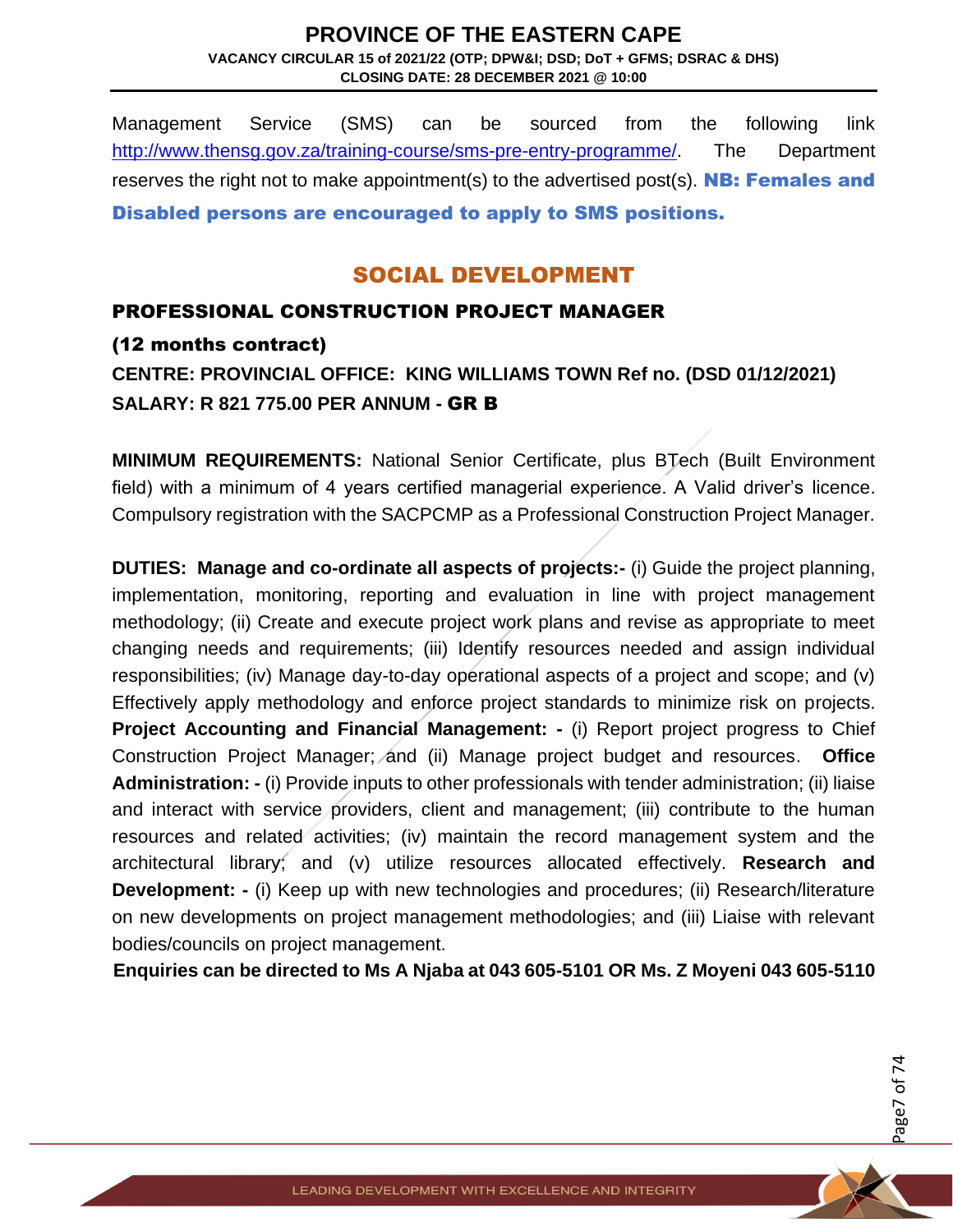### ADMIN CLERK: ECD (12 months contract)

## **CENTRE: PROVINCIAL OFFICE: KING WILLIAMS TOWN: Ref no. (DSD 02/12/2021) SALARY: R176 310.00 per annum (Salary level 5)**

**MINIMUM REQUIREMENTS:** National Senior Certificate, /Equivalent qualification. Computer literacy (with an understanding of excel.

**COMPETENCIES:** Good understanding of Public Service prescripts. Knowledge of PFMA and Treasury Regulations. Extensive computer literacy. Knowledge of general administration in the public service. Excellent communication skills and analytical ability.

**DUTIES:** Provide clerical support services relating to Early Childhood Development unit. Assist with data capturing with Early Childhood Development unit to ensure credible database. Assist with ECD Centers. Track and Monitor Financial Spending of ECD centers and submit monthly and quarterly reports. Attend and present in monthly and quarterly meetings of the Directorate.

**Enquiries can be directed to Ms A Njaba at 043 605-5101 OR Ms. Z Moyeni 043 605-5110**

### STRATEGIC PLANNING INTERNSHIP (EPWP) (7 Posts)

**CENTRE: PROVINCIAL OFFICE: KING WILLIAMS TOWN (Ref no. DSD 03/12/2021) STIPEND: R 74 099,55 per annum** 

**Minimum Requirements:** Standard 10/ Grade 12 plus National Diploma /B Degree in Social Science / Public Administration / Public Management. Enquiries can be directed to Ms A Njaba at 043 605-5101 OR Ms. Z Moyeni 043 605-5110

# **CLOSING DATE: 28 DECEMBER 2021 @ 10:00**

**APPLICATIONS RECEIVED AFTER CLOSING DATE WILL NOT BE CONSIDERED.**

## APPLICATIONS CAN BE FORWARDED AS FOLLOWS:

- ➢ **PROVINCIAL OFFICE: KING WILLIAMS TOWN: Hand Delivery:** Albertina Sisulu Building, No 7 Beatrice Street (behind KFC-Alexandra Road), King William's Town, for the **attention** of Ms A Njaba or **post to** The Director: HRA: Social Development, Private Bag X0039, Bhisho, 5605
- ➢ **Alternatively**, applications can be **forwarded to:** [recruitment@ecdsd.gov.za](mailto:recruitment@ecdsd.gov.za) and/or e-recruitment system

**Enquiries to Ms Z. Moyeni at 043 605-5110 / Ms A. Njaba 043 605-5101/** 

Page 8 of 7 4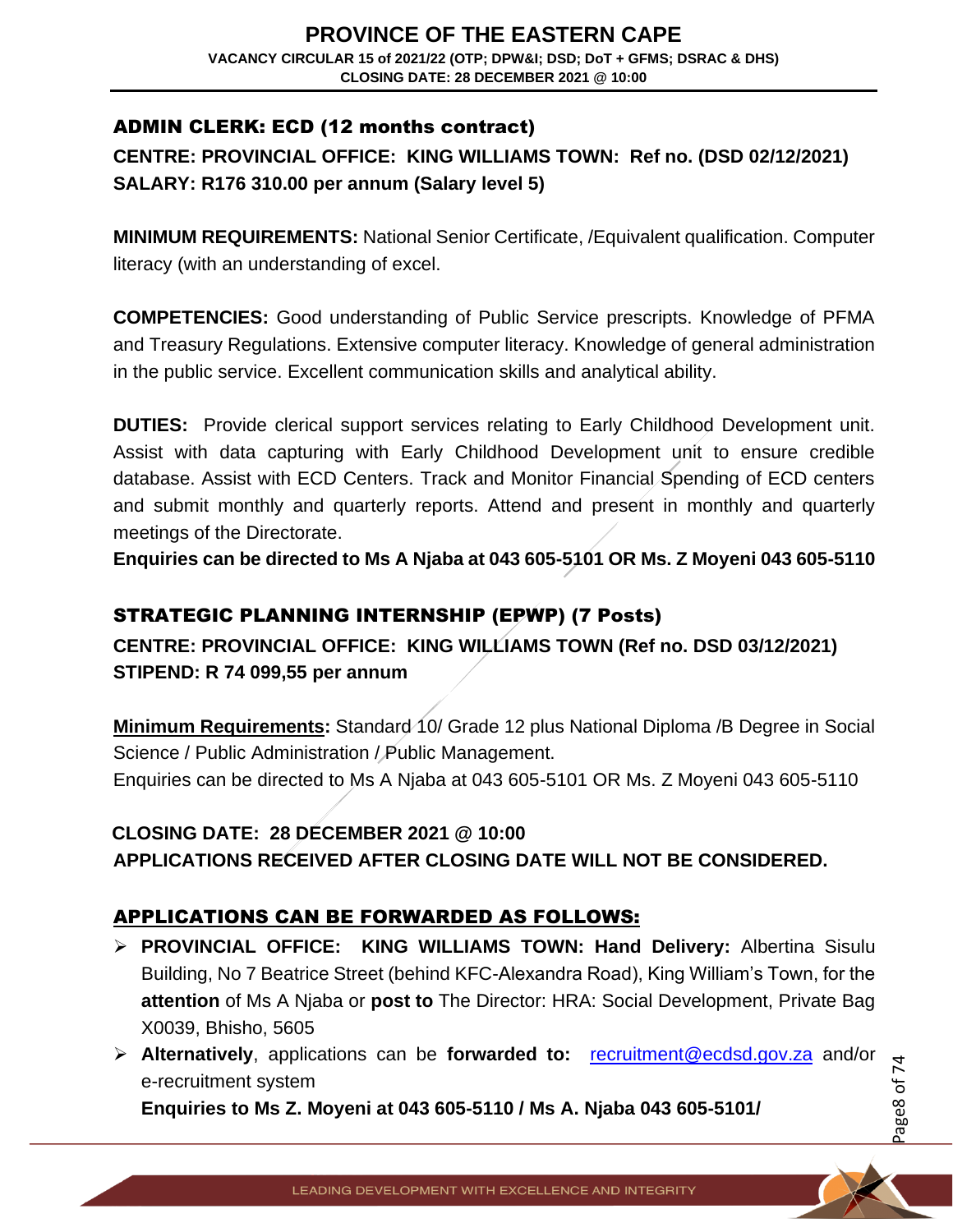**NOTE:** Applications must be submitted on the Z83 Form accompanied by copies of qualification(s), identity document (**Copies need not be certified**) proof of citizenship if not RSA citizen, a comprehensive CV, indicating three reference persons: Name and Contact Numbers, A relationship with reference, Reference checks will be done on nominated candidate(s). Note: Failure to submit these copies will result in the application not being considered. Please do not send any original certificates, diplomas, or testimonials. Applicants must note that further checks will be conducted once they are short-listed and that their appointment is subject to the outcome of these checks include security clearance, security vetting, qualification verification and criminal checking. Note that correspondence will only be conducted with the short-listed candidates. If you have not been contacted by the DPSA within three (3) months of the closing date of the advertisement, please accept that your application was unsuccessful. We thank all applicants for their interest. All shortlisted candidates for SMS posts will be subjected to a technical exercise that intends to test relevant technical elements of the job, the logistics of which will be communicated by department. Following the interview and the technical exercise, the selection panel will recommend candidates to attend a generic managerial competency assessment (in compliance with the DPSA Directive on the implementation of competency-based assessments). The competency assessment will be testing generic managerial competencies using the mandated DPSA SMS Competency assessments tools.

## DEPARTMENT OF TRANSPORT (DOT)

The Department of Transport in the Eastern Cape is an equal opportunity, affirmative action employer. Females and disabled persons are encouraged to apply. Employment Equity targets of the Department will be adhered to.

## DIRECTOR: TECHNICAL SUPPORT & PROJECT MANAGEMENT SERVICES

#### **(Re-advertisement)**

**Salary Range: An all–inclusive remuneration package of R 1,057,236. 00–R1,245,495.00 (Salary Level 13)**

**Centre: Head Office: King Williams Town (Ref.DOT 01/12/2021)**

**Requirements:** National Senior Certificate, Bachelor's degree (NQF level 7) as recognized by SAQA in (Civil Engineering or Project Management). At least 10 years' experience working in the Engineering environment of which 5 years must be at middle management level (mostly Civil and Construction). Project management certification i.e. PMBOK or PRINCE2 practitioner or Agile; (advantageous). Master's degree in Project Management (advantageous). A Valid Driver's Licence. Compulsory registration with the SACPCMP as a Professional Construction Project Manager or ECSA as a Professional Engineer/Technologist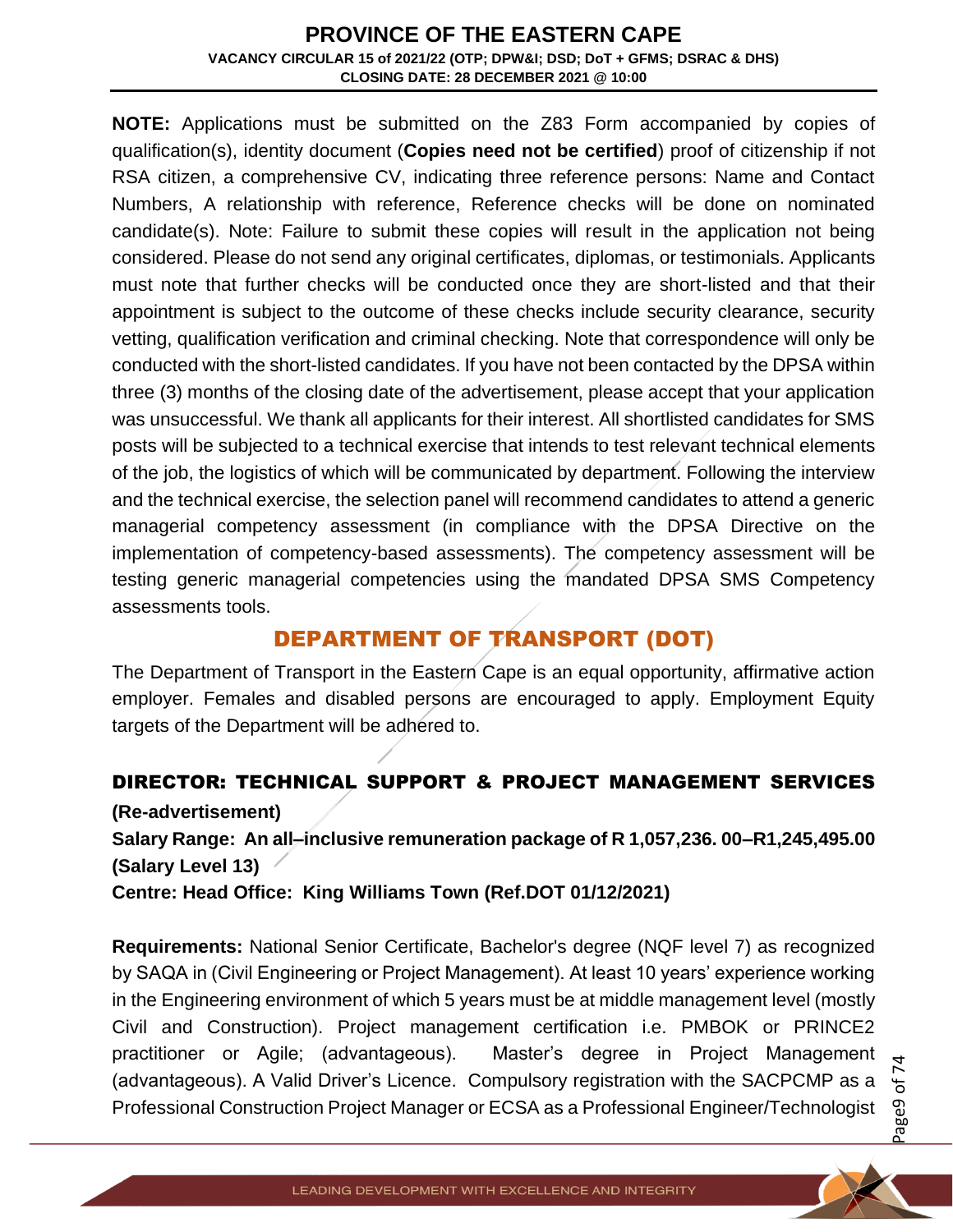with minimum of 5 years post registration experience. SMS pre-entry certificate as offered by the National School of Government (NSG).

**Knowledge:** Applicable legislation and prescripts in the Project Management field, Civil and Construction industries.

**Duties:** Establish, Implement Embed and Continuously Improve Project Methodologies and Governance Frameworks. Establish, maintain and review a program baseline or the "road map" for implementation of a project. Responsible to ensure the methodologies of the Project Management Office are adopted and engrained within SBV in order to effectively improve and maintain the Project Management Office maturity within the company. Lead the implementation and management of portfolio, programme and project governance frameworks and development of appropriate reporting tools which deliver value. Responsible to maintain and reiterate the administration for project submissions and approvals through the agreed portfolio prioritisation and approval process, maintaining a pipeline of approved projects. To provide full governance & control over projects utilising an agreed methodology and consistent standard – i.e. PMBOK and Agile. Verify that project communication strategy is agreed upon, shared with, and adhered to by all project stakeholders (internal and external). Confirm that an applicable change methodology has been applied to projects in order to support the implementation. Guarantee a clear and consistent approach is in place to manage risk with alignment to the applicable Risk and Project Registers.

**Enquiries can be directed to Mr M.L Ngcobo/Mrs N. Nyamakazi 043 604 7455/7458**

# CHIEF CONSTRUCTION PROJECT MANAGER: TECHNICAL SUPPORT & PROJECT MANAGEMENT SERVICES

**Salary Range: R 1,058,469.00 per annum (OSD) (Re-advertisement) Centre: Head Office: King Williams Town (Ref DOT 02/12/2021)** 

**Requirements:** National Senior Certificate. Bachelor's degree (NQF level 7 as recognized by SAQA) in (Civil Engineering or Project Management). 7 years of experience in a relevant field. Project management certification i.e. PMBOK or PRINCE2 practitioner or Agile; (advantageous). Post-graduate degree in Project Management (advantageous). A Valid Driver's Licence • Compulsory registration with the SACPCMP as a Professional Construction Project Manager or ECSA as a Professional Engineer/Technologist with minimum of 3 years post registration experience

**Knowledge:** Limited knowledge of the following: Departmental service delivery principles. PFMA. Relevant policies and Procedures. Government Programmes. Applicable legislation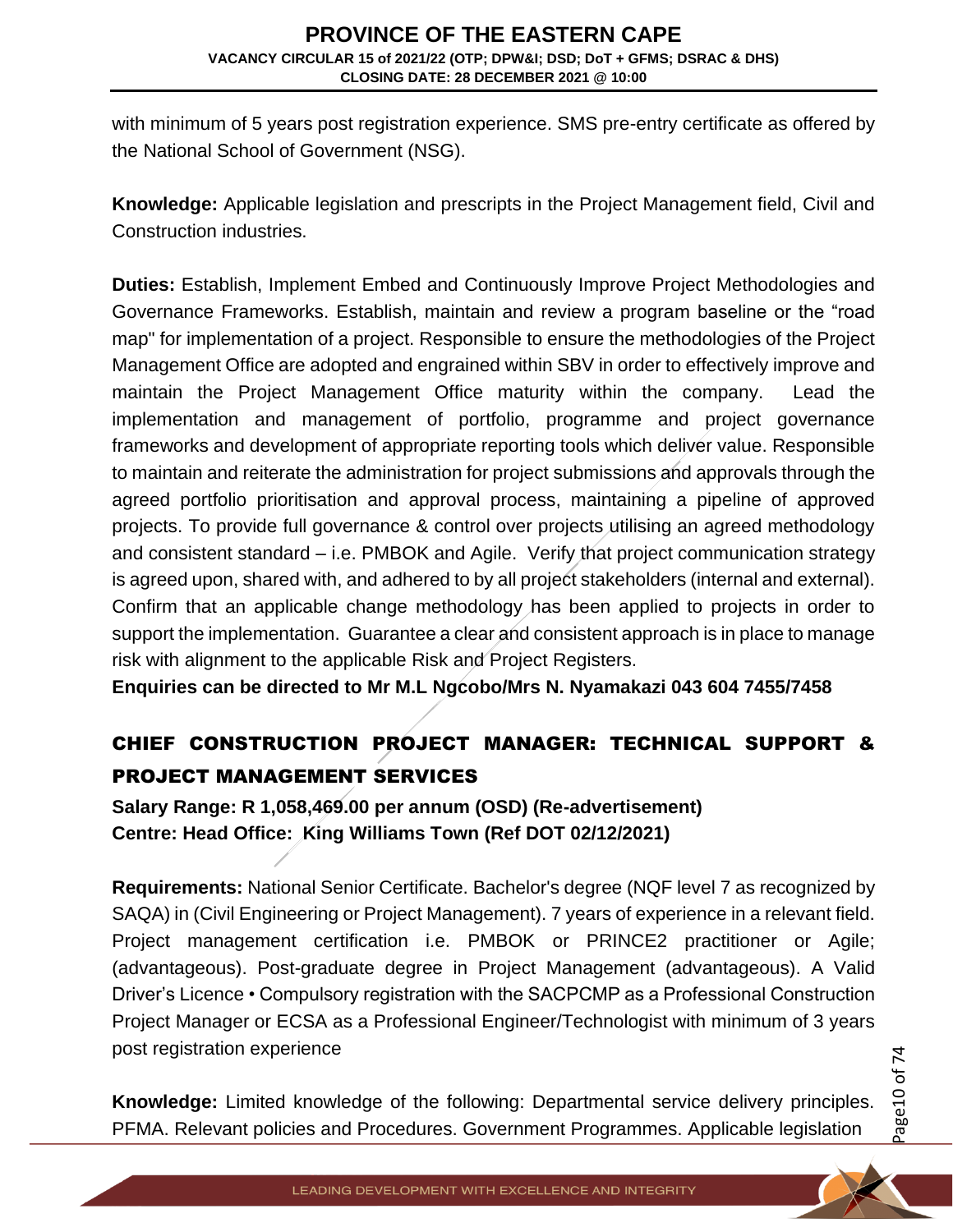and prescripts in the Project Management field, Civil and Construction industries.

**Duties:** Co-ordinate project efforts and integration across disciplines to ensure seamless integration with current technology. Maintain project operational effectiveness: Manage the execution of project management strategy through the provision of appropriate structures, systems and resources. Set project standards, specifications, and service levels according to organizational objectives to ensure optimum operational availability. Monitor project management efficiencies according to organizational goals to direct or redirect project services for the attainment of organizational objectives. Financial Management: Ensure the availability and management of funds to meet the MTEF objectives within the project environment/services. Manage the operational capital project portfolio for the operation to ensure effective resourcing according to organizational needs and objectives. Manage the commercial added value of the discipline-related programmes and projects. Facilitate the compilation of innovation proposals to ensure validity and adherence to organizational principles. Monitor, control expenditure according to budget to ensure efficient cash flow management. Governance: Allocate, monitor and control resources. Compiles risk logs (databases) and manages significant risk according to sound risk management practice and organizational requirements. Provide technical consulting services for the operation of project related matters to minimize possible project risks. Manage and implement knowledge sharing initiatives e.g. short-term assignments and secondments within and across operations, in support of individual development plans, operational requirements and return on investment. Continuously monitor the exchange and protection of information between operations and individuals to ensure effective knowledge management according to departmental objectives. People management: Direct the development motivation and utilization of human resources for the discipline to ensure competent knowledge base for the continued success of project services according to organizational needs and requirements. Manage subordinates' key performance areas by setting and monitoring performance standards and taking actions to correct deviations to achieve departmental objectives.

**Enquiries can be directed to Mr M.L Ngcobo / Mrs N. Nyamakazi 043 604 7455 / 7458**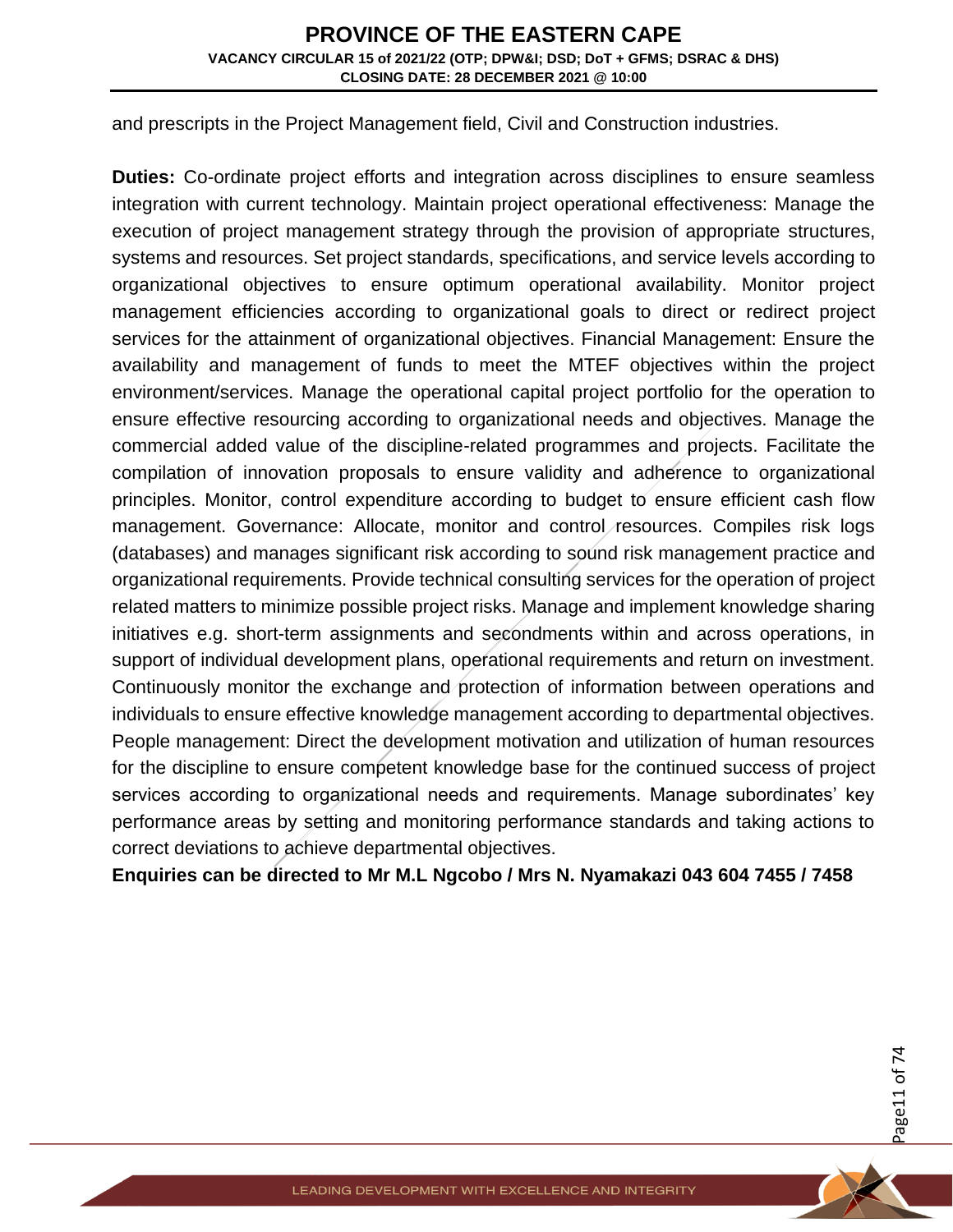### DEPUTY DIRECTOR: RESEARCH POLICY COORDINATION AND

#### INFORMATION MANAGEMENT (12 months contract) **(Re-advertisement)**

**Salary: R 744, 255.00–R 876, 705.00 (Salary Level 11) Centre: Head Office: King Williams Town (Ref DOT 03/12/2021)** 

**Requirements:** National Senior Certificate, B. Degree (NQF 7) as recognized by SAQA in Transport Economics, Transport Management, Public Administration /Public Management and Social Sciences. 3-5 years Transport research work experience at management level /assistant Director Level). Proven experience in the Research field. Sound understanding of Research Methodologies. 3 years' experience in conducting research and producing research reports. Demonstrate extensive knowledge and application of quantitative and qualitative research methodologies and procedures. Extensive practical knowledge and experience in research. Experience on quantitative and qualitative research software's. Experience of research procedures and research report writing. Strong Statistical and Mathematical aptitude. A Valid Driver's licence.

**Knowledge:** Extensive experience in and knowledge in the Transport sector environment. Proven experience in Research Methodology.

**Duties:** Manage research interventions within the department: Interpreting research specifications and developing a work plan that satisfies requirements. Conducting desktop research, and using books, journal articles, newspaper sources, questionnaires, surveys, polls, and interviews to gather data. Analyzing and interpreting patterns and trends. Recording findings by taking written notes and using appropriate software. Manage the protection information: Maintaining and protecting electronic databases. Assisting management with budget and time schedules. Anticipating research issues and promptly resolving them. Promptly reporting any problems to the relevant stakeholders. Following a strict code of ethics and always protecting any confidential information. Writing proposals and delivering presentations when required. Coordinate the departmental Innovation and Knowledge management system: Facilitate the development of the Knowledge hub. Manage the loading of information into the knowledge hub. Manage the collection and documentation of innovative ideas. Promote Innovation within the department. Manage the allocated resources of the Subdirectorate in line with legislative and departmental policy directives and comply with corporate governance and planning imperatives: Maintain high standards by ensuring that the team / section produces excellent work in terms of quality / quantity and timeliness. Resolve problems of motivation and control with minimum guidance from manager. Delegate functions to staff based on individual potential provide the necessary guidance and support and afford staff adequate training and development opportunities. Ensure timeously development of job

Page12 of 4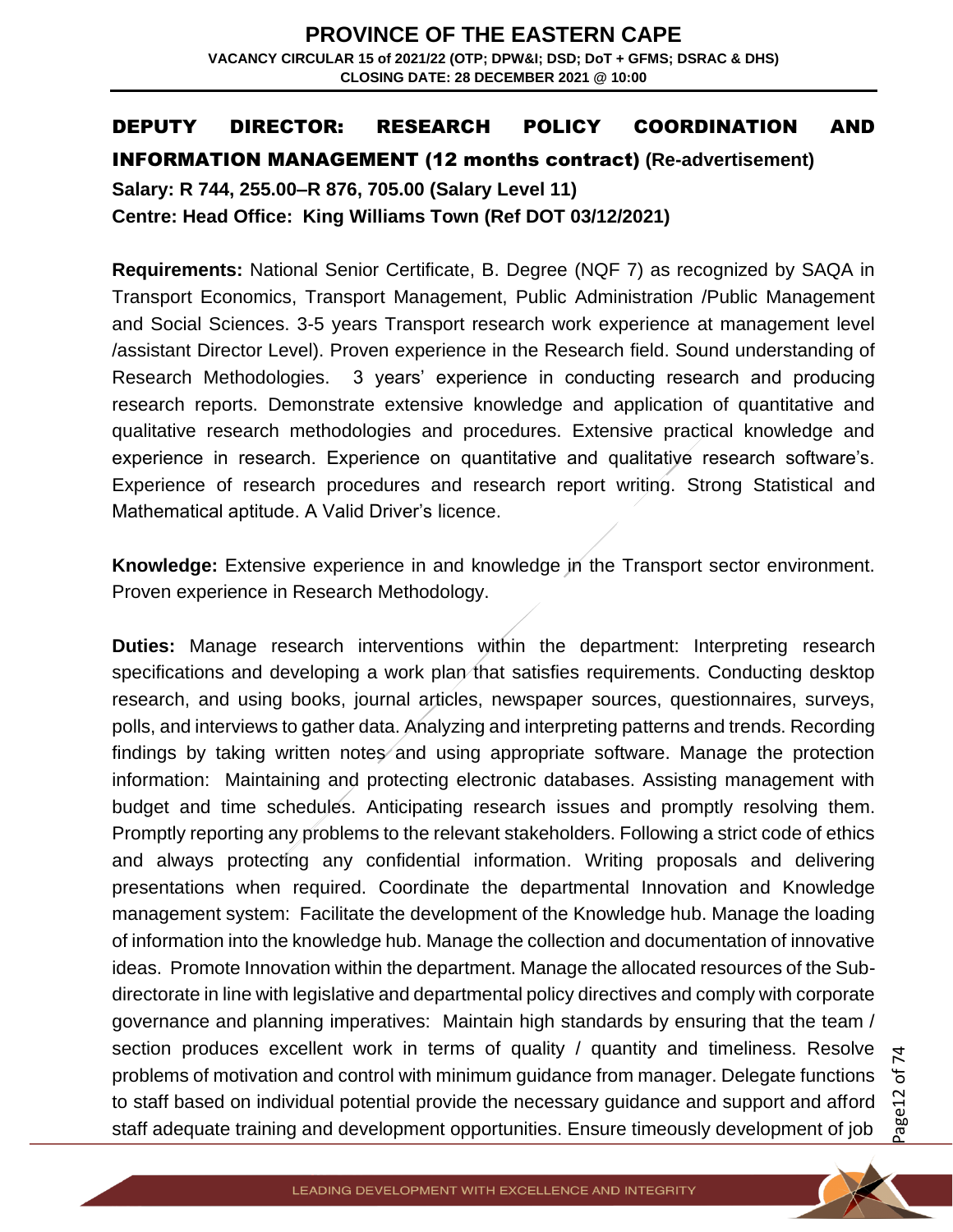description and implementation of Work Plans and Personal Development Plans (PDP's) for all employees in the section Directorate. Manage daily employee performance and ensure timely Performance Assessments of all subordinates. Ensure management, maintenance and safekeeping of assets.

**Enquiries can be directed to Mr M.L Ngcobo/Mrs N. Nyamakazi 043 604 7455/7458**

## DEPUTY DIRECTOR: ADJUDICATOR (PRE) (3POSTS) (12 MONTHS CONTRACT) (Re-advertisement)

**Salary: R 744, 255.00–R 876, 705.00 per annum (Salary Level 11) Centre: Head Office: King Williams Town (Ref.DOT 04/12/2021)** 

**Requirements:** National Senior Certificate, National Diploma (NQF Level 6) B. Degree (NQFLevel 7) in Public Transport/ Public Administration/ Public Management, or any other relevant qualification. 3-5 years relevant experience at management level (Assistant Director Level) in the field. 2 years' experience as a board member or service in Public Transport will serve as added advantage. Valid Driver's licence.

**Knowledge:** SOP. NLTA. NLTR. Code of conduct.

**Duties:** Adjudicate on operating licence applications: Decide and dispose of new applications for public transport services: Minibus-taxi type, Bus/Minibus, Metered Taxi, Tourism transport, Charter, Staff, Scholar, Tuk Tuk. Decide and dispose of applications for contracted services (Negotiated contracts/subsidised service contracts/commercial service contracts). Decide and dispose of applications for the amendment, transfer or renewal of public transport operating licences. Decide and dispose of applications for temporary licences and duplicate licences. Decide and dispose of applications for the replacement or temporary replacement of vehicles. Decide and dispose of applications for the conversion of permits to operating licences. Provide support to municipalities and stakeholders in relation to public transport regulation. Providing input into the development of Integrated Transport Plans. Liaison with key public transport stakeholders such as SANTACO, Metered Taxi Council, South African Tourism Board in respect in relation to matters falling within the scope of the adjudication team. Representation on inter-governmental committees dealing with public transport. Determine conditions on operating licences. Impose conditions on operating licences in terms of section 57(5) of the NLTA; Imposing conditions requested by municipalities in terms of ITP's. Consider the cancellation of operating licences that are inoperative for more than 180 days. Cancellation of operating licences issued in error. Cancellation of operating licences issued based on false and misleading information. Cancellation of operating licences where operator has operated contrary to operating licences conditions. Cancellation of operating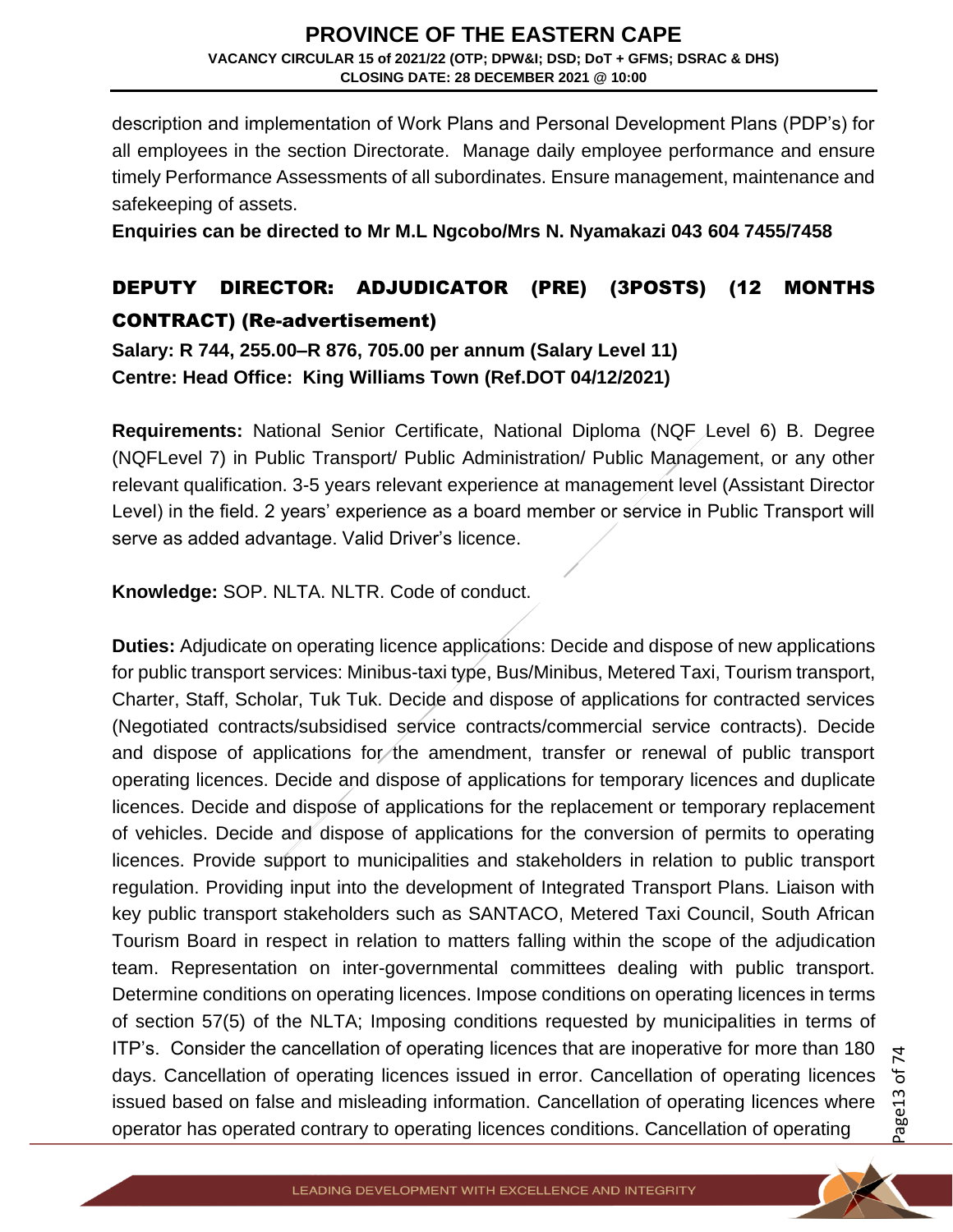licences in the case of non-adherence to the Code of Conduct. Cancellation of operating licences where the holder has been convicted of certain offences. Deal with appeals coming from the Transport Appeals Tribunal. Liaison with the Transport Appeals Tribunal regarding appeals lodged against the decision of the Eastern Cape PRE. Preparing PRE's record of decision in respect of such cases, representing the PRE at appeals hearings. Articulating the PRE's position where a decision has been taken on review to the High Court. Conduct research investigations and quality control. Investigating matters relating to land transport and making recommendations to the MEC. Understanding and interpretation of transport legislation and policy validating personal information specified in operating licences for correctness. Validating route/service information for correctness. Ensuring that the requirements of section 62 of the NLTA are met in respect of taxi clearance certificates, labour law requirements. Certificate of fitness, registration, and licensing of vehicle. Ensuring that operating licences are issued in accordance with the decisions of the adjudication panel. **Enquiries can be directed to Mr M.L Ngcobo/Mrs N. Nyamakazi 043 604 7455/75**

# DEPUTY DIRECTOR: TECHNICAL (TRANSPORT INFRASTRUCTURE FLEET SERVICES)

**Salary: R 744, 255.00–R 876, 705.00 per annum (Level 11) Centre: Chris Hani (Ref.DOT 05/12/2021); OR Tambo (Ref.DOT 06/12/2021); Joe Gqabi (Ref.DOT 07/12/2021)** 

**Requirements:** National Senior Certificate, National Diploma (NQF Level 6) / B. Degree (NQF7 as recognised by SAQA) in Civil Engineering. 3-5 years' relevant working experience in the infrastructure environment at an Assistant Director level. A Valid Driver's licence.

**Knowledge:** Public Finance Management Act (PFMA). Applicable legislation and prescripts. Government programmes. Information management. Policies and procedures.

**Duties:** Manages the departmental routine road maintenance programme by assessing the maintenance requirements, prioritize and plan the execution of maintenance works Coordinate the procurement of Roads maintenance materials for the district. Ensure that departmental works are of required standards and quality in terms of engineering, legal and operational compliance. Ensure that plant fleet for the district is properly managed and maintained. Render technical support in respect of: Tender documentation and Contract administration. Manage the allocated resources of the Department in line with legislative and departmental policy directives and comply with corporate governance and planning imperatives: Review financial management performance and make recommendations to improve the efficiency and effectiveness of the financial management. Report on financial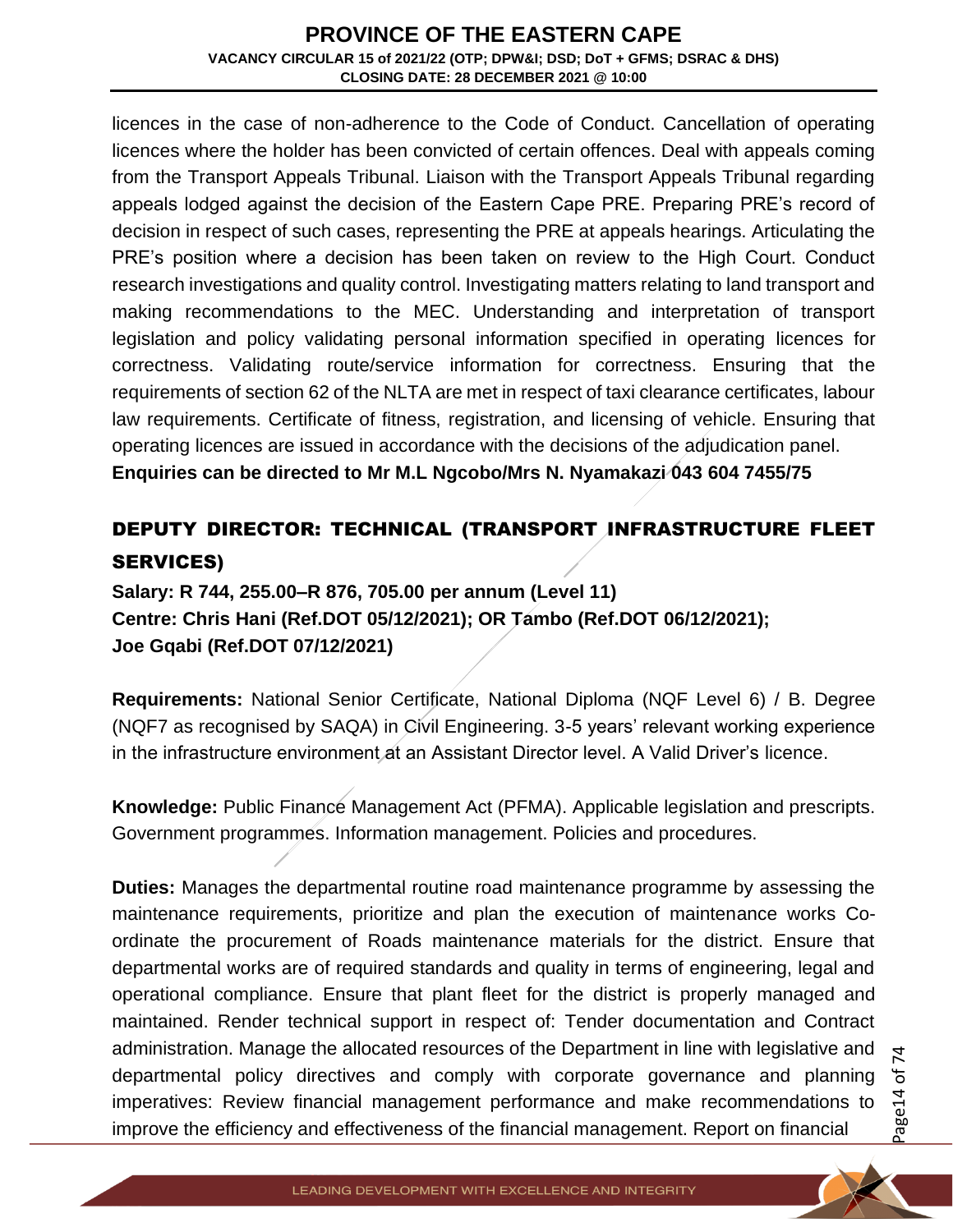management information as required by internal and external stakeholders. Maintain high standards by ensuring that the team / section produces excellent work in terms of quality / quantity and timeliness. Resolve problems of motivation and control with minimum guidance from manager. Delegate functions to staff based on individual potential provide the necessary guidance and support and afford staff adequate training and development opportunities. Ensure timeously development and implementation of Work Plans and Personal Development Plans (PDP's) for all subordinates. Manage daily employee performance and ensure timely Performance Assessments of all subordinates. Ensure management, maintenance and safekeeping of assets.

**Enquiries can be directed to Mr M.L Ngcobo / Mrs N. Nyamakazi 043 604 7455 / 7458**

#### DEPUTY DIRECTOR: COMMUNITY OUTREACH

**Salary: R 744, 255.00–R 876, 705.00 per annum (Level 11) Centre: Head Office: King Williams Town (Ref.DOT 08/12/2021) (Re-advertisement)**

**Requirements:** National Senior Certificate, National Diploma (NQF Level 6) / B. Degree (NQF7) as recognized by SAQA in Developmental Studies or related fields such as Communication, Public Relations, Project Management and Social Science with 3 -5 years relevant experience at Assistant Director Level. OR 3 years in Road Safety Education at Assistant Director Level. Certificate in Road Safety Education will be an added advantage. A valid driver's licence.

**Knowledge:** Applied Strategic Thinking. Applying Technology. Budgeting and Financial Management. Communication, Information Management. Continuous Improvement. Citizen Focus and Responsiveness. Citizen Focus and Responsiveness. Developing Others. Diversity Management. Impact and Influence. Managing Interpersonal Conflict and Resolving Problem. Networking and Building Bonds. Planning and Organising. Problem Solving and Decision Making. Project Management. Team Leadership.

**Duties:** Research and develop strategies to promote public empowerment and participation in road safety. Coordinate the identification of road safety needs. Coordinate the development of effective community-based road safety marketing strategies. Identify, assess, prioritize and coordinate research and information gathering on Road Safety. Coordinate the implementation and management of road safety community-based programmes and project. Monitor and evaluate the impact of community-based road safety projects. Conduct monitoring and evaluation of impact of road safety projects and programmes. Oversee the development of road safety plans by Local Authorities and Entities. Promote integration in Road Safety awareness. Ensure effective practical cooperation between provincial structures,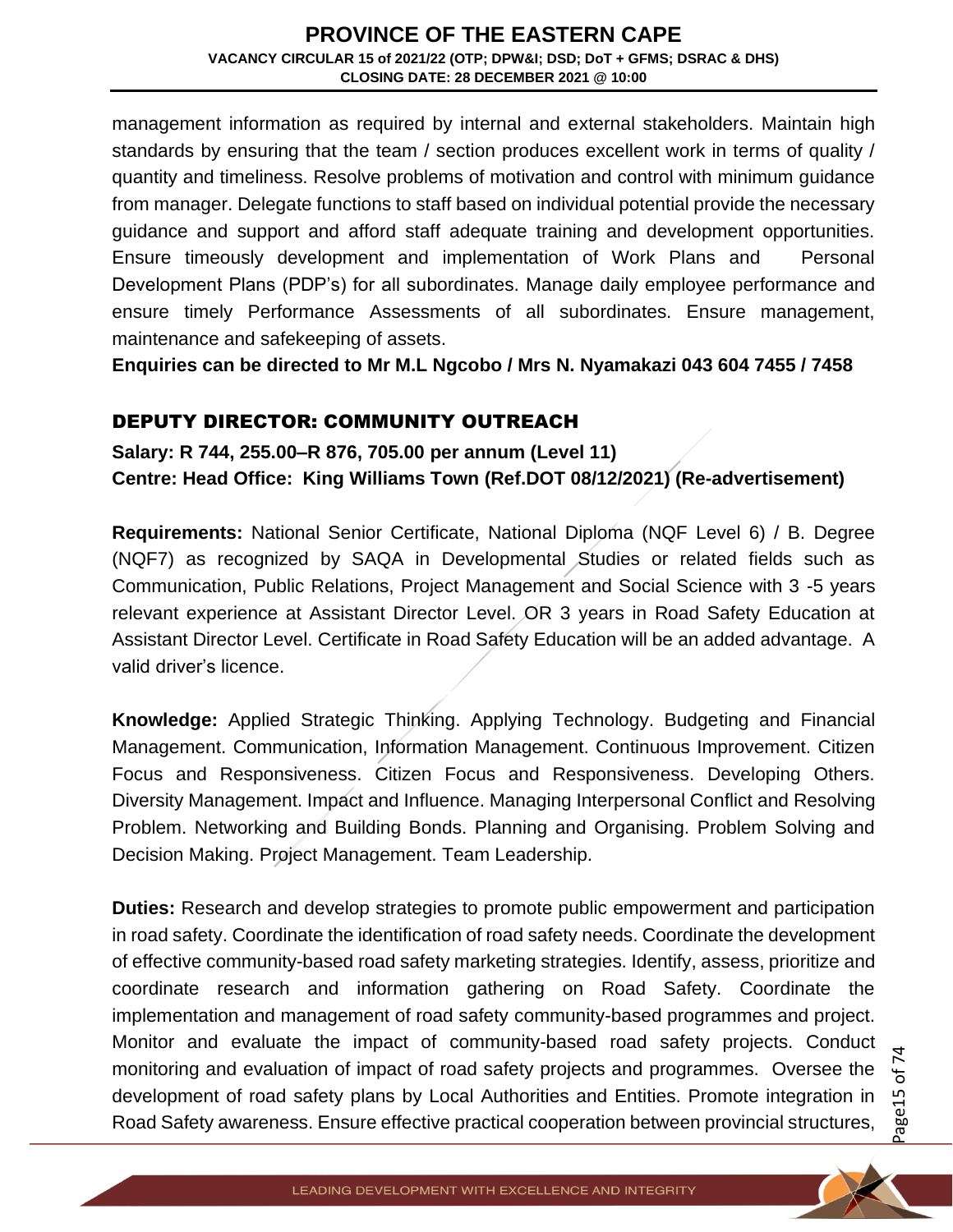other role players and the directorate to increase awareness. Ensure promotion, training and development of various structures and organisations. Provide support to road safety community structures and organisations. Facilitate training, coordination and information sharing with key partners on different aspects on road safety education and awareness. Develop road safety guiding documents and manuals. Financial Management. Manage procurement and budget of the section. Consolidate costed district operational plans into a sub directorate operational plan. Work out budget allocation and cash flow of the sub directorate. Monitor expenditure for the sub directorate and districts and recommend corrective action if under or overspending. Participate in In -Year Monitoring and prepare reports for the sub directorate. Develop procurement plan for the sub directorate and coordinate procurement plans from the districts.

**Enquiries can be directed to Mr M.L Ngcobo/Mrs N. Nyamakazi 043 604 7455/7458**

#### DEPUTY DIRECTOR: CIVIL AVIATION COMPLIANCE (Re-advertisement)

**Salary Package: R 744, 255.00–R 876, 705.00 per annum (Level 11) Centre: Head Office: King Williams Town (Ref.DOT09/12/2021)** 

**Requirements:** National Senior Certificate, National Diploma (NQF Level 6) / B. Degree (NQF7) in Airport Management/ Business Management. /Disaster and Safety Diploma/Fire Technology. 3-5 years managerial (Assistant Director) experience in Civil Aviation. A Valid Driver's licence.

**Knowledge:** Civil Aviation Act. Civil Aviation Regulations. White paper on Civil Aviation. National key Points.

Public Service Regulations. Public Service Act.

**Duties:** Provide business development services: Ensure adherence to OHS act in the Airport Operations: Minimise possibilities of Disaster at the Airport Environment: Ensure compliance to safety and security regulations at the Airport: Coordinate development of a civil aviation business development strategy. Develop a civil aviation business development implementation plan. Research and develop tactical and strategic products, services and programs that are focused at growing and sustaining airport operations. Provide technical support in the drafting and management of Civil Aviation Contracts: Establish legal and organizational arrangements with agencies, organisations, and key role players in the industry to keep abreast of trends. Develop forecasting models and tools. Keep timeous and accurate data of all legal arrangements. Coordinate the establishment of contracts and service level agreements. Develop effective reporting business tools for the business unit. Manage the allocated resources of the Sub-directorate in line with legislative and departmental policy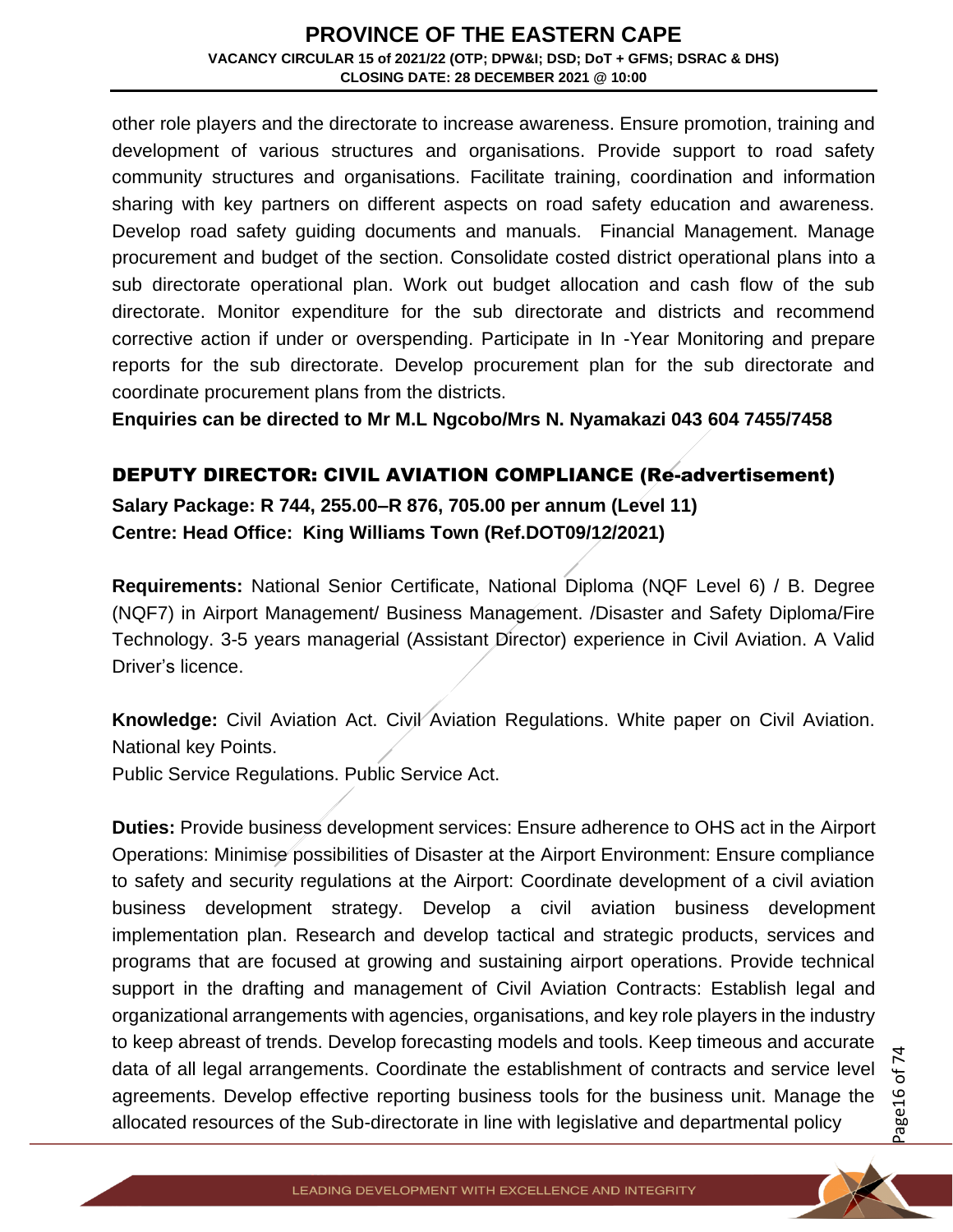directives and comply with corporate governance and planning imperatives: Maintain high standards by ensuring that the team / section produces excellent work in terms of quality / quantity and timeliness. Resolve problems of motivation and control with minimum guidance from manager. Delegate functions to staff based on individual potential provide the necessary guidance and support and afford staff adequate training and development opportunities. Ensure timeously development of job description and implementation of Work Plans and Personal Development Plans (PDP's) for all employees in the sub- Directorate. Manage daily employee performance and ensure timely Performance Assessments of all subordinates. Ensure management, maintenance and safekeeping of assets.

**Enquiries can be directed to Mr M.L Ngcobo/Mrs N. Nyamakazi 043 604 7455/7458**

#### DEPUTY DIRECTOR: PERSAL Management

**Salary Package: R 744, 255.00–R 876 705.00 per annum (Salary Level 11) Centre: Head Office: King Williams Town (Ref.DOT 10/12/2021)** 

**Requirements:** National Senior Certificate, National Diploma (NQF Level 6) / B. Degree (NQF7) as recognized by SAQA in Human Resource Management /Public Administration/ Public Management/Industrial Psychology/Bachelor of Administration. 3-5 years relevant experience as an Assistant Director in PERSAL Management environment. A Valid Driver's licence. Must have the PERSAL certificates: PERSAL Intro, Personnel Administration, Establishment. PERSAL controller course.

**Knowledge:** Persal, Public Service Act, 1994, Public Service Regulations of 2016, Basic Conditions of Employment Act, 75 of 1997, Employment Equity Act, 55 1998, Promotion of Access to Information Act, 2 of 2000, HR management principles, Performance management and development, Stakeholder and customer relationship management principles.

**Duties:** Ensure adherence to policies and procedures pertaining to Human Resources and Salary Administration. Ensure that high level decisions are implemented and maintained. Ensure that sound and effective personnel and salary management exists in the Department and Province. Oversee the implementation of audit and control measures. Provide guidelines to the PERSAL Controller on information requirements. Ensure that the PERSAL functions and capabilities are optimally utilized. Establishing of a well-trained PERSAL User group. Implement measures to ensure a comprehensive and updated primary information source. Guidelines to be provided on the maintenance of the paper file and the information on PERSAL. Ensure that an effective PERSAL Management infrastructure is in place and maintained. Establish comprehensive guidelines and processes in line with Human Resource and Finance Policies. These will include the maintenance of the Establishment on PERSAL,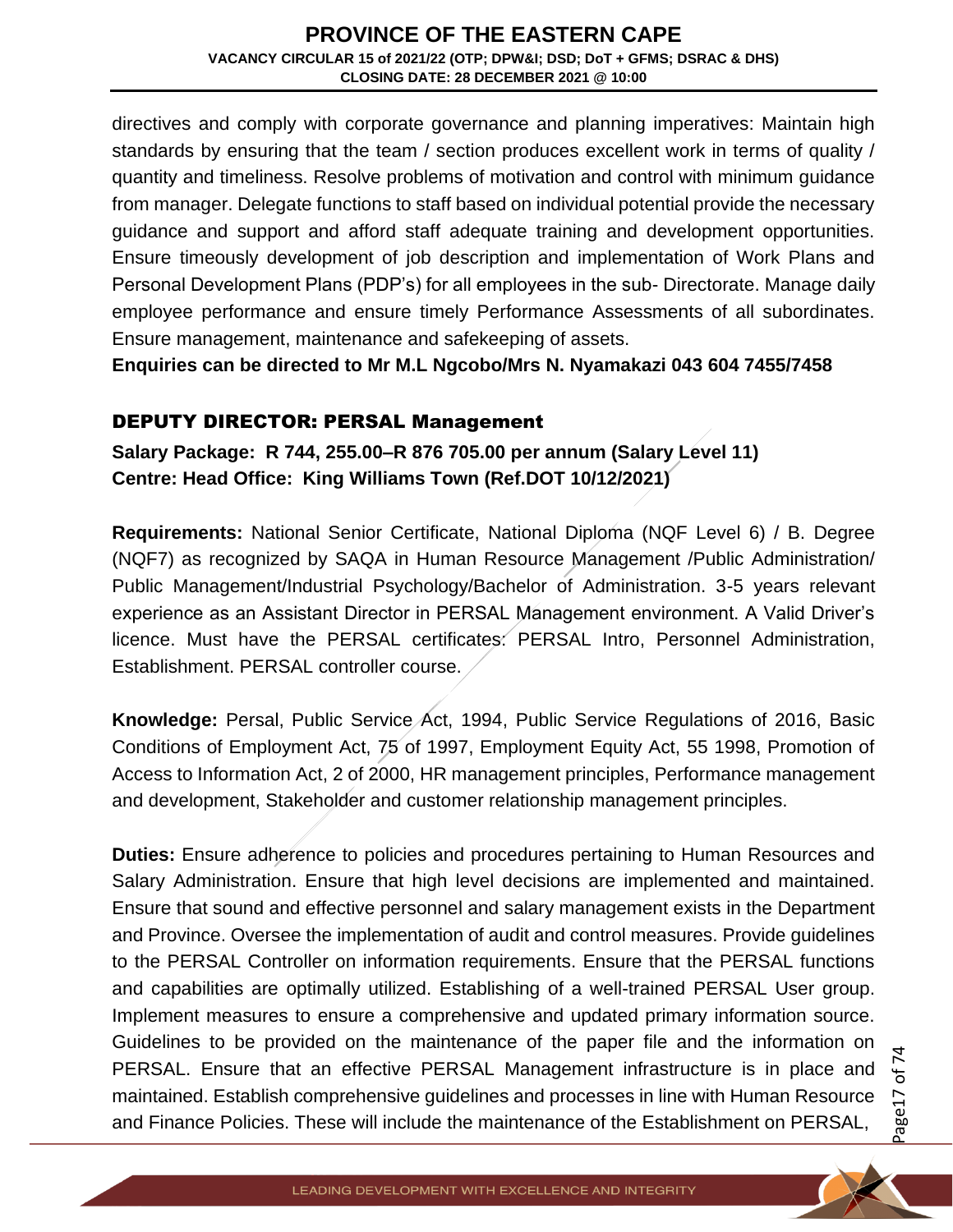Human Resource Utilization, Labour Relations, Service Benefits, Budgets, Estimates, and Departmental liabilities. Monitor information on PERSAL (including aspects such as employments out of adjustment). Provide strategy strategic advice to Management regarding PERSAL information. Conduct quarterly reviews to verify compliance with the User Account Management procedure manual. Chair Provincial PERSAL forum meetings. Attend Provincial/National PERSAL forums and give input, form part of the decision-making process on enhancements, give feedback to PERSAL Controllers or user type 2s and address value addition issues pertaining to the system. Compile system circulars for the Province, with regards to problems identified and system/procedural changes. Draft proposals to management to enhance service delivery and improve financial administration through effective, efficient and economic utilisation of the system. Ensure the implementation of instructions issued by National Treasury (PFMA). Maintain service delivery standards. Act as a PERSAL advisor in departments. Lead in the development and maintenance of PERSAL policies/Instructions and procedures PERSAL. The development and reporting of EE in the department. The development and reporting of the HR plan.

**Enquiries can be directed to Mr M.L Ngcobo/Mrs N. Nyamakazi 043 604 7455/7458**

## DEPUTY DIRECTOR: PUBLIC TRANSPORT SERVICES AND COMPLIANCE

**Salary Package: R 744, 255.00–R 876, 705.00 per annum (Level 11) Centre: Head Office: King Williams Town (Ref. DOT11/12/2021)** 

**Requirements:** National Senior Certificate, National Diploma (NQF Level 6) / B. Degree (NQF7) as recognized by SAQA in Transport Economics/Transport Management/Public Administration/Project Management/Social Science/B. Degree in Education/ Developmental Studies. 3-5 years' relevant experience in the field at Assistant Director Level. A Valid driver's licence.

**Knowledge:** National Land Transport Strategic framework. Provincial Land Transport Strategic Framework. Departmental service delivery principles. PSR, PFMA, PSA, Departmental Strategic Planning. Departmental Annual Performance Plan. Stakeholder and customer relationship management principles. Provincial Public Transport Master Plan. Citizen Focus and Responsiveness. Develop others. Applied Strategic Thinking. People Management Networking and Building Bonds. Diversity Management. Report Writing. Computer Literacy. Negotiation. Communication and Information management. Presentation. Conflict Resolution / Problem Solving.

**Duties:** Promote sound relations among public transport stakeholders. Facilitate establishment of public transport stakeholder and commuter fora. Identify areas of common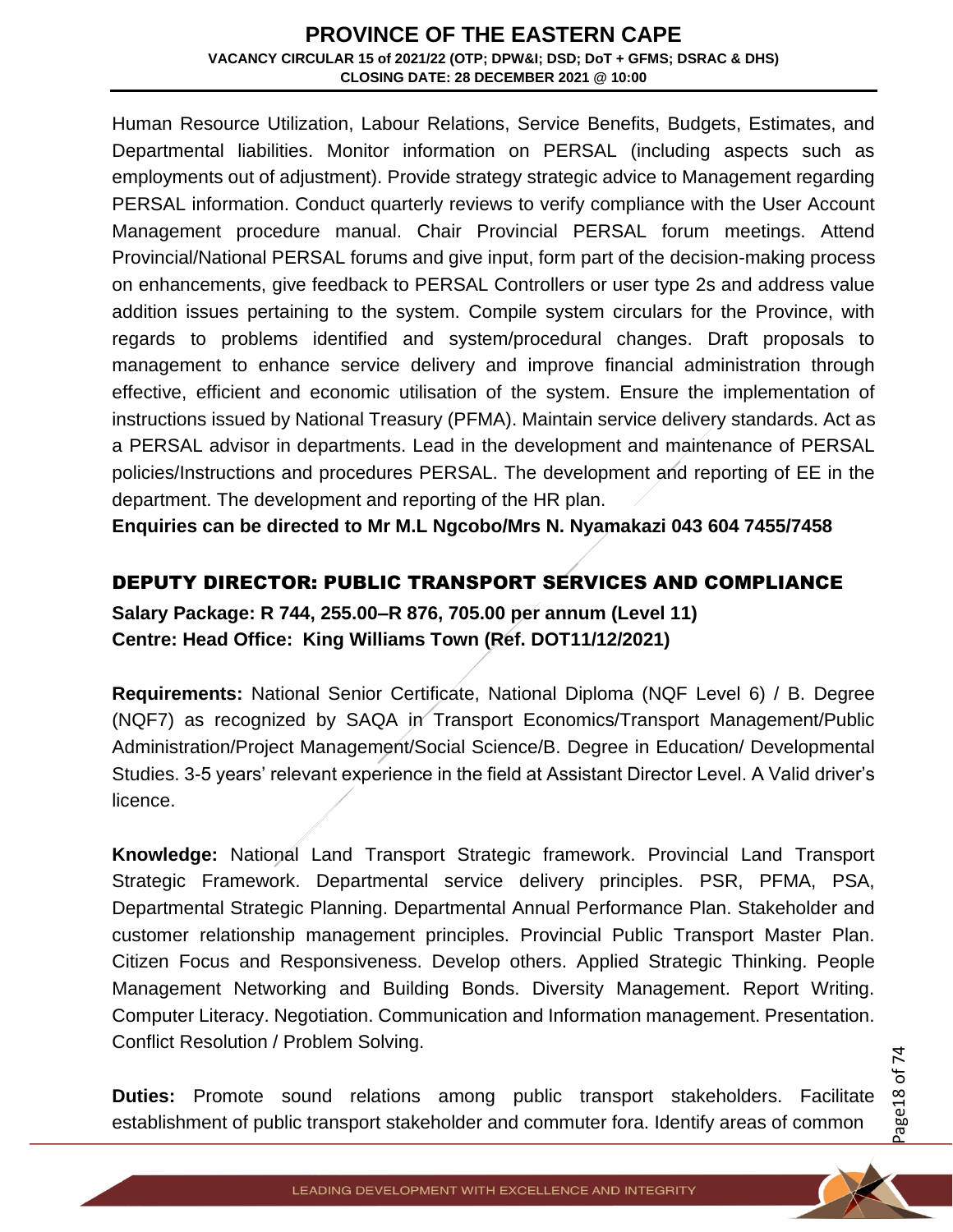interest and build on them to create unity and common purpose. Establish engagement platforms where both the operator and the commuter can raise their expectations form each other and how they can meet each other halfway. Maintain good relations with the Departmental call centre to manage complaints on public transport matters. Coordinate implementation of mediation, conflict and dispute resolution. Identify conflict and dispute resolution mechanisms. Gather intelligence on public transport mediation, conflict and disputes. Prepare and issue mediator briefs. Monitor and report on progress made through mediations. Coordinate implementation of public transport operations transformation initiatives. Facilitate establishment of Business Entity. Support integrated public transport network teams. Liaise with HRD to arrange suitable training from SETAs and training providers. Liaise with NDoT on policies governing Taxi Recapitalization Process. Monitor implementation of public transport transformation projects. Implement strategies to transform the public transport industry. Set up representative structures. Prepare and monitor memorandum of agreements of representative structure (e.g. bus, mini-bus taxi, metered taxis). Identify and monitor projects related to transformation of public transport industry. Communicate and advocate on public transport regulations and policies. Manage the allocated resources of the directorate in line with legislative and departmental policy directives and comply with corporate governance and planning imperatives. Maintain high standards by ensuring that the team / section produces excellent work in terms of quality / quantity and timeliness. Resolve problems of motivation and control with minimum guidance from manager. Delegate functions to staff based on individual potential provide the necessary guidance and support and afford staff adequate training and development opportunities. Ensure timeously development of job description and implementation of Work Plans and Personal Development Plans (PDP's) for all employees in the Chief Directorate. Manage daily employee performance and ensure timely Performance Assessments of all subordinates. Ensure management, maintenance, and safekeeping of assets.

**Enquiries can be directed to Mr M.L Ngcobo/Mrs N. Nyamakazi 043 604 7455/7458**

# CONSTRUCTION PROJECT MANAGER: TECHNICAL SUPPORT & PROJECT MANAGEMENT SERVICES (3x POSTS) **(Re-advertisement)**

**Salary Range: R 728,829.00 per annum (OSD) Centre: Head Office: King Williams Town (Ref DOT 12/12/2021)** 

**Requirements:** National Senior Certificate. National diploma (Civil Engineering or Project Management) with 5 years' experience / B. Tech (Civil Engineering or Project Management) with a minimum of 3 years' experience as recognised by SAQA. Compulsory registration with the SACPCMP as a Professional Construction Project Manager or ECSA as a Professional Engineer/Technologist/Technician. A valid Driver's Licence. Project management certification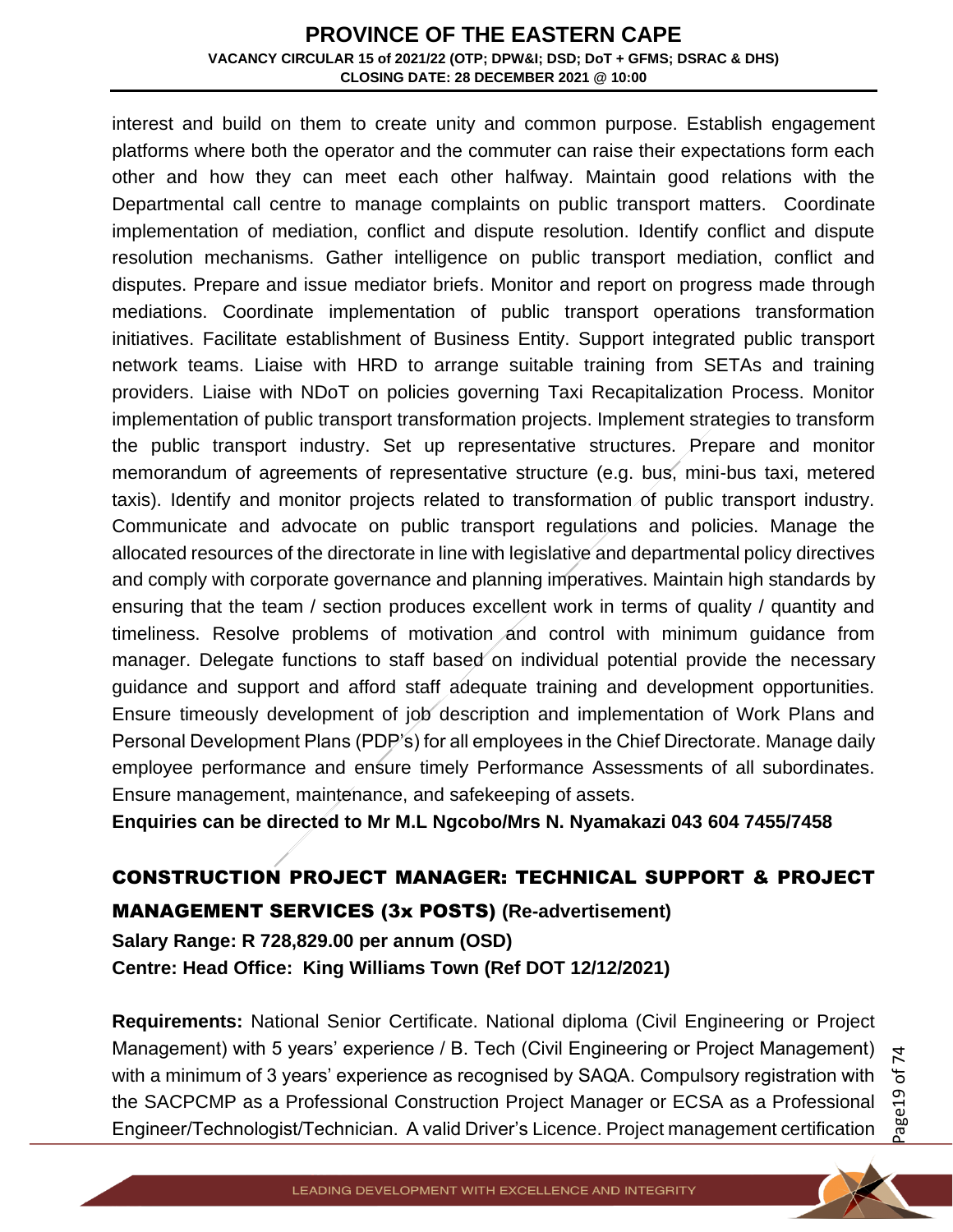i.e. PMBOK or PRINCE2 practitioner or Agile (advantageous).

**Knowledge:** Limited knowledge of the following: Departmental service delivery principles. PFMA. Relevant policies and Procedures. Government Programmes. Applicable legislation and prescripts in the Project Management field, Civil and Construction industries.

**Duties:** Manage and co-ordinate all aspects of projects: Guide the project planning, implementation, monitoring, reporting and evaluation in line with project management methodology. Create and execute project work plans and revise as appropriate to meet changing needs and requirements. Identify resources needed and assign individual responsibilities. Manage day-to-day operational aspects of a project and scope. Effectively apply methodology and enforce project standards to minimize risk on projects. Project accounting and financial management. Report project progress to Chief Construction Project Manager; and project budget and resources. Office administration: Provide inputs to other professionals with tender administration. Liaise and interact with service providers, client and management, contribute to the human resources and related activities, maintain the record management system and the architectural library, utilize resources allocated effectively. Research and development: Keep up with new technologies and procedures. Research/literature on new developments on project management methodologies. Liaise with relevant bodies/councils on project management.

**Enquiries can be directed to Mr M.L Ngcobo / Mrs N. Nyamakazi 043 604 7455 / 7458** 

## CONSTRUCTION PROJECT MANAGER: OUT-SOURCED INFRASTRUCTURE CONSTRUCTION SERVICES **(Re-advertisement)**

**Salary: R 728,829.00 per annum (OSD) Centre: Head Office: King Williams Town (Ref DOT 13/12/2021)** 

**Requirements:** National Senior Certificate. National Diploma (NQF Level 6) / B. Degree (NQF7) as recognized by SAQA in Civil Engineering. A Valid driver's licence (Minimum Code B). Compulsory registration with ECSA as a Professional Engineering Technician (Civil) or Professional Project Manager registered with SACPCMP • 8 years post qualification technical experience in civil engineering industry with 4 years in the roads construction industry with specific reference to roads upgrading [gravel to surface] and heavy rehabilitation.

**Knowledge:** Project Management. Technical design and analysis knowledge. Research and development Computer aided computer applications. Technical report writing. Problem solving and analysis. Decision making. Team leadership. Creativity. Self-Management. Customer focused and responsiveness. Communication. Computer skills. Planning and organising. Change Management. COLTO Specifications and relevant General Conditions of Contract [GCC].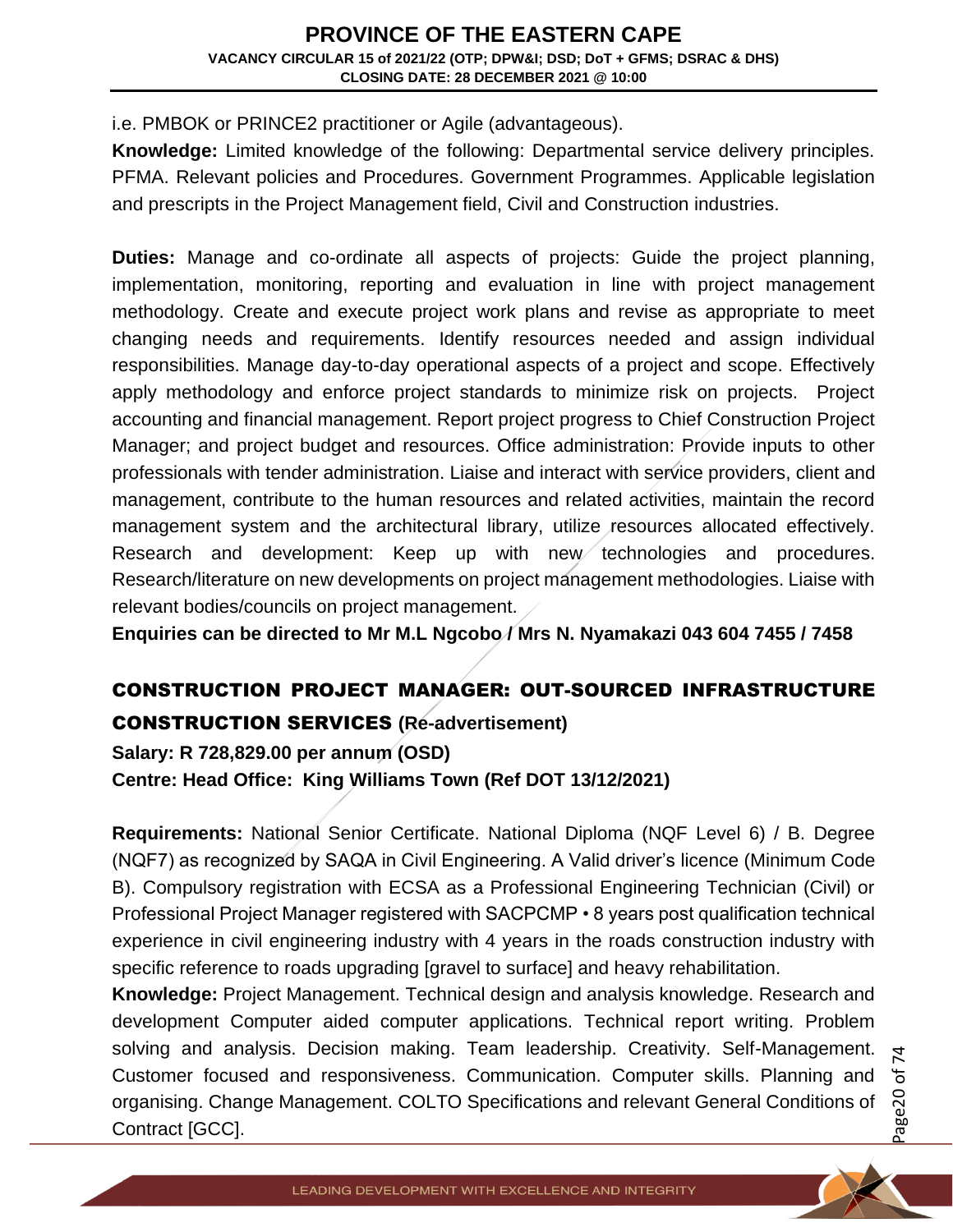**Duties:** Project management of major roads upgrading projects. Managing civil engineering consultants as Client's Representative. Responsible for construction projects from Site Handover to close and out report stage. Represent Client and provide technical input during site and technical meetings. Compile annual project budgets and cashflow projections. Monthly reports with respect to progress on projects and project expenditure. Input in Departmental and Programme's strategic/ annual and operational plans. Plans and coordinates exploration projects for existing and green-field quarry operations. Assists with mining compliance issues. Ensures that service providers comply with National Environmental Management Act of 1998 as amended (NEMA) and Mine Health and Safety Act of 1996 as amended. (MHSA). In consultation with Environmental consultants, prepare applications for environmental authorizations in line with National Environmental Management Act (NEMA) of 1998 as amended.

**Enquiries can be directed to Mr M.L Ngcobo / Mrs N. Nyamakazi 043 604 7455 / 7458**

## CONTROL ENGINEERING TECHNICIAN: OUT-SOURCED INFRASTRUCTURE CONSTRUCTION SERVICES

## **Salary: R 452, 895.00 per annum (OSD) Centre: Head Office: King Williams Town (Ref DOT 14/12/2021)**

**Requirements:** National Senior Certificate. National Diploma (NQF Level 6) as recognized by SAQA in Civil Engineering. A Valid driver's licence (Minimum Code B). Registration with ECSA as a Professional Engineering Technician (Civil) or Professional Project Manager registered with SACPCMP. 5 years post qualification technical experience in the roads construction industry [roads upgrading [gravel to surface] and maintenance.

Knowledge: Project Management. Technical design and analysis knowledge. Research and development Computer aided computer applications. Technical report writing. Problem solving and analysis. Decision making. Team leadership. Creativity. Self-Management. Customer focused and responsiveness. Communication. Computer skills. Planning and organising. Change Management. COLTO Specifications and relevant General Conditions of Contract [GCC].

**Duties:** Project management of roads construction or maintenance projects. Managing civil engineering consultants as Client's Representative. Responsible for construction projects from Site Handover to Close-outs report stage. Represent Client and provide technical input during site and technical meetings. Monthly reports with respect to progress on projects and project expenditure. Assists with mining compliance issues. Ensures that service providers comply with National Environmental Management Act of 1998 as amended (NEMA) and Mine Health and Safety Act of 1996 as amended. (MHSA). In consultation with Environmental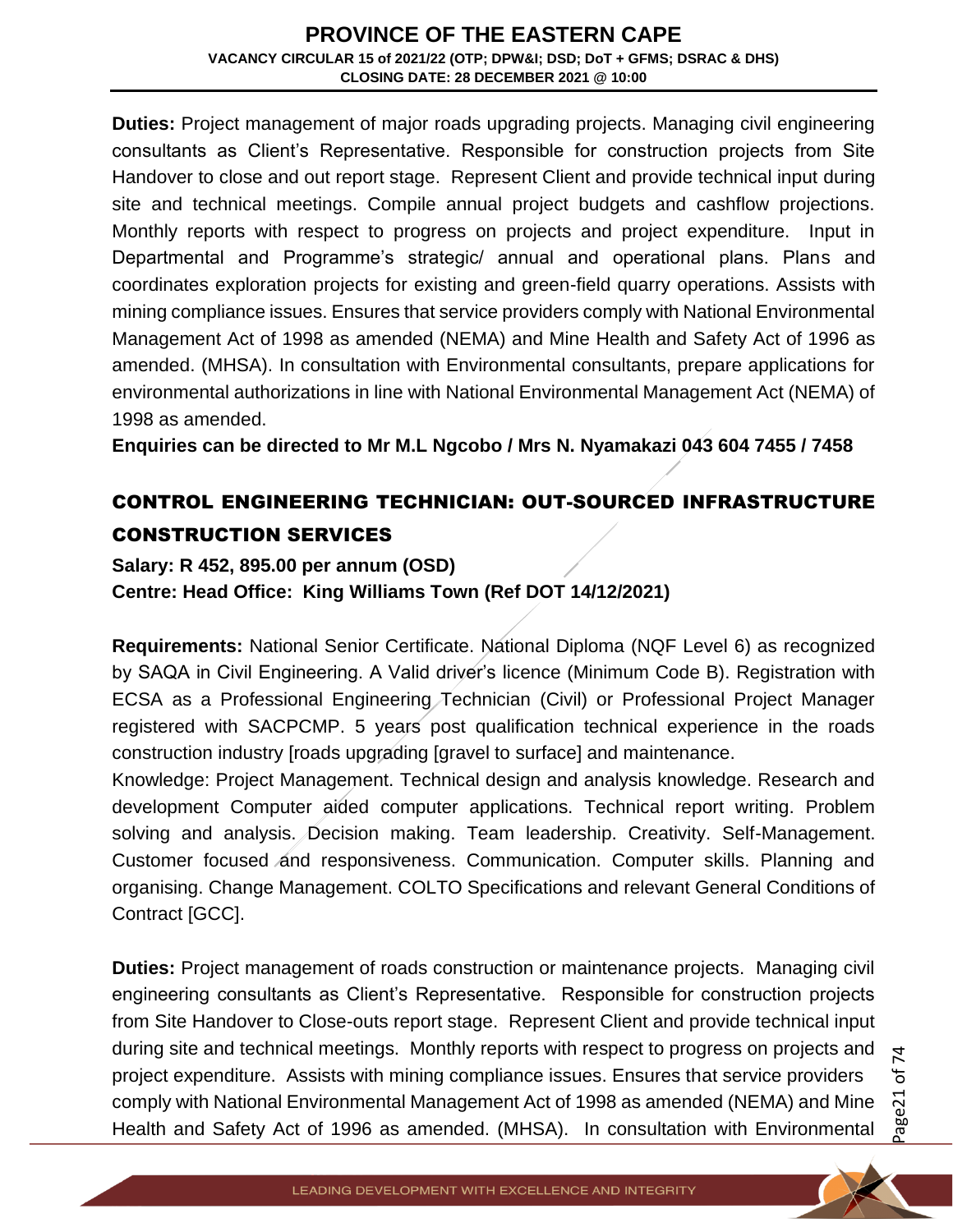consultants, prepare applications for environmental Authorizations in line with National Environmental Management Act (NEMA) of 1998 as amended.

**Enquiries can be Directed to Mr M.L Ngcobo / Mrs N. Nyamakazi 043 604 7455 / 7458** 

#### ASSISTANT DIRECTOR: TECHNICAL SUPPORT **(Re-advertisement)**

**Salary: R 382 245.00-R 450 255.00 per annum (Level 9) Centre: Head Office: King Williams Town (Ref. DOT 15/12/2021)** 

**Requirements:** National Senior Certificate. National Diploma (NQF Level 6) / B. Degree (NQF level 7) as recognized by SAQA in Social Sciences / Development Studies / Public Administration or Management / Project Management / Monitoring & Evaluation. 3-5 years' relevant experience in the environment at supervisory level (SL 7/8). A Valid Driver's Licence.

**Knowledge:** Departmental service delivery principles, PSR, PFMA, PSA, BCEA, LRA, Departmental Strategic Planning, Departmental Annual Performance Plan, Asset management procedures, Various other national legislation and other strategies on Urban Renewal, Rural Development, poverty Alleviation, HIV/AIDS, Community Based Public Works Programmes, Provincial Growth and Development Plan for the Eastern Cape, All other HR related public sector legislation and procedures, Stakeholder and customer relationship management principles, Policies and Procedures, Government Programmes, Occupational Health & Safety, Procurement directives.

**Duties:** Implementation of the Community Development Programmes in accordance with the strategy and plan: Facilitate the sourcing of community profiles so as to be able to set targets for the district. Facilitate the allocation of targets. Support with the compiling of quarterly and annual deliverables for the programme in line with the Annual Performance Plan. Support the prioritization of the projects for social facilitation service. Ensure the monitoring of the recruitment process of EPWP participants. Support the social facilitation services of projects within the district. Facilitate the development of community profiles where projects are to be implemented. Manage the inclusion of socio-economic deliverables in the project specification. Develop roll out plan for all provincial projects including those of client departments in line with the project time frames. Facilitate compilation and prioritization of the projects: Collect and consolidate list of projects to be implemented by DoT and also client departments. Prioritize the list of projects based on the complexity and the area where the project is to be implemented. Assist in the allocation of social facilitators per project and per region. Collate and analyze community engagements reports to all stakeholders: Facilitate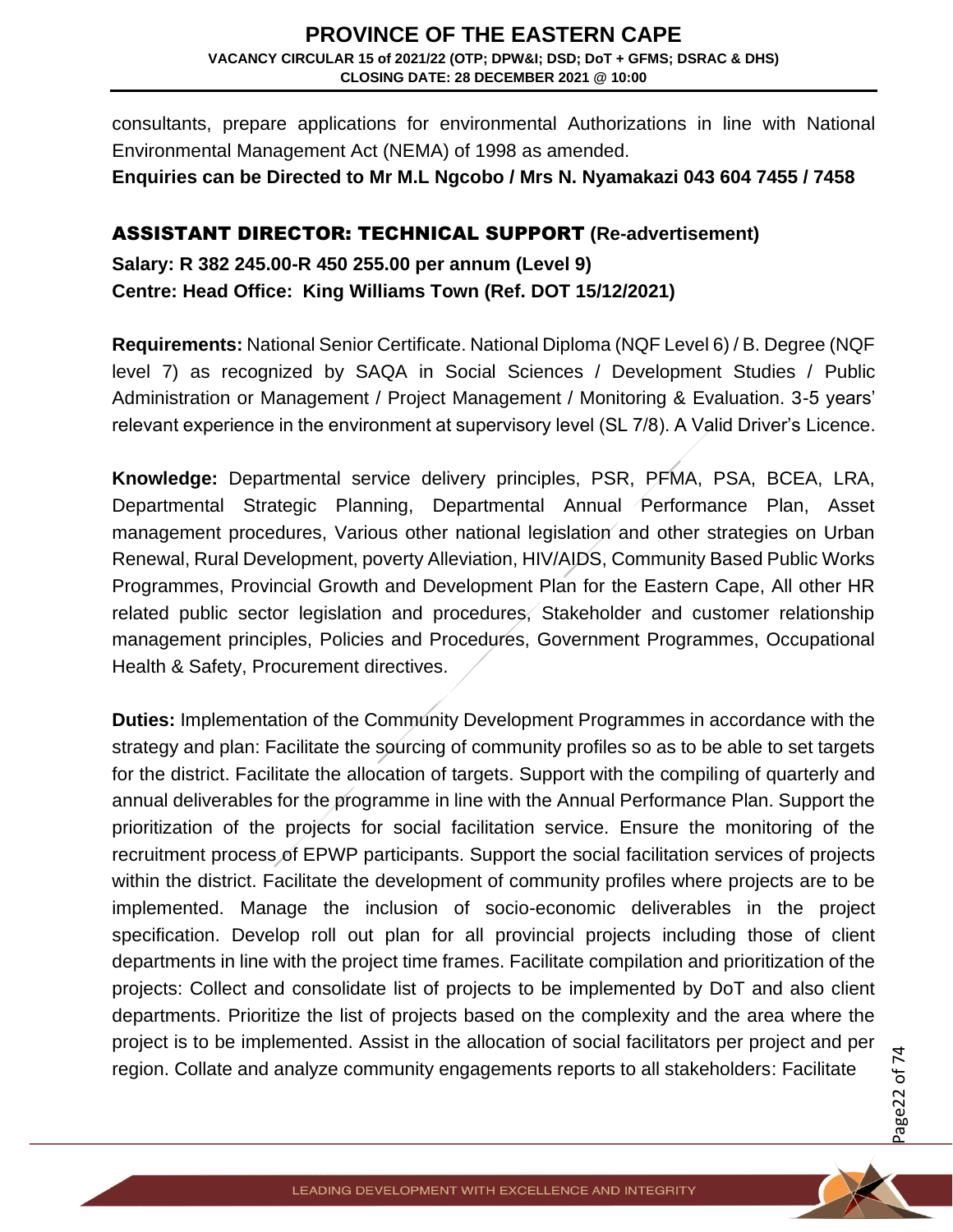implementation of reporting system for community engagement. Process and analyze reports and identify critical areas that require further engagements. Arrange feedback sessions. Facilitate the development of community capacity building initiatives: Conduct community skills audits. Interact with the captains of industries to assess the skills required. Draw training plans in line with the gaps identified during skills audits. Facilitate development of the procurement plan for training (outsourced), and compile training manuals (insourced). Facilitate allocation of trainers and monitor the roll out. Monitor and evaluate the training periodically. Support with the management of the allocated resources: Maintain high standards by ensuring that the team / section produces excellent work in terms of quality / quantity and timeliness. Conflict Management: Resolve problems of motivation and control with minimum guidance from manager. Human Resource Management: Supervise allocated functions to staff based on individual potential and provide the necessary guidance and support by affording support staff adequate training and development opportunities. Timeously facilitate development of job descriptions and implementation of Work Plans and Personal Development Plans (PDP's) for all employees in the Directorate. Manage and supervise daily employee performance and ensure timely Performance Assessments of all subordinates. Asset and Financial Management: Manage the maintenance and safekeeping of assets and budgets as per approved delegations.

**Enquiries can be directed to Mr M.L Ngcobo / Mrs N. Nyamakazi 043 604 7455 / 7458**

#### POST: ASSISTANT DIRECTOR: TRANSPORT SAFETY

**Salary: R 382 245.00-R 450 255.00 per annum (Level 9) Centre: Amathole (Ref.DOT16/12/2021)** 

**Requirements:** National Senior Certificate, National Diploma (NQF6) or B. Degree (NQF7) in Education, Development Studies, Communication, Public Relations, Project Management & Social Science. 3-5 years' relevant experience at a supervisory level (SL 7/8) in the environment. Valid Driver's Licence.

**Knowledge:** Knowledge of Public Service Act, National Road Traffic Act, National Road Safety Strategy.

**Duties:** Co-ordinate road safety education programs: Liaise with the government departments, Entities and Municipalities for schools participating in road safety education, Co-ordinate the development of school road safety operational plan, programmes and projects, Co-ordinate implementation of school road safety programme and projects, Coordinate the implementation of EPWP activities in scholar programme, Monitor the implementation of scholar programmes and projects, Receive and conduct assessments on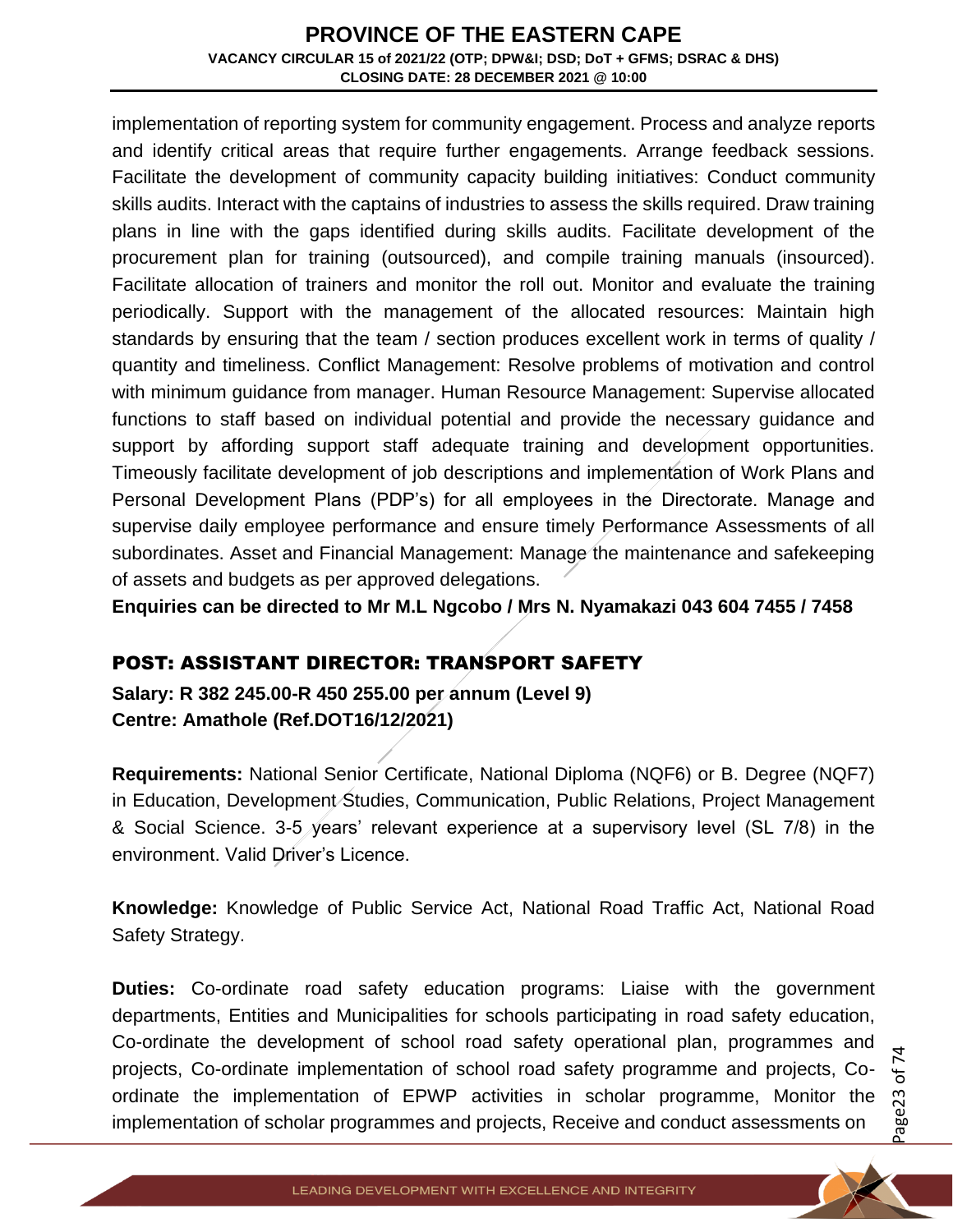applications for Road Safety scholar interventions: Co-ordinate the implementation of community road safety outreach programmes: Co - ordinate the implementation of community road safety outreach programmes, Co - ordinate the implementation of community road safety council programmes, Co – ordinate and monitor the implementation of community outreach programmes, Coordinate in the development of road safety operational plan, Co –ordinate in the development of road safety outreach project plans. Mobilize community organisations for participation in road safety councils. Financial Management: Monitor expenditure according to budget to ensure efficient cash flow management. Authorize expenditure as per delegations, Co – ordinate the procurement and budgeting process for the sub-programme of the District. Administer human and capital resources: Manage resources allocated to the post holder and subordinates, Manage performance of staff reporting to the post, Ensure timeously development of work plans and personal development plans for all employees in the sub programme of the District.

**Enquiries can be directed to Mr M.L Ngcobo / Mrs N. Nyamakazi 043 604 7455 / 7458**

### ASSISTANT DIRECTOR: Pre-Audit (Re-advertisement)

**Salary: R 382 245.00-R 450 255.00 per annum (Level 9) Centre: Head Office: King Williams Town (Ref.DOT17/12/2021)** 

**Requirements:** National Senior Certificate, National Diploma (NQF Level 6) / B. Degree (NQF7) as recognized by SAQA in Accounting or Auditing. 3-5 years' experience at a supervisory level (SL 7/8). A minimum of 3 years proven experience in Pre- Audit. A Valid Driver's Licence.

**Knowledge:** Applicable legislation and prescripts. Government programmes. Information management. Policies and procedures.

**Duties:** Render control, compliance and expenditure pre-audit services: Ensure manual verification of all orders before services is rendered and issues Pre-Audit certificate. Ensure manual verification of payment vouchers before payment is affected on BAS. Ensure manual verification of payments vouchers before payment is affected on PERSAL. Ensure verification of documents before authorisation on PERSAL. Assist in the development or review of Internal Control Framework and procedure guidelines: Development or review of procedure manual and checklist for Pre-Audit. Identification and prevent possible irregular, unauthorised and fruitless expenditure: Report on irregular, unauthorised and fruitless expenditure to the internal control unit. Ensure co-ordination of Control Self-Assessment: Report the outcomes of control Assessment Self-Assessment. Effective management of Pre-Audit unit: Prepare quarterly reports on the performance of Pre-Audit unit. Ensure that Pre-Audit budget is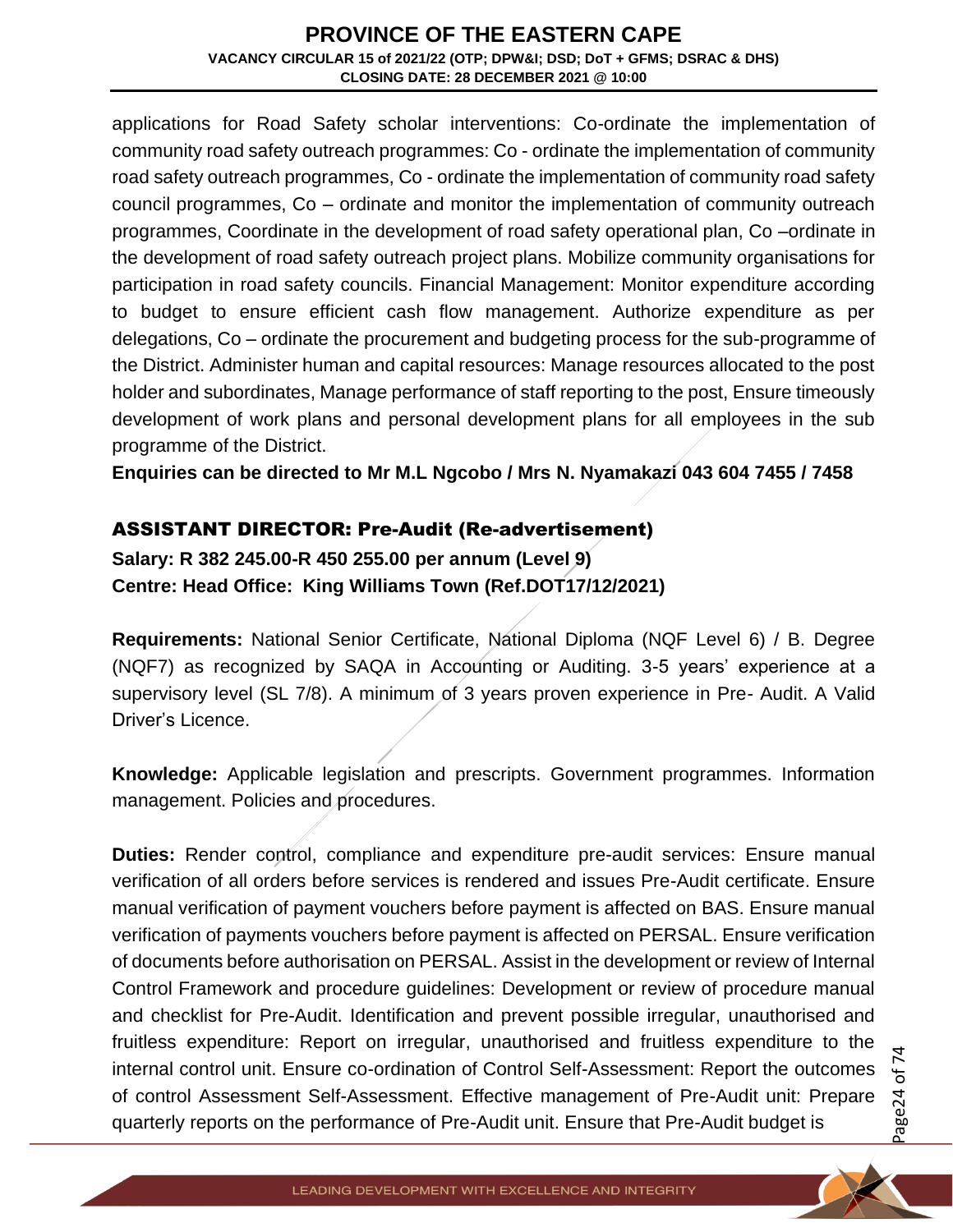managed and variation between projections and expenditure is explained. Manage the allocated resources of the sub-directorate: Ensure sound employment relations. Quality control of the work delivered by subordinates. Advising subordinates with regard to all aspects of the work. Manage the performance and conduct of subordinates and social work unit. Ensure that subordinates are trained and developed to be able to deliver work of the required standard efficiently and effectively through the utilisation of inter alia, knowledge management. This would include providing mentorship and guidance to subordinates to assist them to integrate theory and practice, and to develop appropriate skills. Establish implement and maintain efficient and effective communication arrangements in the unit. The development and management of the work plan of the unit and reporting on progress as required.

**Enquiries Can be Directed to Mr M.L Ngcobo/Mrs N. Nyamakazi 043 604 7455/7458**

#### ASSISTANT DIRECTOR: PERSAL Management

**Salary: R 382 245.00-R 450 255.00 per annum (Level 9) Centre: Head Office: King Williams Town (Ref.DOT 18/12/2021)** 

**Requirements:** National Senior Certificate, National Diploma (NQF Level 6) / B. Degree (NQF7) as recognized by SAQA in Human Resource Management / Public Management / Public Administration or Industrial Psychology/Bachelor of Administration. 3-5 years relevant experience at a supervisory level (SL7/8) in PERSAL Management environment. A Valid Driver's licence. Must have the PERSAL certificates: PERSAL Intro, Establishment.

**Knowledge:** Knowledge and understanding of Public Service Act. 1994; Report writing; PFMA; PERSAL, HR management principles.

**Duties:** Ensure implementation of Persal policy and co-ordinate Persal centralization: Compiling, consolidating, and submitting of memos for persal codes requests. Ensure security profiles are in line with the segregation of duties. **Ensure restriction of users per distribution. Monitor and maintain Persal information according to Persal clean-up strategy and NMIR (National Minimum Information Requirements):** Identify incorrect persal data in line with the clean-up strategy. Adhere to national minimum information requirements (NMIR) projects. Monitoring, analyze of appointments and service terminations. **Monitor Organisational and Establishment Administration on PERSAL:** Create new posts on PERSAL through consultation with Organisational Development. Abolish old posts on PERSAL through consultation with Organisational Development. Effect structural changes when necessary. Update and control matrix. Provide correct objectives, occupational classifications, and job titles to Human Resource Management. Update departmental tables.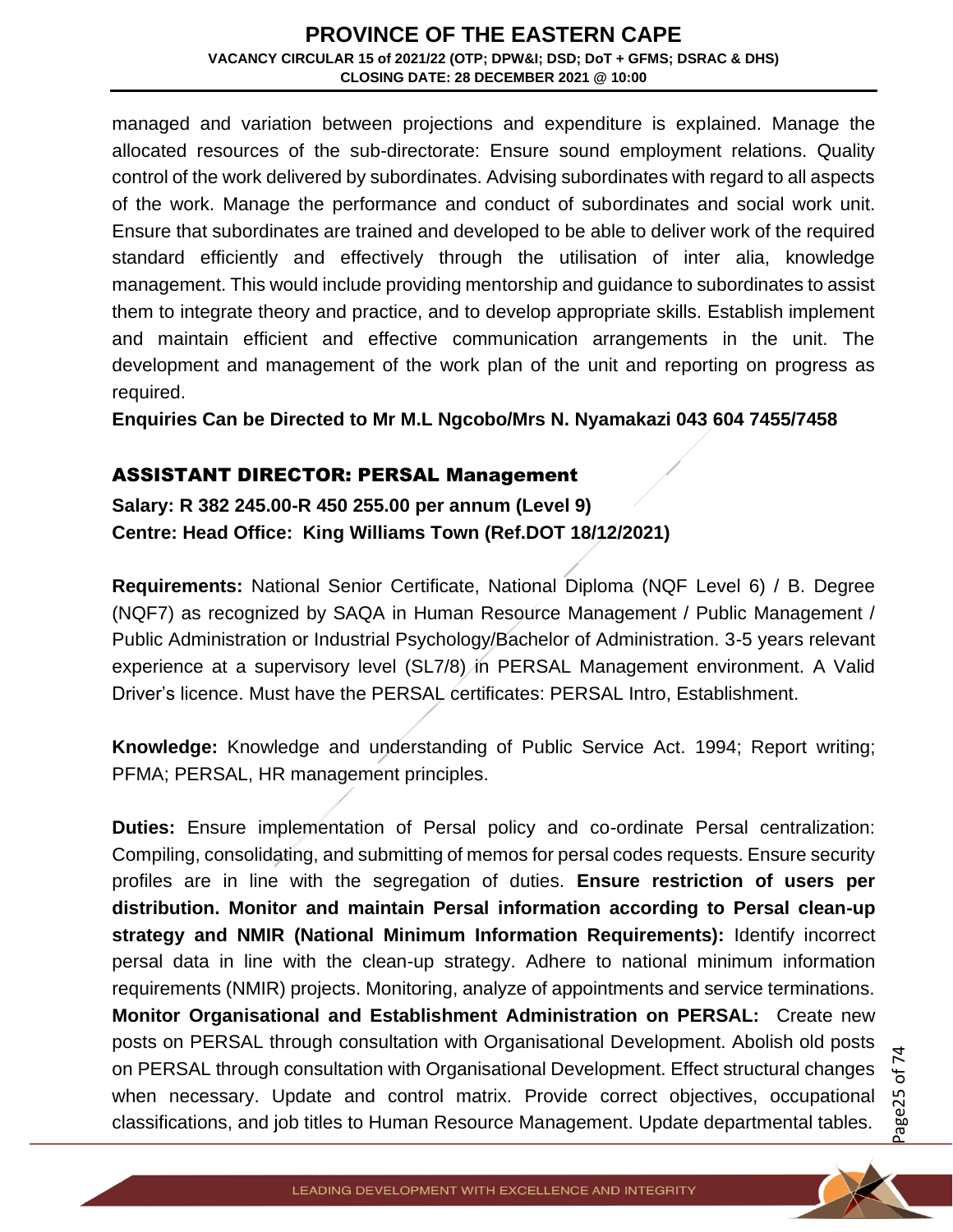Update Procurement Deviation Register. Report Procurement Deviation to the Provincial Treasury and Auditor General. **Render departmental Persal user support function and provide Management Information reports:** Render PERSAL support to users. Manage the training requirements of the sub-directorate. Register system change control on behalf of the department. Monitor, facilitate and co-ordinate formal training of users. Generate and submit management reports.

**Enquiries can be directed to Mr M.L Ngcobo/Mrs N. Nyamakazi 043 604 7455/7458**

## ASSISTANT DIRECTOR: PT REGISTRATION OPERATING LICENCES AND **PERMITS**

**Salary Notch: R 382 245.00-R 450 255.00 per annum (Level 9.) Centre: (Ref DOT 19/12/2021) OR. TAMBO**

**Requirements:** National Senior Certificate, National Diploma (NQF Level 6) / B. Degree (NQF 7) as recognized by SAQA in Transport Management/ Transport Economics/ Public Administration/ Project Management/Social Science/ Development Studies. 3-5 years relevant supervisory experience (SL 7/8). A Valid Driver's Licence.

**Knowledge:** National Land Transport Strategic Framework Provincial Land Transport Strategic Framework Departmental service delivery principles PSR, PFMA, PSA Departmental Strategic Planning. Departmental Annual Performance Plan, Provincial Growth and Development Plan for the Eastern Cape, Stakeholder and customer relationship management principles, White paper on Provincial Public Transport Master Plan.

**Duties:** Facilitate the provision of road based public transport registration services. Coordinate the management of the walk-in center. Coordinate the processing of applications for operating licences. Ensure compliance with standard operating procedure and service standards. Identify challenges and come up with possible solutions. Coordinate the activities of the Provincial Regulatory Entity (PRE). Receive and process PRE appeals coming from unsuccessful applicants. Monitor operator compliance with public transport legislation and regulation. Manage the processing of traffic law exemptions and permits. Manage revenue collection from operator licences and permits. Coordinate the collection of revenue from public transport operator's walk-in centers. Coordinate introduction of efficient methods of payment to minimize risk of fraud and corruption. Monitor the reconciliation of revenue to manage risk of loss of revenue. Ensure compliance with safety standards cashiers and cash handling office. Manage the allocated resources of the directorate in line with legislative and departmental policy directives and comply with corporate governance and planning imperatives Maintain high standards by ensuring that the team / section produces excellent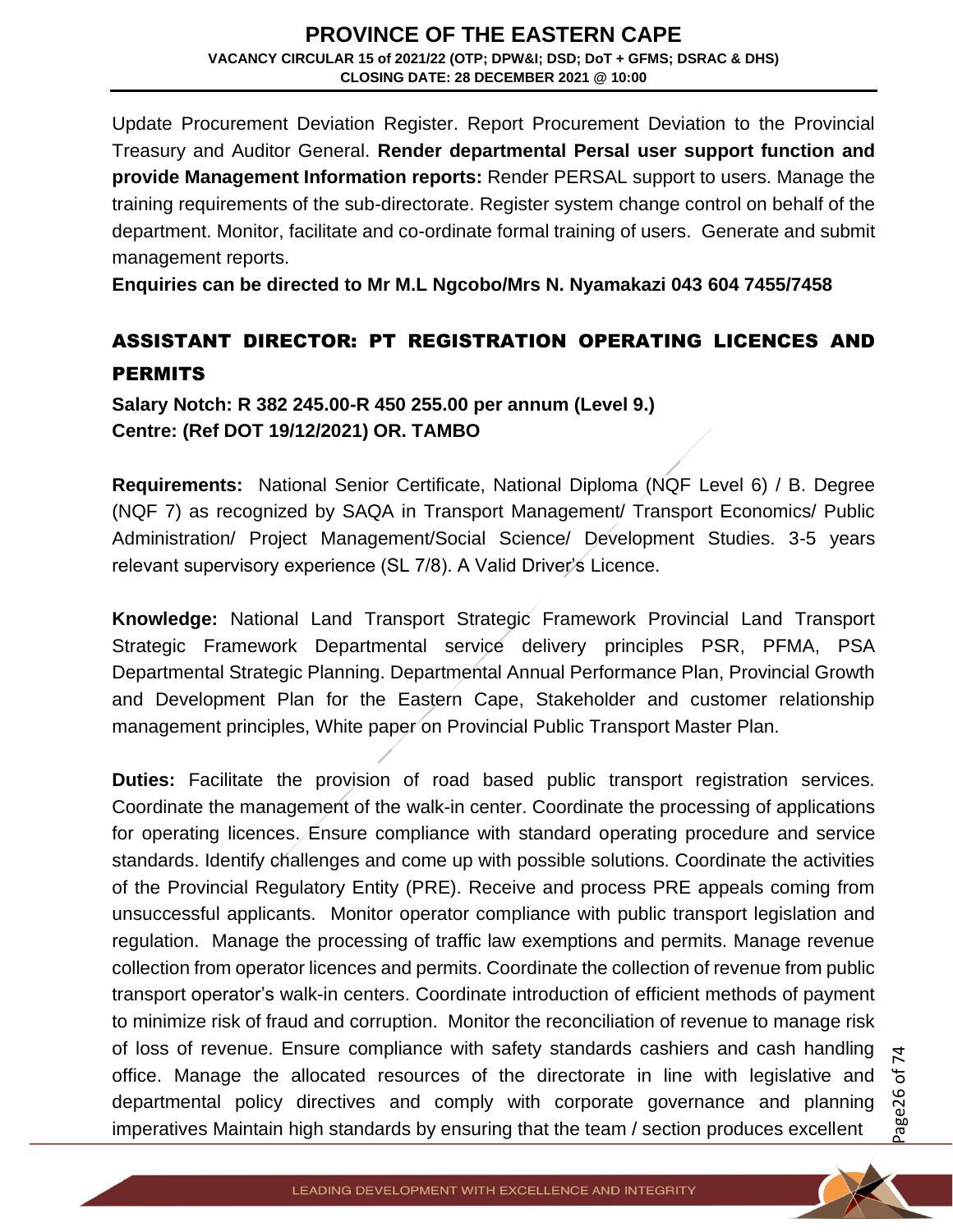work in terms of quality / quantity and timeliness. Resolve problems of motivation and control with minimum guidance from manager. Delegate functions to staff based on individual potential. Provide the necessary guidance, support, and afford staff adequate training and development opportunities. Ensure timeous development of job description and implementation of Work Plans and Personal Development Plans (PDP's) for all employees in the Sub-Directorate. Manage daily employee performance and ensure timely Performance Assessments of all subordinates. Ensure management, maintenance, and safekeeping of assets.

**Enquiries can be directed to Mr M.L Ngcobo/Mrs N. Nyamakazi 043 604 7455/7458**

## ASSISTANT DIRECTOR: PT REGISTRATION OPERATING LICENCES AND **PERMITS**

**Salary Notch: R 382 245.00-R 450 255.00 per annum (Level 9.) Centre: Head Office: King Williams Town (Ref DOT 20/12/2021)** 

**Requirements:** National Senior Certificate, National Diploma (NQF Level 6) / B. Degree (NQF 7) as recognized by SAQA in Transport Management/ Transport Economics/ Public Administration/ Project Management/Social Science/ Development Studies. 3-5 years relevant supervisory experience (SL 7/8). A Valid Driver's Licence.

**Knowledge:** National Land Transport Strategic Framework Provincial Land Transport Strategic Framework Departmental service delivery principles PSR, PFMA, PSA Departmental Strategic Planning. Departmental Annual Performance Plan Provincial Growth and Development Plan for the Eastern Cape Stakeholder and customer relationship management principles White paper on Provincial Public Transport Master Plan.

**Duties:** Facilitate the provision of Road Based Public Transport registration services. Coordinate the processing of applications for operating licences. Manage the registration of Public Transport Operators and their vehicles. Monitor transactions made on the system for registration of public transport operators. Provide support to districts on challenges they face on the system. Monitor operator compliance with public transport legislation and regulation. Coordinate the activities of the Provincial Regulatory Entity (PRE). Coordinate the processing of traffic law exemptions and permits. Coordinate introduction of efficient methods of payment to minimize risk of fraud and corruption. Monitor the reconciliation of revenue to manage risk of loss of revenue. Manage the allocated resources of the Sub-directorate in line with legislative and departmental policy directives and comply with corporate governance and planning imperatives Maintain high standards by ensuring that the team / section produces excellent work in terms of quality / quantity and timeliness. Resolve problems of motivation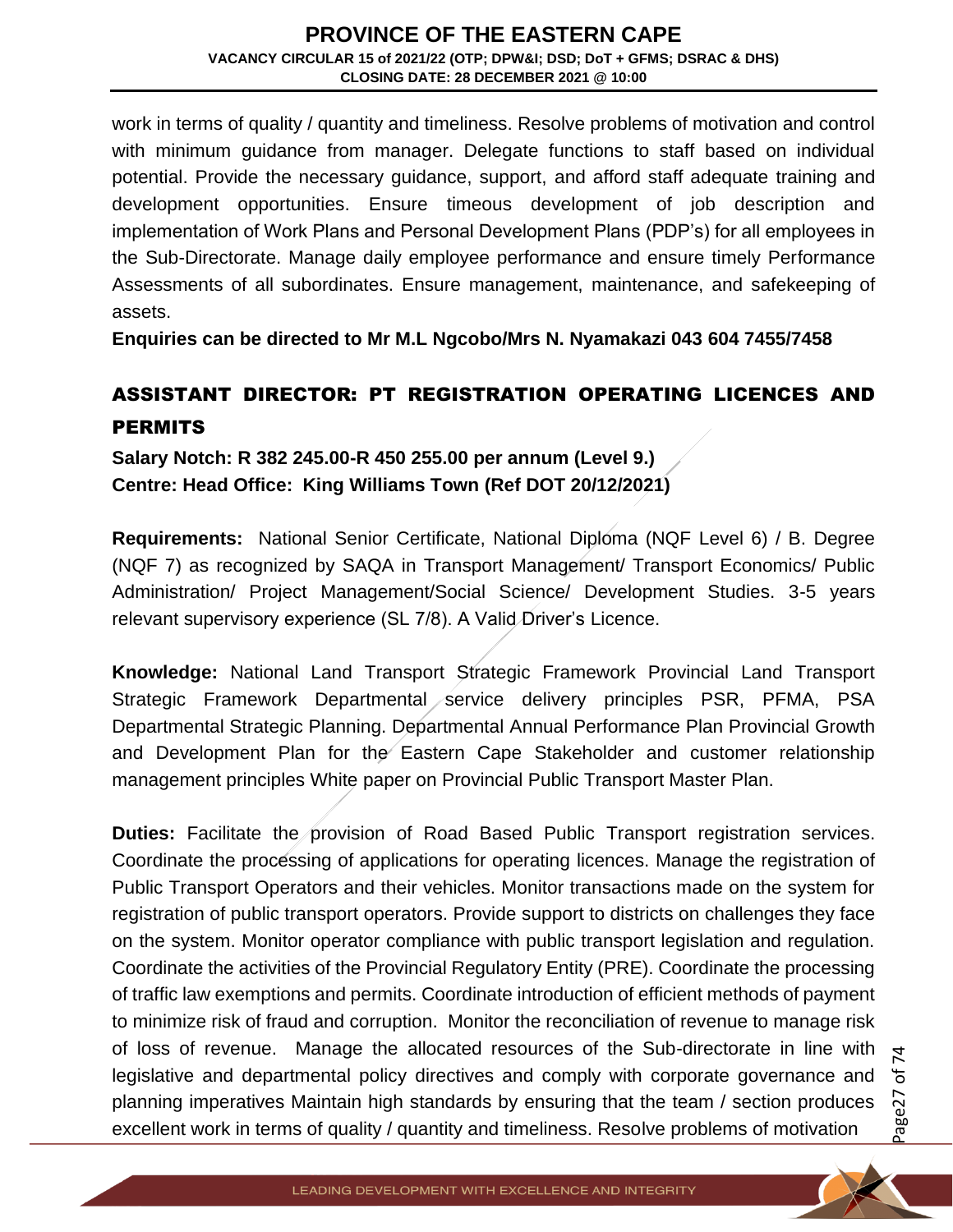and control with minimum guidance from manager. Delegate functions to staff based on individual potential. Provide the necessary guidance, support, and afford staff adequate training and development opportunities. Ensure timeous development of job description and implementation of Work Plans and Personal Development Plans (PDP's) for all employees in the Sub-Directorate. Manage daily employee performance and ensure timely Performance Assessments of all subordinates. Ensure management, maintenance, and safekeeping of assets.

**Enquiries can be directed to Mr M.L Ngcobo/Mrs N. Nyamakazi 043 604 7455/7458**

#### ASSISTANT DIRECTOR: SYSTEM SECURITY OFFICER

**Salary Notch: R 382 245.00-R 450 255.00 per annum (Level 9) Centre: Head Office: King Williams Town (Ref.DOT21/12/2021) (Re-advertisement)**

**Requirements:** National Senior Certificate, National Diploma (NQF Level 6) /B. Degree (NQF7) in Public Administration / Management or Traffic Management, 3-5 years' experience in supervisory Level (SL7/8). A valid driver's licence.

**Knowledge:** Extensive knowledge of National Road Traffic Act and Regulations. Public Service Regulations. National Traffic Information Systems (Natis). Performance management and Development system. PAIA. PAJA. Combating of fraud and corruption Act. POPI Act.

**Duties:** Management of the system security aspects: To ensure availability and access to the systems of the sub-program. To ensure security compliance with regards to access to the systems. To ensure compliance with regards to access control and security of the server rooms. To ensure timeous availability of the required equipment. To ensure access control and security to the NaTiS Helpdesk, Registering Authorities (RA), Driving Licence Testing Centre (DLTC), Weighbridges, Back Office and Vehicle Testing Stations (VTS). To maximize the effectiveness of the Provincial Helpdesk to all relevant stakeholders. To ensure compliance with submission of weekly/monthly/quarterly reports as generated by the systems. To ensure compliance by all stakeholders with regards to the Service Level Agreements. Management of Provincial NaTIS Support Centre: To workshop the System Users on the National Road Traffic Act. To workshop the System Users on any Law Amendments that are directed to the functionality of the system. To workshop the System Users on any system updates as provided for by National Department of Transport / Road Traffic Management Cooperation. The Provision of training to all Provincial NaTIS users: To identify shortfalls as per compliance and audit reports. To inform the training needs for each DLTCs, VTSs and RAs within the province. Ensuring compliance of infrastructure by Service Providers: To randomly analyze and scrutinize reports generated by the Helpdesk, RA's, DLTC's,

Page28 of 7 4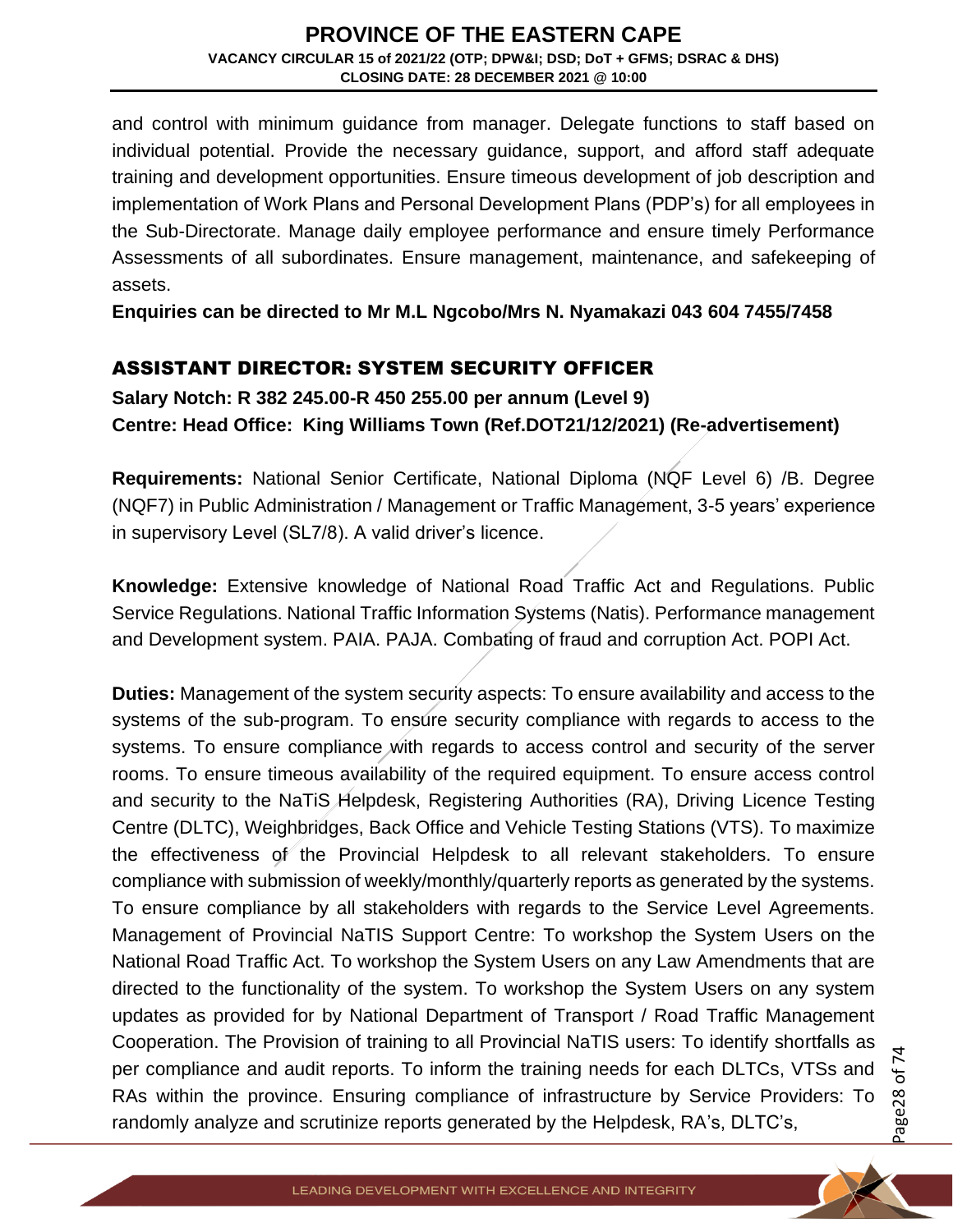Weighbridges, Back Office and VTS's. To interview where possible the Management Representatives and System Users. To escalate any possible trends of misuse to the Head of Department and other Law Enforcement Agencies. To represent the Department in any investigation, prosecution or defense required within the Judicial System. To make follow-ups on any allegations with regards to systems usage.

**Enquiries can be directed to Mr M.L Ngcobo/Mrs N. Nyamakazi 043 604 7455/7458**

# CHIEF ARTISAN (MECHANICAL): TRNSPORT INFRASTRUCTURE FLEET **SERVICES**

**Salary: (OSD) Grade A R392 283.00 Centre: Sarah Baartman (Ref.DOT22/12/2021)** 

**Requirements:** National Senior Certificate. Appropriate Trade Test Certificate. Five (5) years' experience as an artisan foreman/supervisor. A valid driver's licence.

**Knowledge:** Project Management. Technical design and analysis knowledge. Research and development. Computer aided computer applications. Knowledge of legal compliance. Technical report writing. Technical Consulting. Production Knowledge and skills.

**Duties:** Manage Technical Services: Manage technical services and support in conjunction with technicians/ artisans and associates in field workshop and technical office activities. Ensure the promotion of safety in-line with statutory and regulatory requirements. Provide input into existing technical manuals, standard drawings and procedures to incorporate new technologies. Ensure quality assurance in-line with specifications. Manage Administrative and related functions: Provide input into the budget structure. Compile and submit reports as required. Provide and consolidate inputs to the technical operational plan. Update data base. Manage artisans and related personnel and assets. Financial Management: Control and monitor expenditure according to budget to ensure efficient cash flow management. Manage the commercial value add of the discipline- related activities and service. People Management: Manage the development, motivation, and utilisation of human resource for the discipline to ensure competent knowledge base for the continued success of technical services according to organisational needs and requirements. Manage subordinates' key performance areas by setting and monitoring performance standards and take action to correct deviations to achieve departmental objectives. Maintain and advance expertise: Continues individual development to keep up with new technologies and procedures. Research/ literature studies to technical/ engineering technology to improve expertise. Liaise with relevant bodies/ council on technical/ engineering related matters.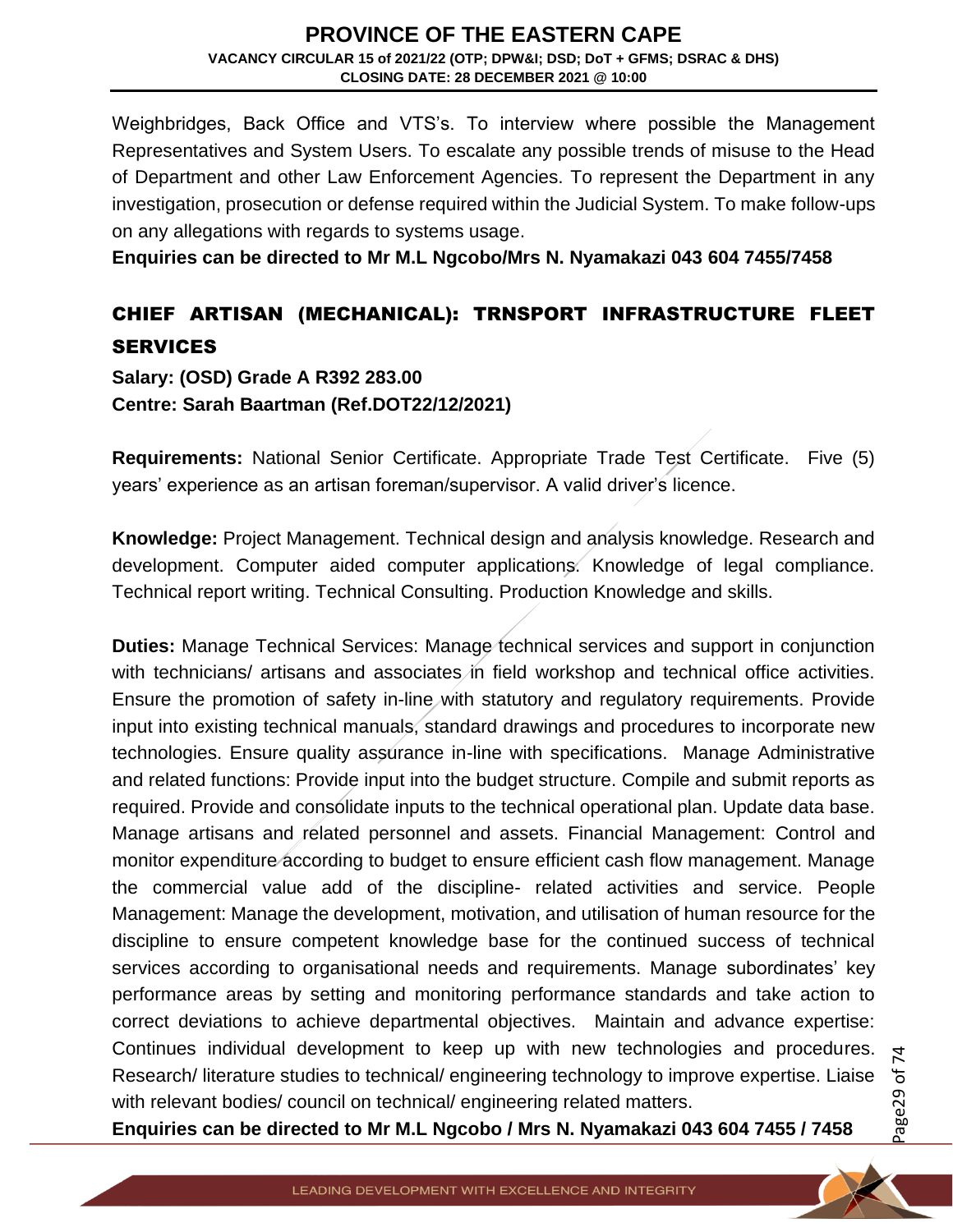#### ENGINEERING TECHNICIAN: QUARRYING & CRUSHING

**Salary: R 316,536.00 per annum (OSD Gr A) Centre: Makhanda (Grahamstown) (Ref.DOT23/12/2021)** 

**Requirements:** National Senior Certificate, National Diploma (NQF Level 6) / B. Degree (NQF7) as recognized by SAQA in Civil Engineering/ Mining Engineering. A Valid driver's licence (Minimum Code B). Registration with ECSA as a Professional Engineering Technician (Civil/ Mining). 3 years post qualification technical experience in roads construction (or Maintenance) quarrying, crushing and/ or mining environment.

**Knowledge:** Project Management. Technical design and analysis knowledge. Research and development Computer aided computer applications. Knowledge of Mining legal compliance. Technical report writing. Problem solving and analysis. Decision making. Team leadership. Creativity. Self-Management. Customer focused and responsiveness. Communication. Computer skills. Planning and organising. Change Management.

**Duties:** Conducts inventory surveys using drone and traditional surveying methods. Surveys various boundaries and limits for mine/ quarry planning and property management. Prepare phased short, medium, and long term mine/ quarry plans for operations management. Plans, designs, and surveys drill patterns in conjunction with drilling and blasting specialists. Assist with continuous improvements in drill and blast designs while ensuring they comply with local regulations and company standards as they relate to Mine/ Quarry Safety. Plans and designs stripping, land and tree clearing projects for mining/ Quarrying operations. Plans and coordinates exploration projects for existing and greenfield quarry operations. Assists with mining compliance issues. Supervises work carried out by service providers on behalf of the Department. Ensures that service providers comply with National Environmental Management Act of 1998 as amended (NEMA) and Mine Health and Safety Act of 1996 as amended (MHSA). In consultation with Environmental consultants, prepare applications for environmental authorizations in line with National Environmental Management Act (NEMA) of 1998 as amended.

**Enquiries can be directed to Mr M.L Ngcobo/Mrs N. Nyamakazi 043 604 7455/7458**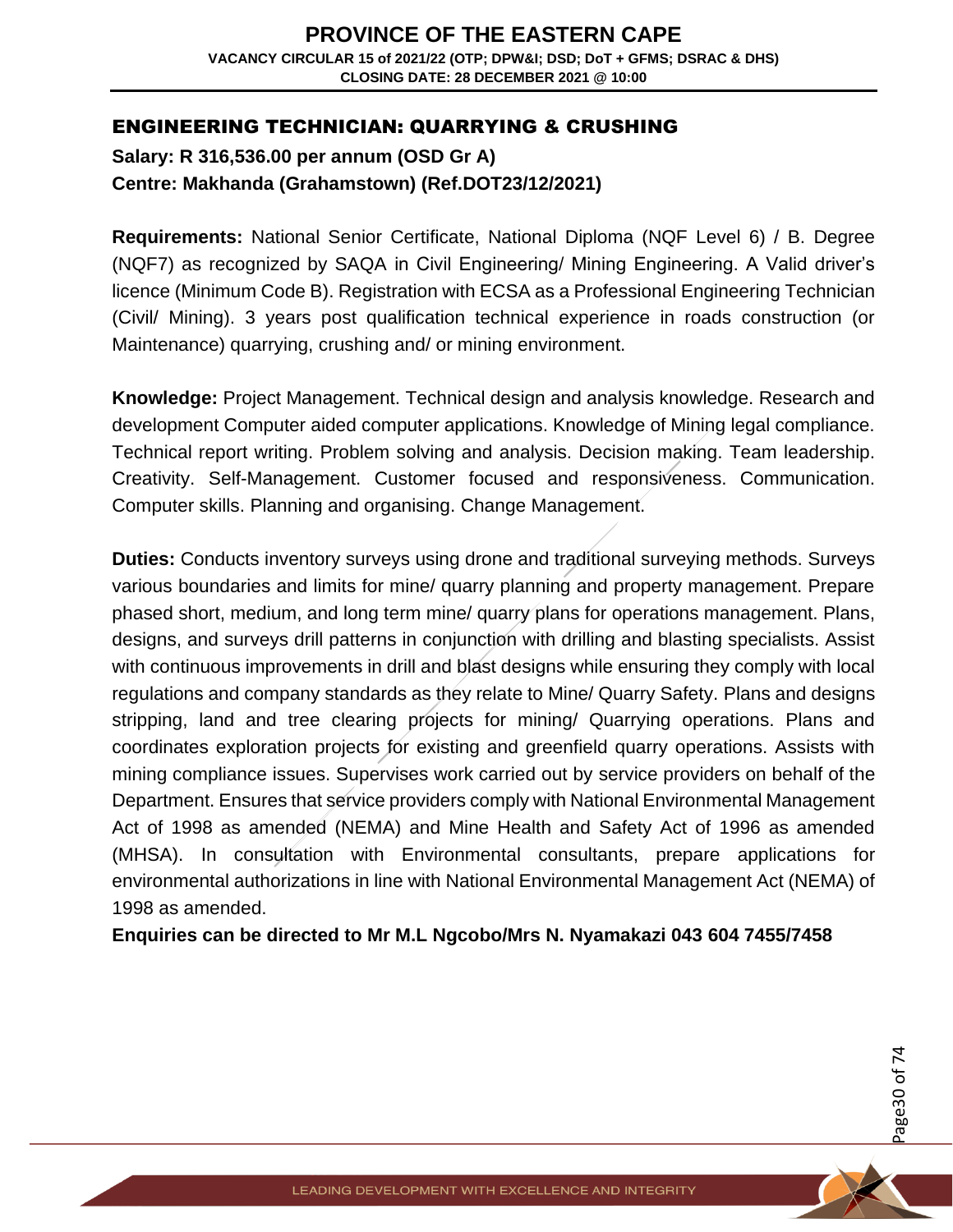## ENGINEERING TECHNICIAN: IN-HOUSE TRANSPORT INFRASTRUCTURE MAINTENANCE (03 POSTS)

**Salary: R 316,536.00 per annum (OSD Gr A) Centre: Ngqushwa (DOT24/12/2021) & 2x Mnquma (DOT25/12/2021)** 

**Requirements:** National Senior Certificate. National Diploma (NQF Level 6) / Bachelor's Degree (NQF level 7 as recognized by SAQA) in Civil Engineering. 3 years' relevant experience. Registration with ECSA as a Candidate Engineering Technician is compulsory. Driver's licence.

**Knowledge:** Project Management. Technical design and analysis knowledge. Research and development Computer aided computer applications. Knowledge of legal compliance. Technical report writing. Problem solving and analysis. Decision making. Team leadership. Creativity. Self-Management. Customer focused and responsiveness. Communication. Computer skills. Planning and organising. Change Management.

**Duties:** Render civil / structural engineering services: Assist the Engineer with technical activities. Promote safety in line with statutory and regulatory requirements. Evaluate existing maintenance technical manuals, standards drawings and procedures. Produce technical designs with specifications. Assist to manage the execution of the maintenance strategy. Assist to set the engineering maintenance standards, specifications and service levels according to organisational objectives to ensure optimum operational availability. Assist to monitor maintenance efficiencies according to organisational goals to direct or redirect engineering services for the attainment of organisational objectives. Undertake engineering designs. Manage the allocated resources of the directorate in line with legislative and departmental policy directives and comply with corporate governance and planning imperatives: Maintain high standards by ensuring that the team / section produces excellent work in terms of quality / quantity and timeliness. Resolve problems of motivation and control with minimum guidance from manager. Delegate functions to staff based on individual potential provide the necessary guidance and support and afford staff adequate training and development opportunities. Ensure timeously development of job description and implementation of Work Plans and Personal Development Plans (PDP's) for all employees in the DRE's office. Manage daily employee performance and ensure timely Performance Assessments of all subordinates. Ensure management, maintenance and safekeeping of assets.

**Enquiries can be directed to Mr M.L Ngcobo/Mrs N. Nyamakazi 043 604 7455/7458**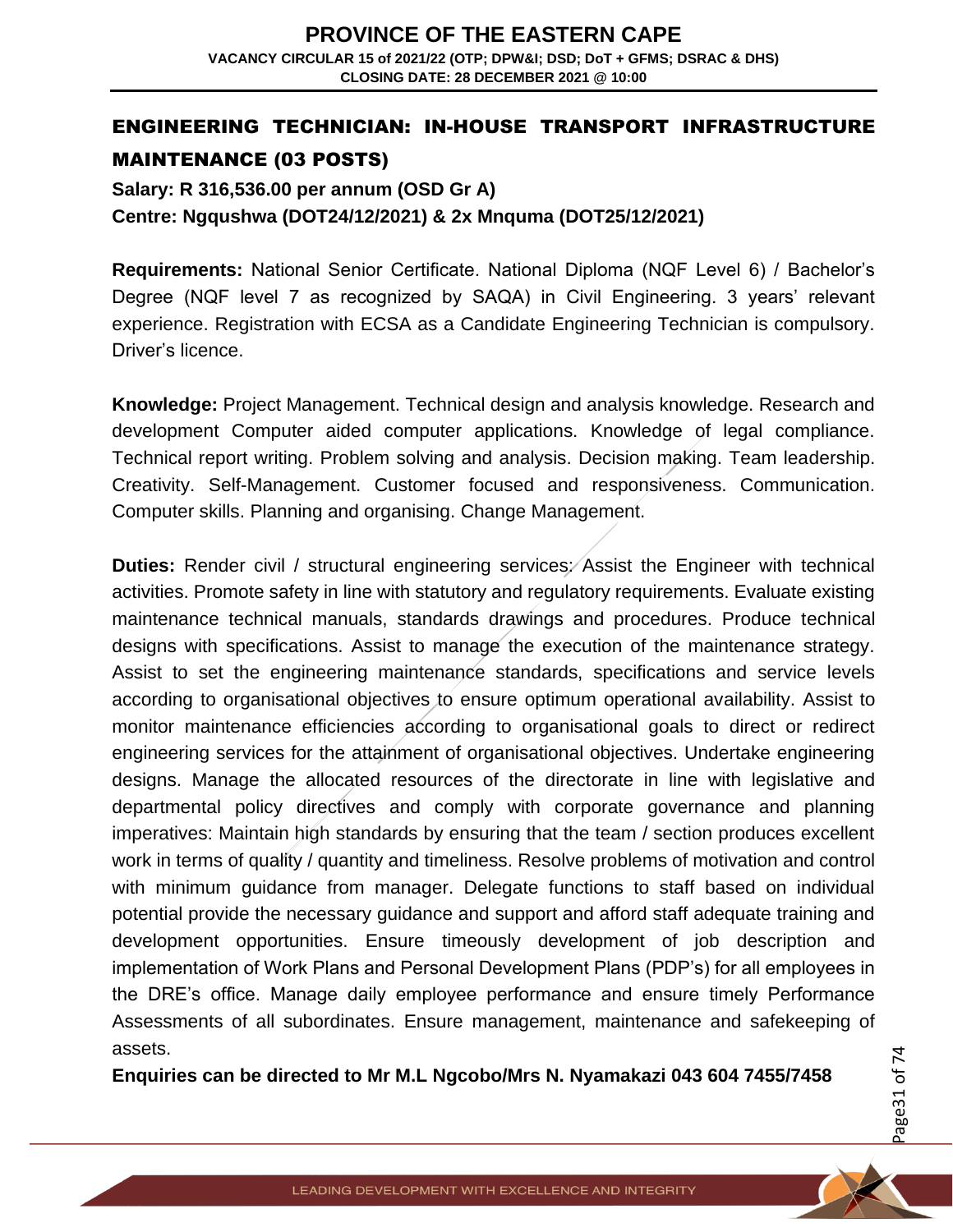# ENGINEERING TECHNICIAN: CIVIL (Normal Maintenance and Special

services)

**Salary: R 316,536.00 per annum (OSD Gr A) Centre: Sarah Baartman (Ref.DOT26/12/2021)**

**Requirements:** National Senior Certificate, National Diploma (NQF Level 6) / B. Degree (NQF Level 7) as recognized by SAQA in Civil Engineering. A Valid driver's licence. Registration with ECSA as a Candidate Civil Engineering Technician is compulsory upon appointment. 3 years post qualification technical experience.

**Knowledge:** Project Management. Technical design and analysis knowledge. Research and development Computer aided computer applications. Knowledge of legal compliance. Technical report writing. Problem solving and analysis. Decision making. Team leadership. Creativity. Self-Management. Customer focused and responsiveness. Communication. Computer skills. Planning and organising. Change Management.

**Duties:** Render technical services under supervision. Assist engineers, technologists and associates in field workshop and technical office activities. Promote safety inline statutory and regulatory requirements. Adhere to existing technical manuals, standard drawings and procedures to incorporate new technology. Produce technical designs with specifications and submit for evaluation and approval by the applicable authority. Perform administrative and related functions. Compile and submit reports as required Keep up with new technologies and procedures. Provide inputs to the technical/ engineering operational plan. Develop, implement and maintain database. Conduct research and development. Keep up with new technologies and procedures. Research/literature studies on technical engineering technology to improve expertise. Liaise with relevant bodies or councils on engineering related matters. Follow approved program of development for registration purposes.

**Enquiries can be directed to Mr M.L Ngcobo/Mrs N. Nyamakazi 043 604 7455/7458**

## MECHANICAL ENGINEERING TECHNICIAN

**Salary: R 316,536.00 per annum (CANDIDATE OSD) Centre: Chris Hani (DOT27/12/2021)**

**Requirements:** National Senior Certificate. National Diploma (NQF Level 6) / Bachelor's Degree (NQF level 7 as recognized by SAQA) in Mechanical Engineering. 3 years' relevant experience. Registration with ECSA as a Candidate Engineering Technician is compulsory. Driver's licence.

Page32 of 7 4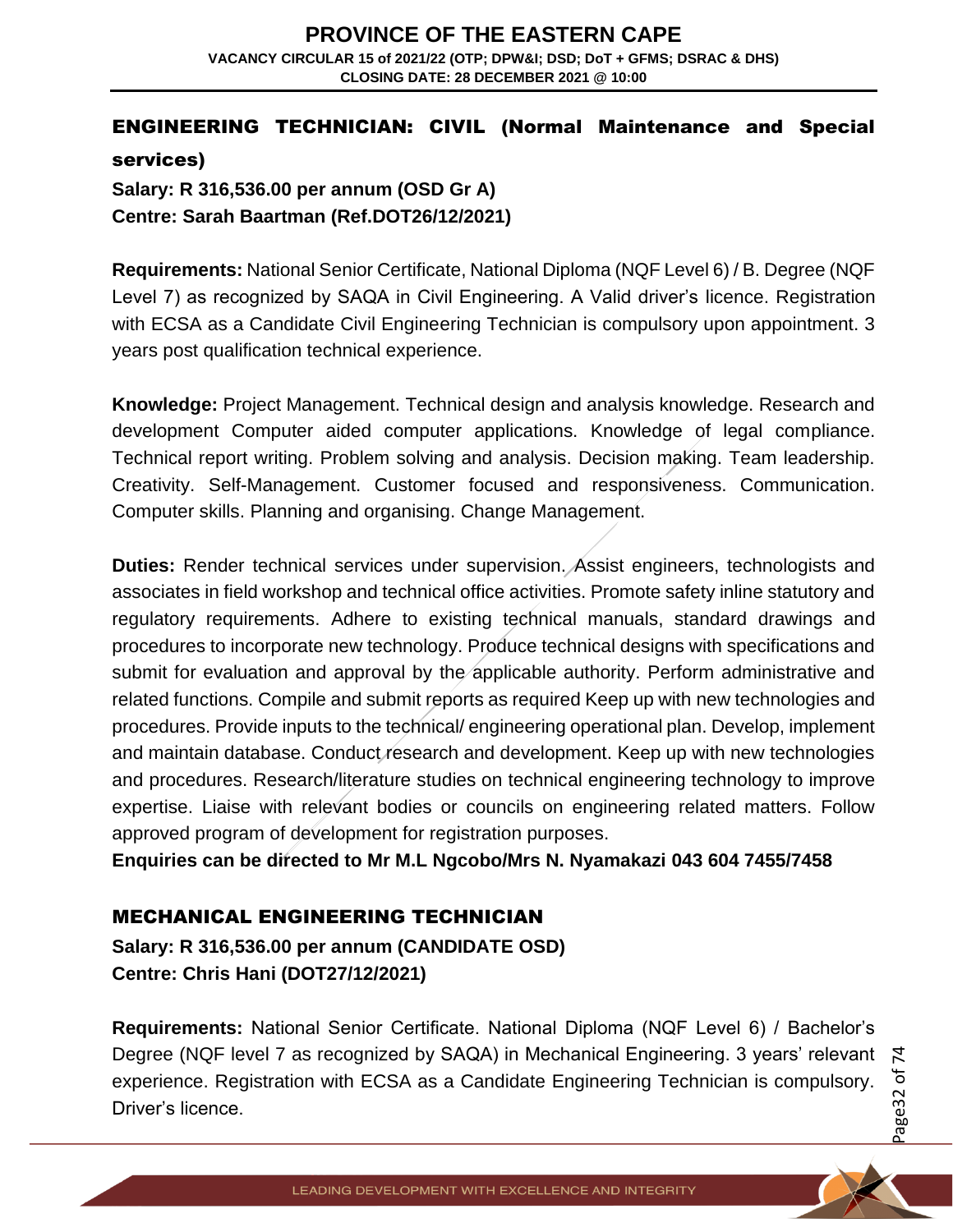**Knowledge:** Project Management. Technical design and analysis knowledge. Research and development Computer aided computer applications. Knowledge of legal compliance. Technical report writing. Problem solving and analysis. Decision making. Team leadership. Creativity. Self-Management. Customer focused and responsiveness. Communication. Computer skills. Planning and organising. Change Management

**Duties:** Render technical services under supervision. Assist engineers, technologists and associates in field workshop and technical office activities. Promote safety inline statutory and regulatory requirements. Adhere to existing technical manuals, standard drawings and procedures to incorporate new technology. Produce technical designs with specifications and submit for evaluation and approval by the applicable authority. Perform administrative and related functions. Compile and submit reports as required Keep up with new technologies and procedures. Provide inputs to the technical/ engineering operational plan. Develop, implement and maintain database. Conduct research and development. Keep up with new technologies and procedures. Research/literature studies on technical engineering technology to improve expertise. Liaise with relevant bodies or councils on engineering related matters. Follow approved program of development for registration purposes.

**Enquiries can be directed to Mr M.L Ngcobo/Mrs N. Nyamakazi 043 604 7455/7458**

#### CANDIDATE TECHNICIAN

**Salary: R272 745.00 per annum (OSD) Centre: Head Office: King Williams Town (Ref.DOT 28/12/2021)** 

**Requirements:** National Senior Certificate. National Diploma (NQF Level 6) / B. Degree (NQF7) as recognized by SAQA in Civil Engineering. Registration with ECSA as a candidate. Two (2) years post qualification experience in roads infrastructure design. Knowledge of design software e.g., civil designer/AutoCAD/ Rubicon (Please Attach the certificate). Valid driver's licence

**Knowledge:** Good writing and verbal communication skills. Ability to conduct meetings. Budgeting and financial management skills. Organisation and planning skiIls, good interpersonal skills. Computer literacy. Ability to work under pressure. Good interpersonal skills. Knowledge design software.

**Duties:** Evaluation of business proposals and preparation of relevant feasibility reports. • Planning and design of transport infrastructure. • Preparation of operation and maintenance manuals for design systems. • Installation of infrastructure including detailed designs, specifications, and drawings for tender documents in line with CIDB regulations. •Project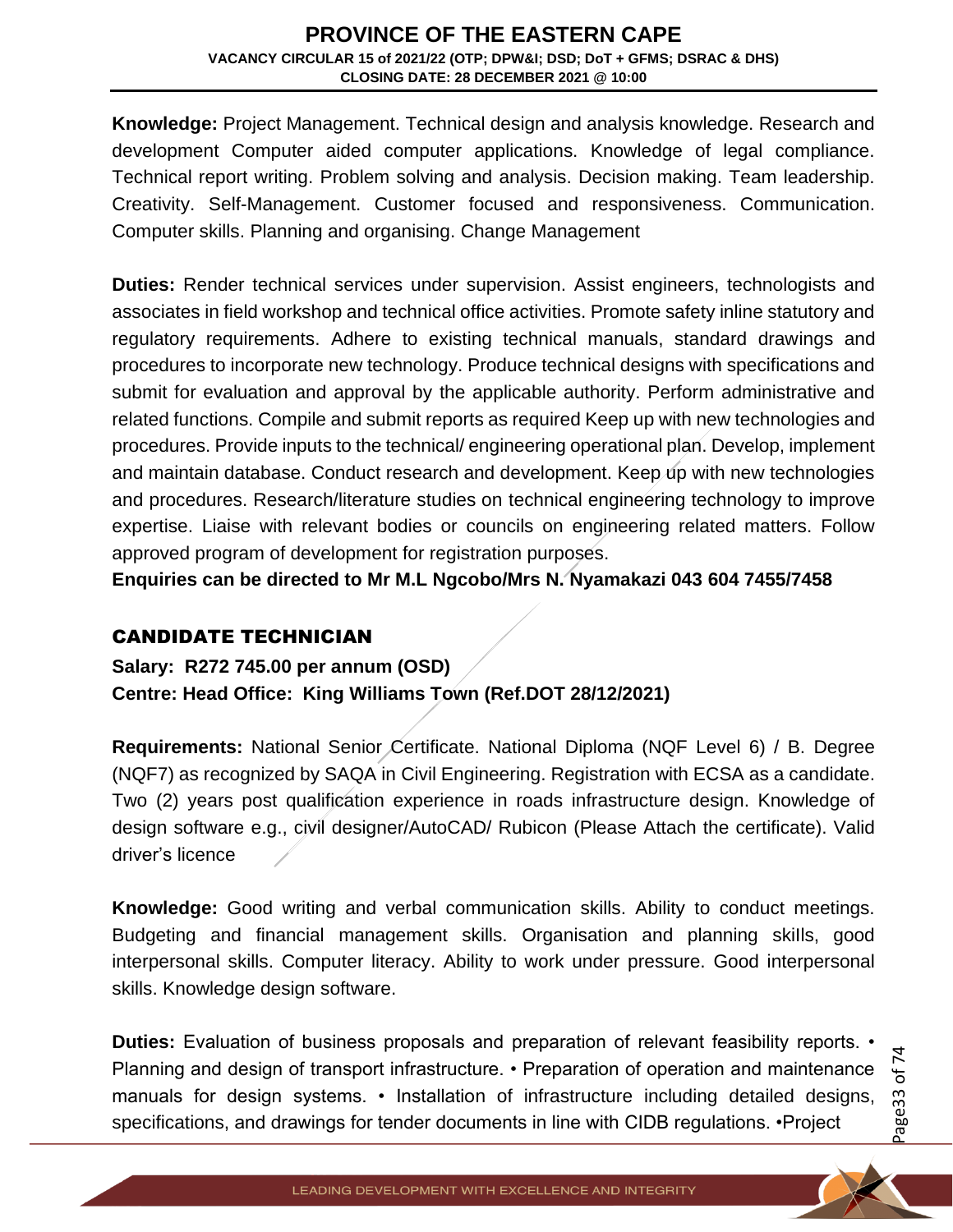management and supervision. •Attend meetings and writing reports. **Enquiries can be directed to Mr M.L Ngcobo / Mrs N. Nyamakazi 043 604 7455 / 74** 

### ROAD SAFETY OFFICER (5 POSTS)

## **Salary: R 261, 372.00 – R 307, 890.00 per annum (Salary Level 7) Centre: Pakade (Ref.DOT 29/12/2021); Matatiele (Ref.DOT 30/12/2021); Aliwal North (Ref.DOT31/12/2021); Sterksprui (Ref.DOT32/12/2021); OR Tambo (Ref.DOT33/12/2021)**

**Requirements:** National Senior Certificate, National Diploma (NQF Level 6) / B. Degree (NQF Level 7) as recognized by SAQA in Road Safety Education, Social Science, Development Studies, Communication, Public Relations, Project Management. A Valid driver's licence. 1-2 years' experience in Road Safety Environment.

**Knowledge:** National Road Safety Strategy. Road Safety Key Priorities. Road Safety Programs and Projects. National Road Traffic Act. Public Service Regulations. Public Finance Management Act.

**Duties:** Effective implementation of road safety programs: Facilitate establishment of road safety council. Facilitate sitting of road safety councils as per the annual schedule. Render secretariat services to road safety council meetings. Mobilise schools in the district to participate in road safety education debates. Conduct road safety education debates in the district. Coordinate scholar patrol services in the district. Conduct road safety awareness campaigns targeting rural farmers/stock owners. Arrange driver of the year competition Effective implementation of road safety projects: Conduct road safety education campaigns during National Arrive Alive Campaign. Implement junior traffic testing centres projects. Implement road safety youth projects. Administer resources allocated to the post: Ensure safe keeping of all resources allocated to the post. Detect faults and report them to be repaired. Ensure serviceability of resources allocated to the post incumbent.

**Enquiries can be directed to Mr M.L Ngcobo/Mrs N. Nyamakazi 043 604 7455/7458**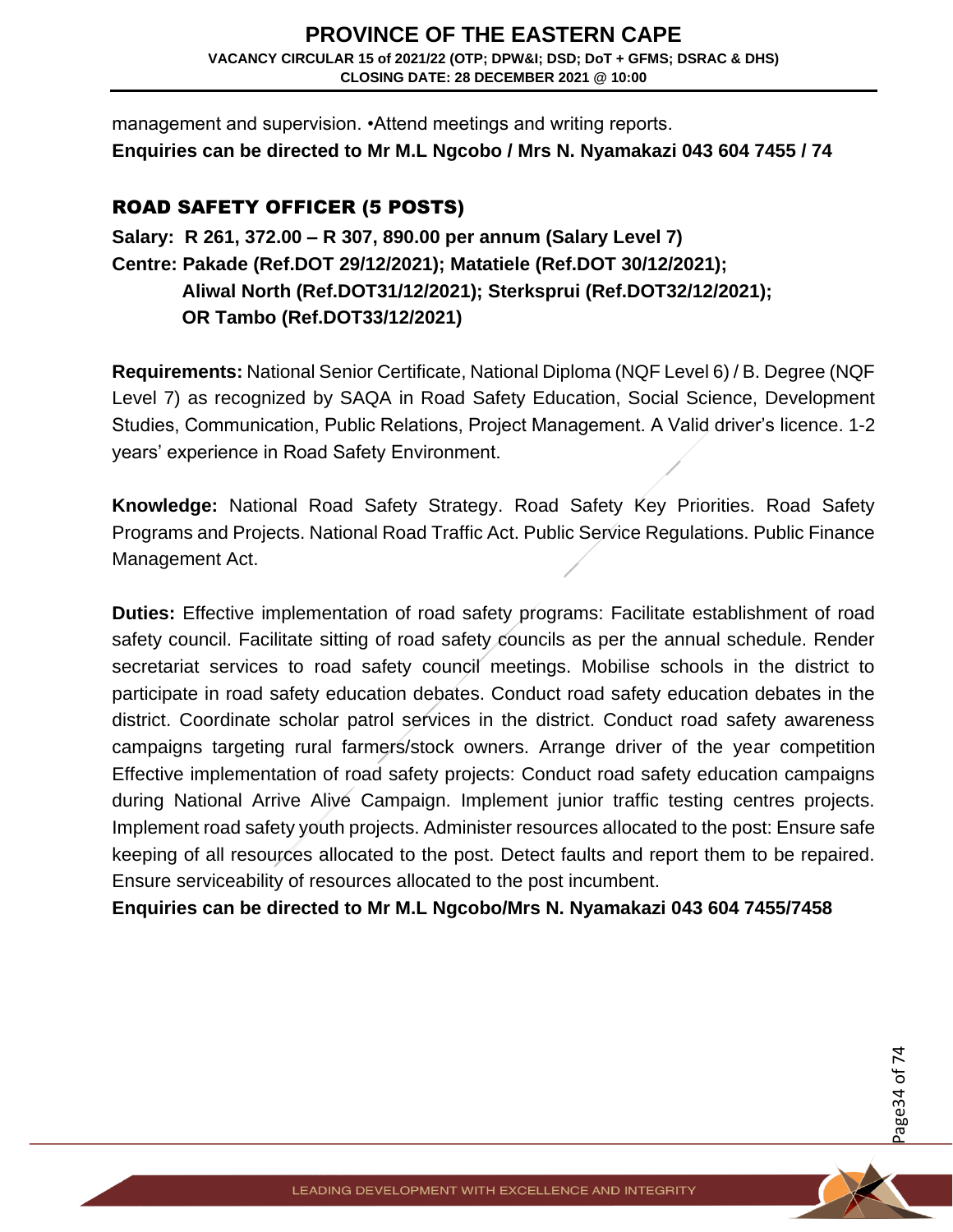## LICENSING CLERK (SUPERVISER): PUBLIC TRANSPORT REGISTRATION, OPERATING LICENCES & PERMITS

**Salary: R 261, 372.00–R 307, 890.00 per annum (Salary Level 7) Centre: Head Office: King Williams Town (Ref.DOT34/12/2021)** 

**Requirements:** National Senior Certificate. National Diploma (NQF Level 6)/ B. Degree (NQF Level 7) as recognised by SAQA in Public Administration/ Transportation Diploma/ Traffic Management diploma. 1- 2 years relevant experience in the field. A valid Driver's Licence.

**Knowledge:** National Land Transport Act (NLTA), National Road Transport Act (NRTA), Legislative Framework governing the Public Service, and Public Finance Management Act (PFMA). Basic knowledge and understanding of the Legislative Framework governing the Public Service. Knowledge of work procedures in terms of the working environment.

**Duties:** Assist/render administrative support leading to the formalisation of Public Transport Operations through registration. Request and receive, per association, the lists of deceased and or In-Active members for de-registration purposes- annually and as per the need. Prepare letters to these members/relatives notifying them of the request by their associations. Prepares memorandum for approval and capturing/registration/de-registration. Assisting in monitoring the compliance by registered operators and their associations with the prescribed minimum standards: Preparation of reminders to local associations, leading to Voter Education, Nominations, Elections - to ensure the fairness of the process. Coordinating the Inauguration and Training of the newly elected Local Association Executive, and, monitoring and assisting the newly elected executive in executing its duties. Coordinating the projects as per the need. Assisting in Coordinating the Association Annual General Meetings.

**Enquiries can be directed to Mr M.L Ngcobo/Mrs N. Nyamakazi 043 604 7455/7458**

# LICENSING CLERK (SUPERVISOR): MOTOR VEHICLE REGISTRATION & AUTHORIZATION

**Salary: R 261, 372.00–R 307, 890.00 (Salary Level 7) Centre: Head Office: King Williams Town (Ref.DOT 35/12/2021)** 

**Requirements:** National Senior Certificate, B. Degree (NQF Level 7) / National Diploma (NQF6) as recognized by SAQA in Public Administration/ Transportation Diploma/ Traffic Management diploma/ Licensing Management Diploma. 1-2 years relevant NaTIS experience required. A Valid driver's licence.

Page35 of 7 4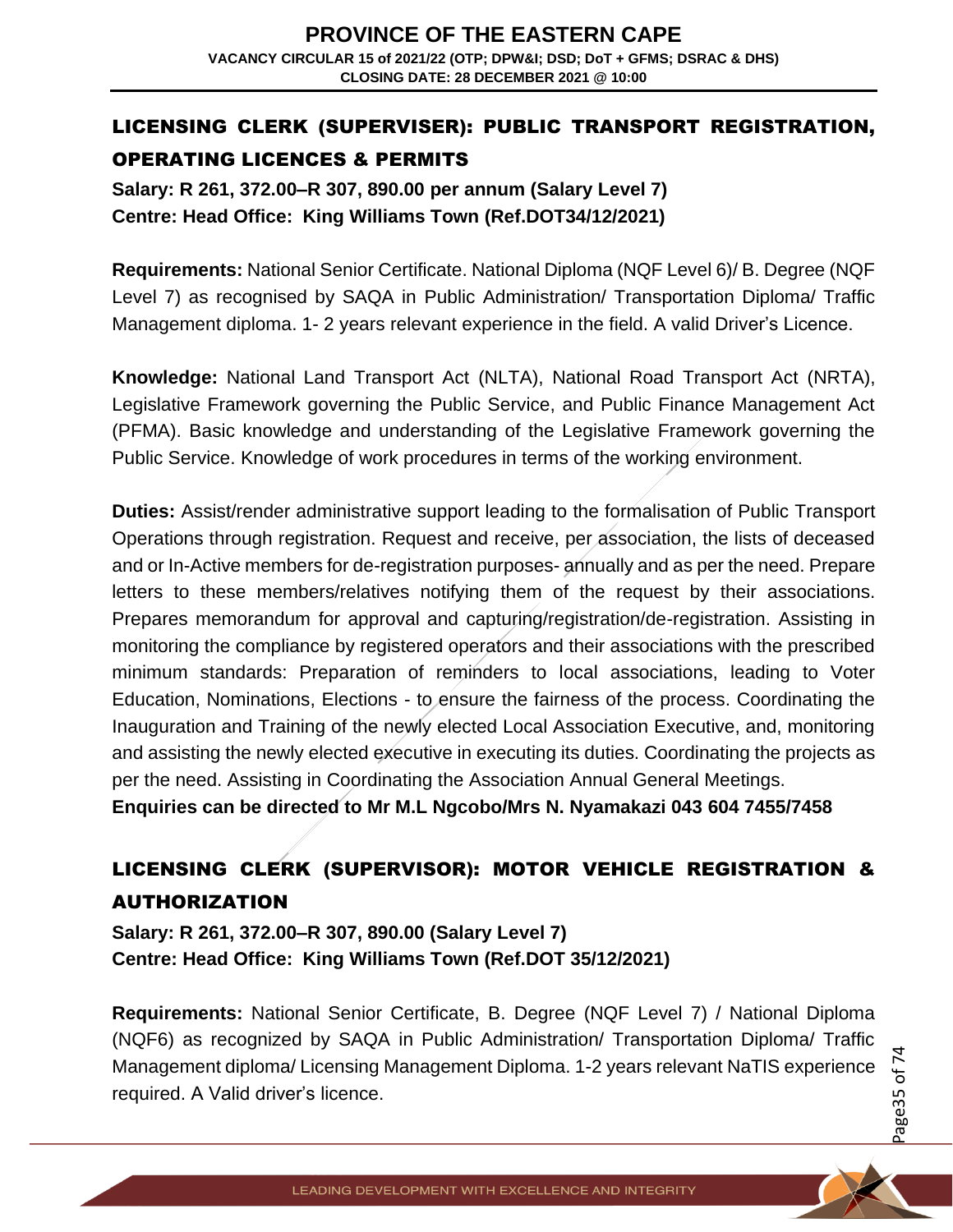**Knowledge:** Knowledge of NATIS procedures, practices as well as the ability to capture data, operate computer and collecting statistics. Knowledge and understanding of the legislative framework governing Traffic Management Service. Knowledge of working procedures in terms of the working environment.

**Duties:** Administer critical motor vehicle and driving licence applications: Receive applications coming from customers through registering authorities, DLTCs and VTSs. Receive applications from Dept. of Public works for registration of Government fleet. Receive applications from DOJ for suspension of driving licences. Analyse applications coming from registering authorities, DLTCs and VTSs to check compliance with the requirements of the Road Traffic Act. Approve or disapprove applications. Advises applicants about reasons for rejection of their applications and corrective measures they should take. Monitor capturing of approved application in the system. Ensure proper keeping and maintenance of incoming and outgoing correspondence register of the component. Ensure that all source documents emanating from NATIS transactions are securely kept. Assisting members of public coming to the office for either enquires or transactions assistance. Receive verify and approval of refunds on Licensing. Render back-office support to Driving Licence Testing Centers, Vehicle Testing Centers and Registering Authorities: Ensure that all telephone queries received from DLTCs, VTCs, Registering Authorities and members of public are dealt with and resolved. Ensure that queries are registered in the incident register. Analyze queries and provide advice on steps to be taken to resolve them. Guide end user on step-by-step conclusion of transaction on NATIS. Approval and issuing of PLNs. Render Technical support to Registering Authorities: Receive telephone queries from Registering Authorities. Dealing with the Helpdesk request. Diagnose cause of the problem. Log a call to the RTMC (Hardware and software problems). Monitor progress in relation to logged calls. Receive feedback resolution from RTMC. Deal with change request {affecting the infrastructure (Moving of NaTIS system from one office to another; Installation of new system to on the new center, etc.). Facilitate procurement of additional and new equipment.

**Enquiries can be directed to Mr M.L Ngcobo/Mrs N. Nyamakazi 043 604 7455/7458**

#### ADMIN OFFICER (OPERATIONS): Public Transport Operations (2 posts)

**Salary: R 261, 372.00 – R 307, 890.00 per annum (Level 7) Centre: Sarah Baartman (Ref.DOT 36/12/2021)** 

**Requirements:** National Senior Certificate, National Diploma (NQF Level 6) / B. Degree (NQFLevel 7) in Transport Economics/ Transport Management /Public Administration/Office administration/ Public Management/ Business administration/Transport Management/Transport Economics. 1-2 years relevant experience in the environment. A Valid driver's licence.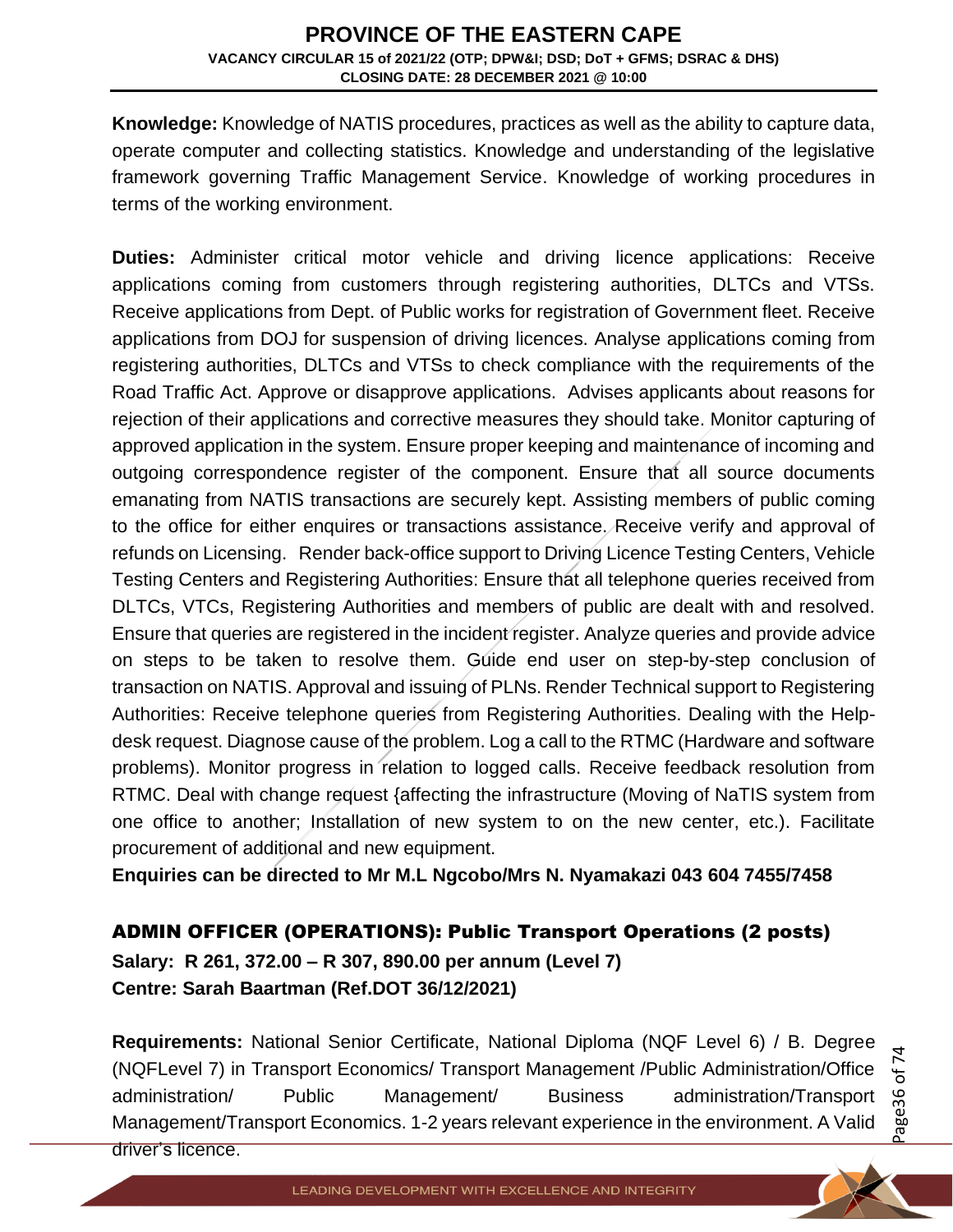**Knowledge:** Knowledge of clerical duties and practises. The ability to capture data. Operate computer and collect statistics. Knowledge of working procedures in terms of the working environment.

**Duties:** Provide administrative support in the implementation of minibus taxi industry transformation programmes: Liaise with internal and external stakeholders in relation to minibus taxi industry transformation programmes. Make logistical arrangements for training of minibus taxi industry role players. Assist taxi operators with information on taxi scraping. Facilitate siting of meetings with taxi structures. Provide administrative support in the election of relevant structures by the minibus taxi industry. Keep proper records of meetings held with minibus taxi industry structures. Arrange all procurement required in relation to the implementation of minibus taxi industry transformation programmes. Receive complaints from minibus taxi operators. Disseminate information on taxi recapitalisation programme. Provide administration support service within the component: Maintain a leave register for the section. Arrange travelling and accommodation. Coordinate implementation of Performance Management and Development System (PMDS) within the section. Develop a proper filling system for the section. Provide financial administration support services in the component: Make a follow up on all outstanding payments for the section. Capture and update expenditure in the component. Check correctness of subsistence and travel claims for the section and submit them to Human Resource.

**Enquiries can be directed to Mr M.L Ngcobo/Mrs N. Nyamakazi 043 604 7455/7458**

## SENIOR PROVINCIAL INSPECTOR: TRAFFIC LAW COMPLIANCE SERVICES

**Salary Notch: R 261, 372.00 – R 307, 890.00 per annum (Level 7) Centre: Head Office: King Williams Town Ref (DOT 37/12/2021) & Humansdorp (DOT 38/11/2021)** 

**Requirements:** National Senior Certificate, Basic Traffic Diploma from an accredited Traffic College, 7 years or more of working experience in the field, valid relevant driving licences at least Code B. Examiner of Vehicles Diploma OR Examiner of Drivers Licences. No Criminal Record.

**Knowledge:** Extensive experience in road traffic and Public Transport policies and regulations. Law enforcement knowledge in traffic and Public Transport. Vehicle inspections. Vehicle Impoundment. Completion of Law Enforcement Documents

**Duties:** Manage and enforce Road Traffic, Public Passenger, Transport Legislation and other relevant legislations. Develop operational strategies and ensure implementation of approved traffic law enforcement strategies. Ensure the free flow of traffic through point duty and traffic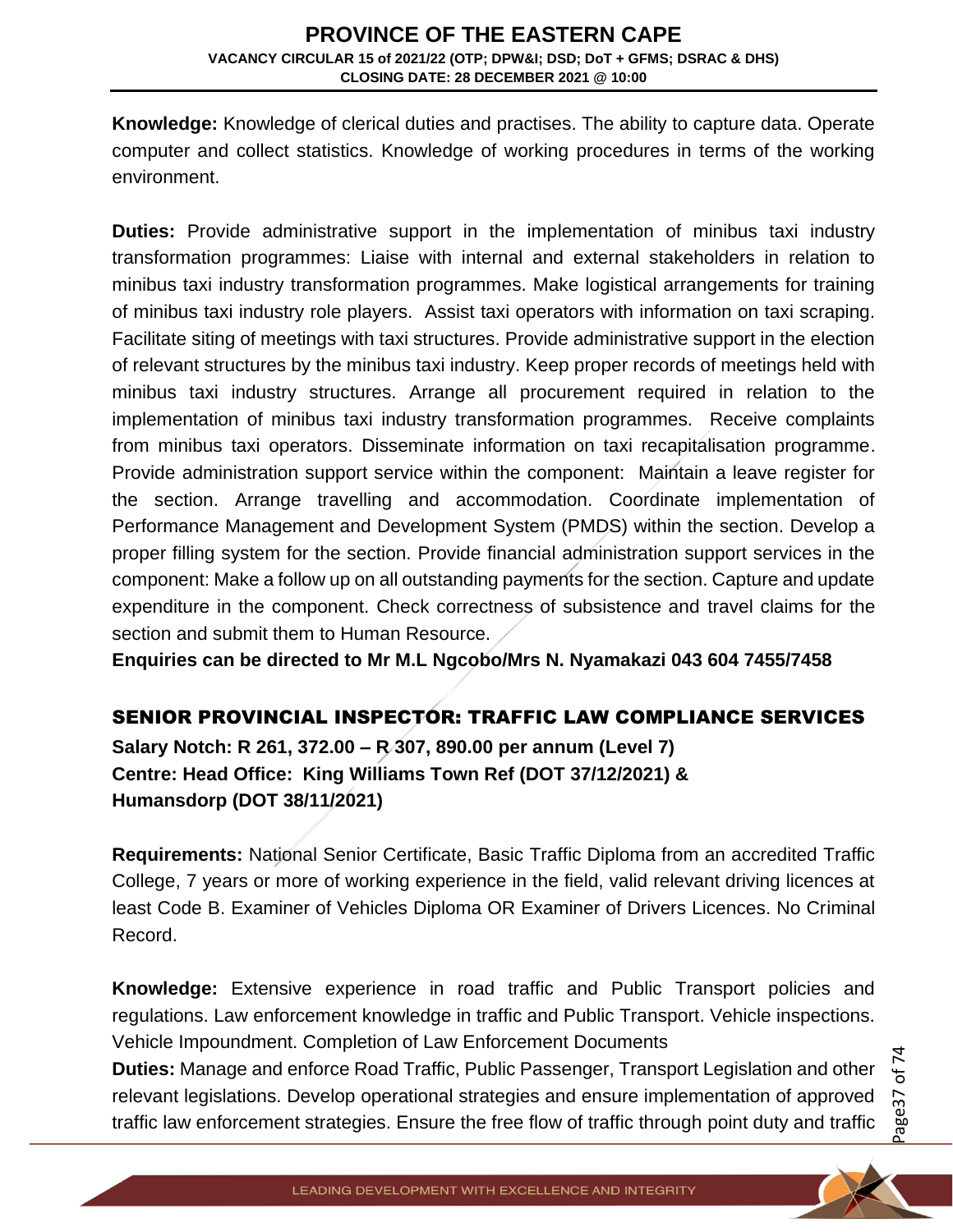control at congested areas, coordinate activities and safeguard accident scenes. Plana and manage speed testing operations. Coordinate execution of arrest on traffic related matters, attend court proceedings and give evidence. Manage processes of issuing relevant notices to offenders. Manage traffic policing projects. Identify and advise relevant role-players on hazardous locations. Manage escorting of abnormal vehicles and loads to ensure the safe movement thereof. Manage motoring of road sports and social events and coordinate overload control management (includes goods and passengers). Manage joint law enforcement activities and projects (co-operative governance). Participate in planning of joint enforcement strategies and projects. Manage the execution of joint law enforcement strategies and projects. Evaluate and report on strategies and projects. Manage resources and provide leadership and direction to all subordinates. Develop and maintain a monitoring system and ensure that balance is achieved with regard to Senior Provincial Inspectors and Provincial Inspectors production, including statistics of production Senior Provincial Inspectors and Provincial Inspectors. Implementation of innovations to improve working environment and conduct visitation to officers in the field. Assist with the updating of the environmental analysis to ensure that it is used as baseline for planning. Perform basic management functions (planning, organizing, leading and control). Conduct planning, feedback, evaluation, and information sharing meetings with subordinates. Assist with human resource issues at the station and coordinate staff quarterly performance appraisals. Identify and manage risk. Identify relevant risks. Develop plan to address risks. Implement and monitor plan. Evaluate progress. Manage the performance of all administrative activities and related duties. Ensure that motor vehicle fleet is managed properly. Monitor state of equipment and assist with proactive replacement planning including identifying and monitoring members involved in accidents. Ensure effective loss control measures are in place to address loss of firearms and other related equipment and strive towards reducing the financial value of losses. Participate in budget planning as required by Centre Manager. Monitor monthly expenditure and inspection reports from the Province and implement corrective action in problem areas. Regular budget control and management discussions as part of management meetings and share information with members regarding the centre's budget priorities.

**Enquiries can be directed to Mr M.L Ngcobo/Mrs N. Nyamakazi 043 604 7455/7458**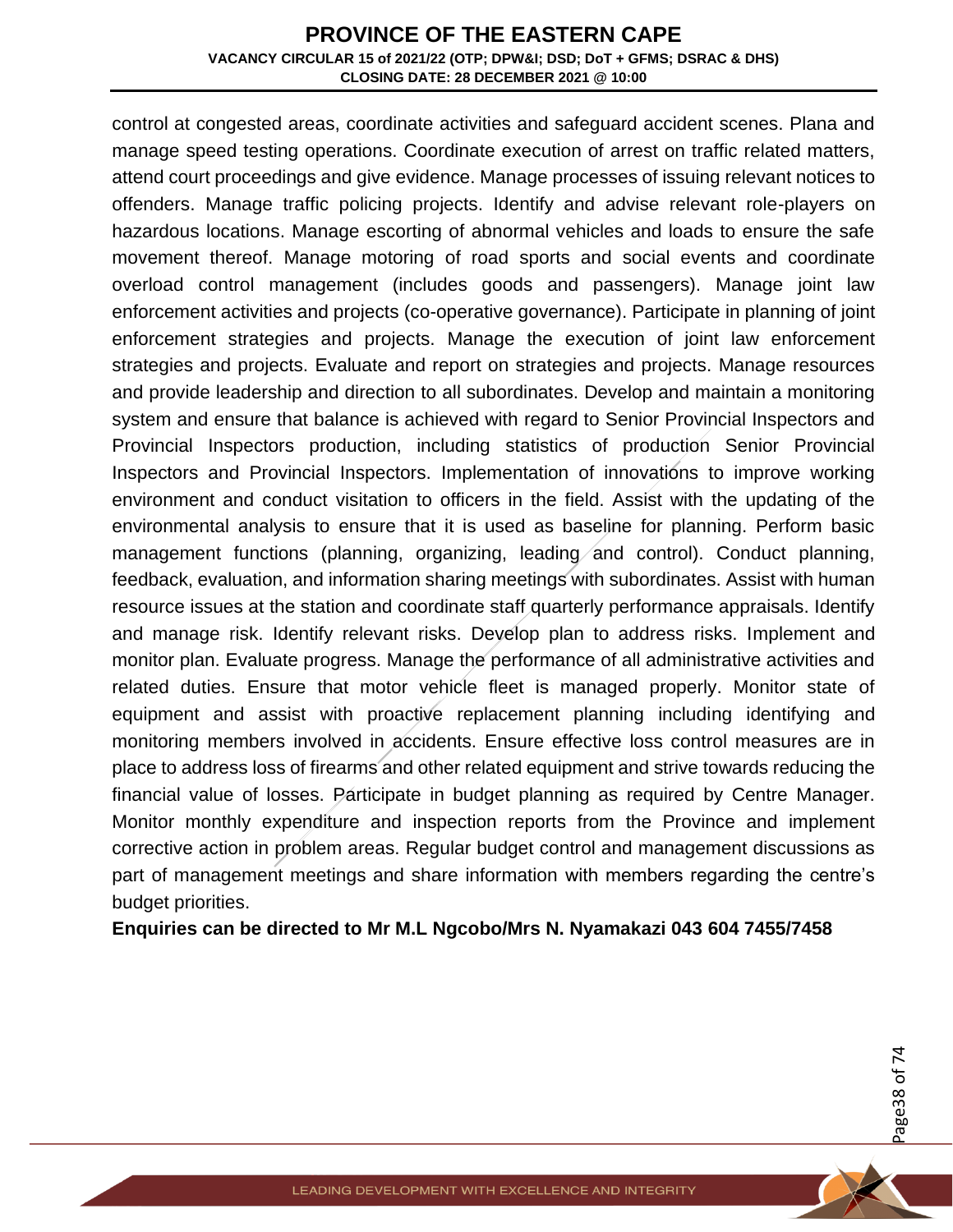## ADMIN OFFICER (EXAMINER): DRIVING LICENCE TESTING CENTRE

**Salary: R 261, 372.00–R 307, 890.00 per annum (Level 7) Centre: Amathole (Ref.DOT 39/12/2021)** 

**Requirements:** National Senior Certificate, Examiner of driving licences diploma Grade "B". No criminal record. Driving Licence Code: B. 1-2 years' experience as an examiner of Driving Licence.

**Knowledge:** Extensive knowledge of Road Traffic Act and Regulations. Public Service Regulations. Traffic management systems (Natis). Performance management system.

**Duties:** Conducting Learner licence class test: Ensuring that LL1 is fully completed by applicant. Ensuring that all tests' materials are available and in good order. Ensuring that rules and regulations/ Acts are adhered to. Ensuring that the applicant present himself/ herself to be tested complies with the correct date and time for applicable test. Ensure that test materials are kept in a safe place when not in use. Capturing of test results. Conducting Driving licence test: Ensuring that DL1 is fully completed by applicant. Ensuring that the applicant present himself/ herself to be tested complies with the correct date and time for applicable test. Ensure that prescribed test is done, and the test is completed on the applicable test report. By setting up the K53 Motorcycle Skill test machine and removal thereof after conducting each test. Capturing of the test results. Conducting Eye test: Ensuring that the specific applicant present himself/ herself on the LEU machine for eye testing. Ensuring that the form LL1; DL1 and PD1 are fully completed by applicants. Ensuring that the information on the test report is the true reflection of the test conducted. Authorising the Driving Licence and or PrDP on the application form. Updating the information on the NaTIS. Administration: Compiling of reports including incidents reports. Ensuring that all work done as per prescripts. Attend to queries regarding driving licences and learner licences.

**Enquiries can be directed to Mr M.L Ngcobo/Mrs N. Nyamakazi 043 604 7455/7458**

**FINANCE CLERK (SUPERVISORY): DRIVING LICENCE TESTING CENTRE Salary: R 261, 372.00–R 307, 890.00 per annum (Salary Level 7) Centre: Amathole - Wilsonia (Ref.DOT 40/12/2021)** 

**Requirements:** National Senior Certificate, National Diploma (NQF Level 6) / B. Degree (NQF Level 7) as recognized by SAQA in Financial Management/Accounting/ Commerce. 1-2 years relevant experience required. A valid driver's licence.

Page39 of 7 4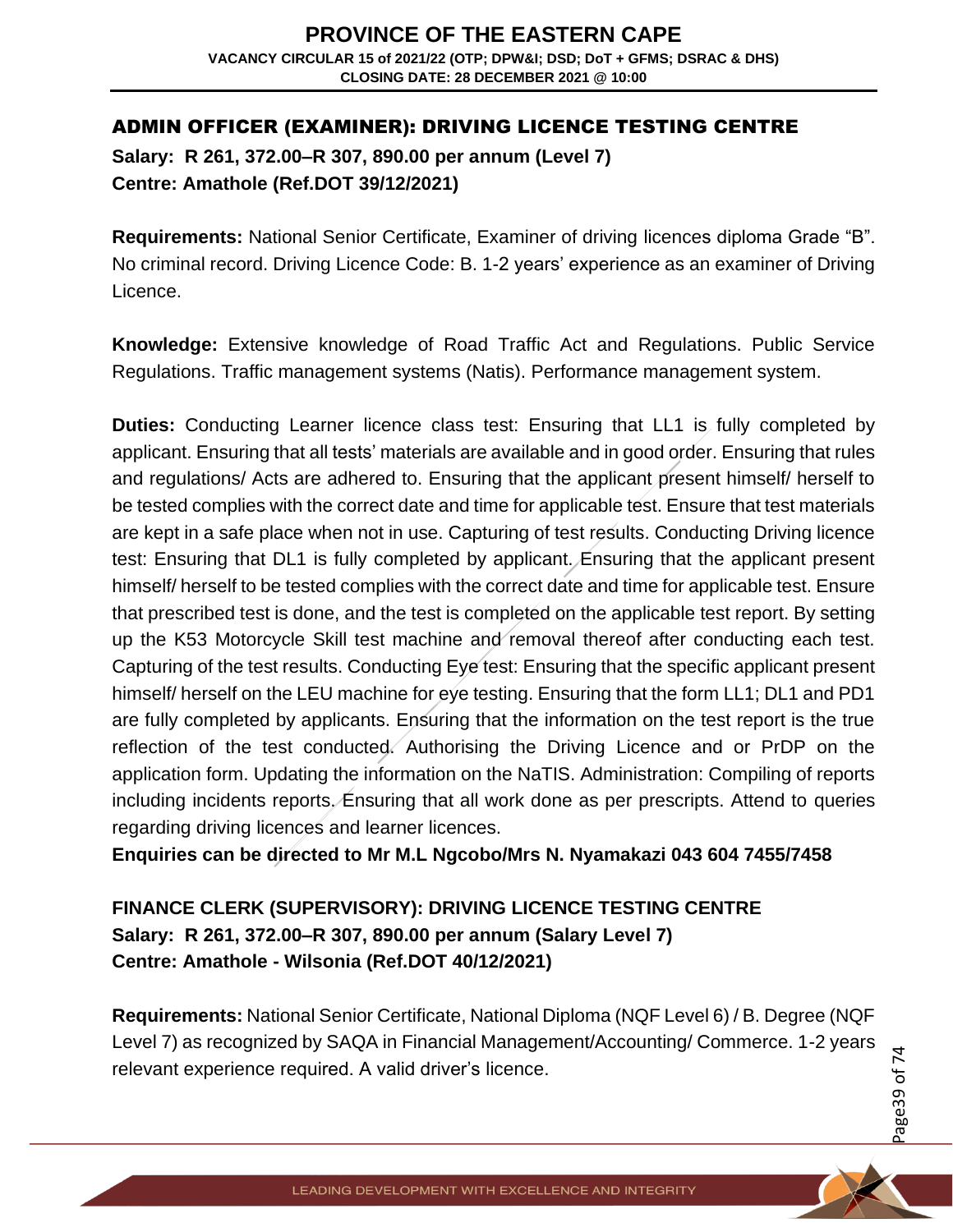**Knowledge:** Knowledge of Public Finance Management. Public Service Legislation, Regulations and Policies. Accounting Principle. Performance Management.

**Duties:** Collate and consolidate budget inputs from programmes during the budgeting process: Assist assigned programmes with planning and costing of activities by using appropriate tools. Collect and consolidate all budget information and inputs from programmes. Assist in the correct loading of budget on BAS based on the appropriate letter and Treasury instructions. Monitor expenditure and advise on discrepancies: Analyse expenditure patterns and generate reports. Advice programs to spend according to plans or adjust. Capturing of correcting journal on financial management system. Check budget availability and SCOA classification for proposed commitment. Assist in the compiling of IYM. Perform and manage administrative related functions, which include the following: Contribute to compilation of reports as required. Responsible for assets allocated to the unit. Provide mentorship to newly appointed staff, learners, and interns. Comply with the Public Service prescripts. Ensure management of PMDS.

**Enquiries can be directed to Mr M.L Ngcobo/Mrs N. Nyamakazi 043 604 7455/7458**

## SENIOR ROAD WORKS FOREMAN: SPECIAL MAINTENANCE (X8)

**Salary: R 211 713.00–R 249 378.00 per annum (Salary Level 6) Centre: Chris Hani (Ref.DOT 41/12/2021)** 

**Requirements:** National Senior Certificate (Grade 12) with 3–5 years relevant experience in construction and maintenance of roads OR Grade 10 with 8–10 years relevant experience in construction and maintenance of roads. A valid driver's licence (A minimum of code 08).

**Knowledge:** Job knowledge, Communication, Interpersonal relations, Flexibility, Teamwork and Accuracy.

**Duties:** Supervise Road construction and / or maintenance through the following: Construction of culverts and side drains. Erection and maintenance of steel guardrails and gabions. Cleaning of side drains. Controlling of traffic. Removing of obstacles on the road. Manage his / her subordinates and the allocated resources of the post incumbent in line with legislative and departmental policy directives and comply with corporate governance and planning imperatives. Maintain high standards by ensuring that the team produces good quality of works. Be able to attend to road related emergencies and complaints according to prescribed departmental standards.

**Enquiries can be directed to Mr M.L Ngcobo/Mrs N. Nyamakazi 043 604 7455/7458**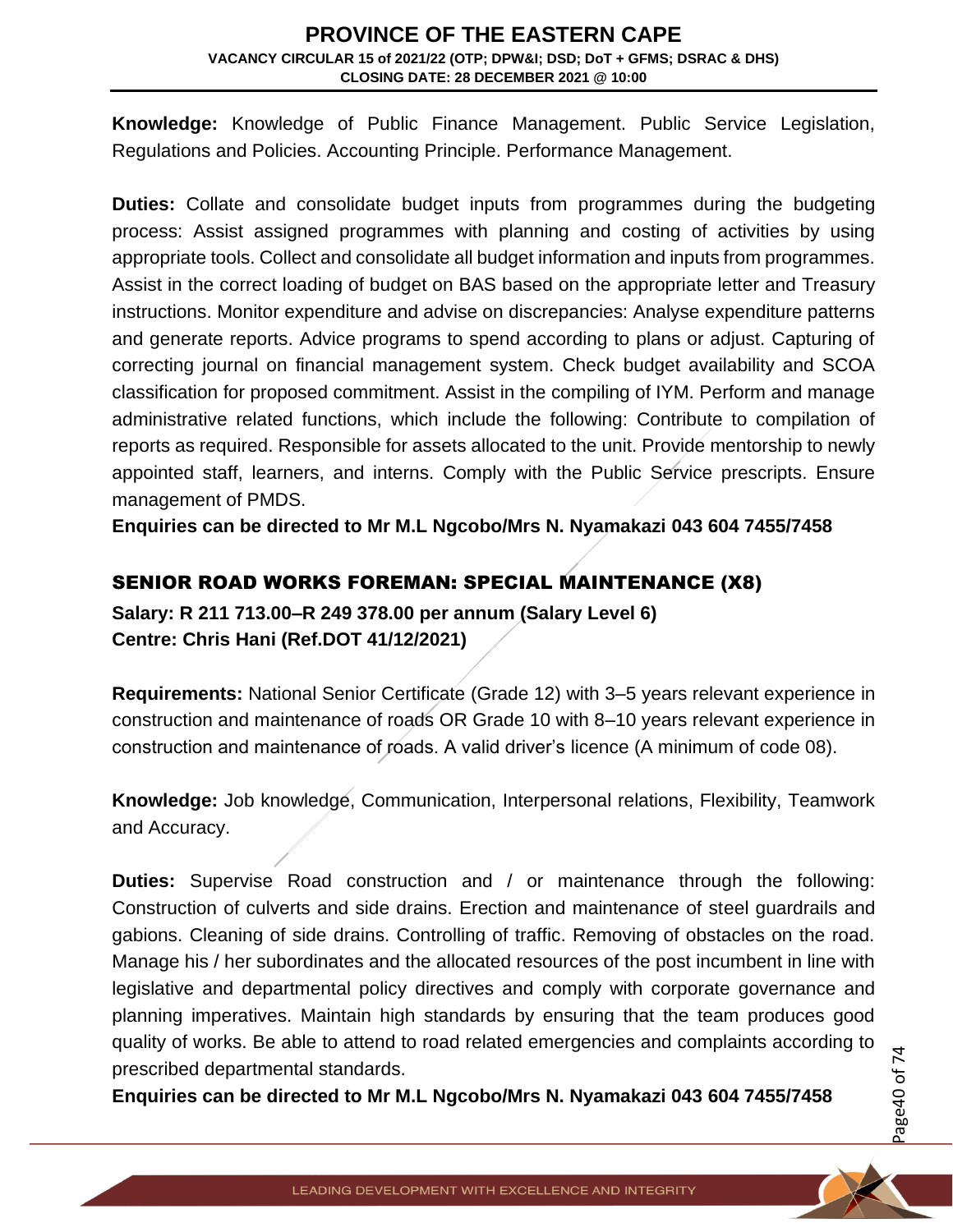## ARTISAN (AUTO ELECTRICAL): Transport Infrastructure Fleet Services **Salary: (OSD) Grade A R193 512.00 Centre: OR Tambo (Ref.DOT42/12/2021)**

**Requirements:** Appropriate Trade Test Certificate. Valid driver's licence. Two (2) years' Experience Required

**Knowledge:** Diagnosis and fault-finding skills. Computer aided computer applications. Knowledge of legal compliance. Mechanical report writing. Parts Knowledge.

**Duties:** Undertake electrical repairs on various vehicles and plant. Repair parts and equipment when needed. Maintain and repair various kinds of petrol and diesel engine motor vehicles. Order for parts and equipment as necessary. Liaise with agents and manufacturers on problems to achieve an efficient repair. Complete all documentation and receipts, including inspection sheets, and applies signatures as appropriate. Identify repairs required via unfair wear and tear, and advice the artisan mechanic and foreman mechanic.

**Enquiries can be directed to Mr M.L Ngcobo/Mrs N. Nyamakazi 043 604 7455/7458**

## SECRETARY: SUPPLY CHAIN MANAGEMENT

**Salary: R 176, 310.00–R 207, 681.00 per annum (Salary Level 5) Centre: Head Office: King Williams Town (Ref.DOT 43/12/2021)** 

**Requirements:** National Senior Certificate with typing as a subject or any other training course/qualification that will enable the person to perform the work satisfactorily. 1-year relevant experience.

**Knowledge:** Language skills and the ability to communicate well with people at different levels and from different backgrounds. Good telephone etiquette. Computer literacy. Sound organisational skills. High level of reliability. Basic written communication skills. Ability to act with tact and discretion. Good grooming and presentation.

**Duties:** Provide a secretarial support service to the office: Receive telephone calls and refer the calls to the correct persons. Receive visitors to the office. Co-ordinate appointments with the appointments secretary. Types documents for the staff within the office. Operate office equipment like fax machines and photocopiers. Provides a clerical support service to the office: Liaise with travel agencies to make travel arrangements for the staff of the office. Arrange meetings and events for the office. Identify venues, invite role players and organise refreshments. Process the travel and subsistence claims of the staff of the office. Draft routine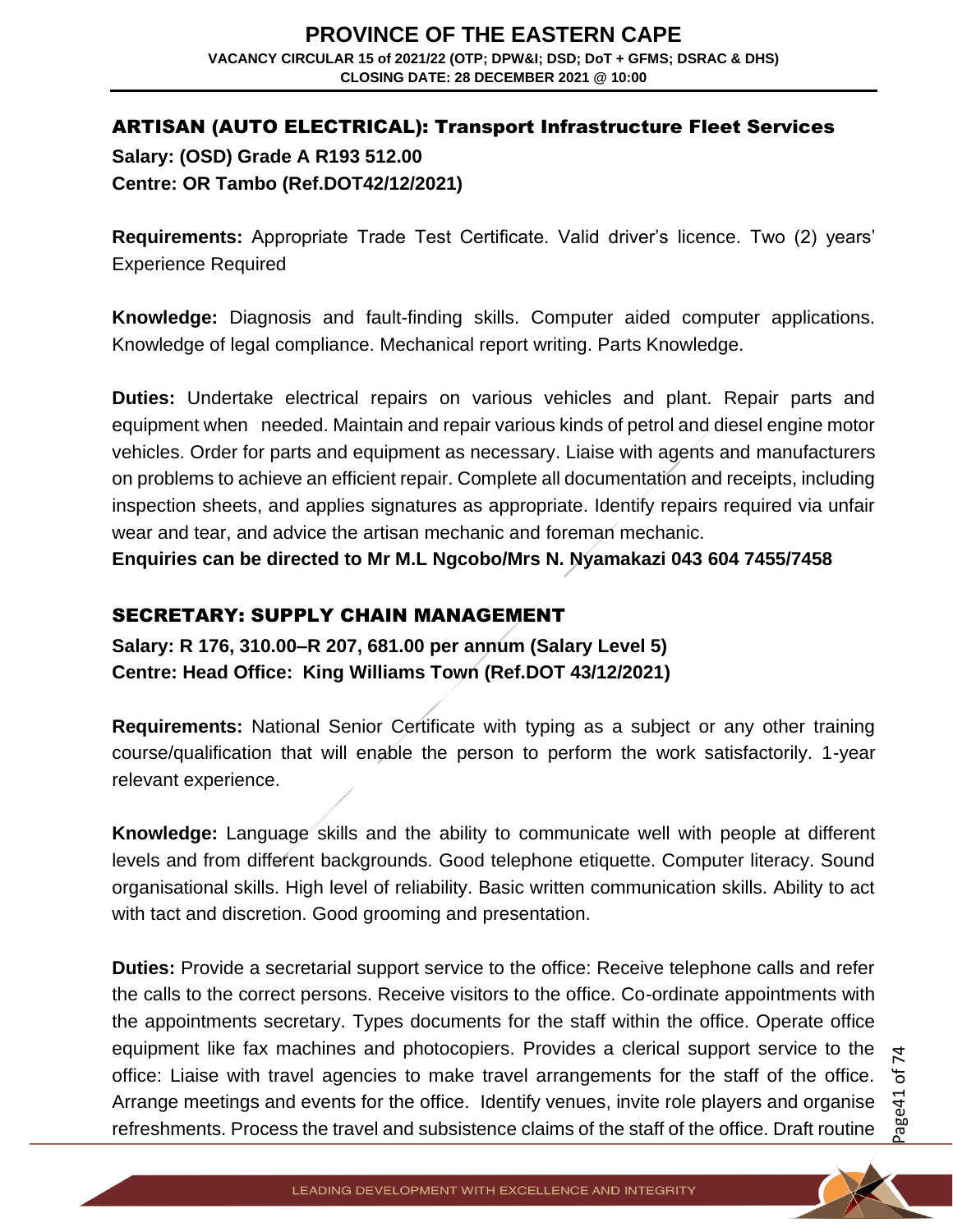correspondence and reports. Administer matters like leave registers and telephone accounts. Handle the procurement of standard items like stationary, refreshments etc. Remain up to date regarding prescripts/policies and procedures applicable to her/his work terrain: Study the relevant Public Service and departmental prescripts/policies and other documents to ensure that the application thereof is understood properly. Remain abreast with the procedures and processes that apply in a particular office.

**Enquiries can be directed to Mr M.L Ngcobo/Mrs N. Nyamakazi 043 604 7455/7458**

## SECRETARY TO THE DRE: ROADS INFRASTRUCTURE

**Salary: R 176, 310.00 – R 207, 681.00 per annum (Salary Level 5) Centre: Amathole (Ref.DOT 44/12/2021)** 

**Requirements:** National Senior Certificate with typing as a subject or any other training course/qualification that will enable the person to perform the work satisfactorily. 1-year relevant experience.

**Knowledge:** Language skills and the ability to communicate well with people at different levels and from different backgrounds. Good telephone etiquette. Computer literacy. Sound organisational skills. High level of reliability. Basic written communication skills. Ability to act with tact and discretion. Good grooming and presentation.

**Duties:** Provide a secretarial support service to the office: Receive telephone calls and refer the calls to the correct persons. Receive visitors to the office. Co-ordinate appointments with the appointments secretary. Types documents for the staff within the office. Operate office equipment like fax machines and photocopiers. Provides a clerical support service to the office: Liaise with travel agencies to make travel arrangements for the staff of the office. Arrange meetings and events for the office. Identify venues, invite role players, and organise refreshments. Process the travel and subsistence claims of the staff of the office. Draft routine correspondence and reports. Administer matters like leave registers and telephone accounts. Handle the procurement of standard items like stationary, refreshments etc. Remain up to date regarding prescripts/policies and procedures applicable to her/his work terrain: Study the relevant Public Service and departmental prescripts/policies and other documents to ensure that the application thereof is understood properly. Remain abreast with the procedures and processes that apply in a particular office.

**Enquiries can be directed to Mr M.L Ngcobo/Mrs N. Nyamakazi 043 604 7455/7458**

Page42 of 7 4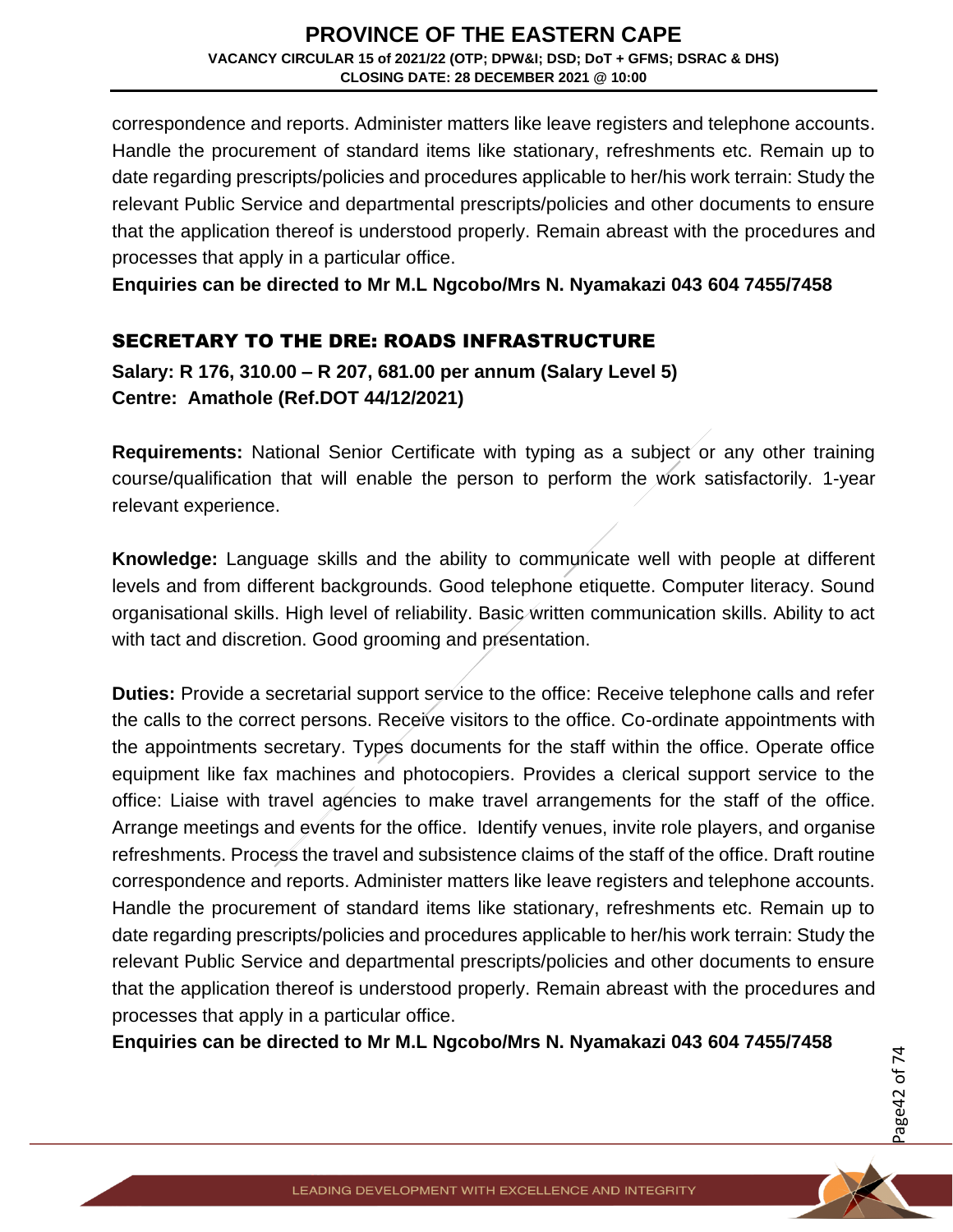## PRINCIPAL DRIVER/ OPERATOR: CONSTRUCTION SITE MANAGEMENT (4 POSTS)

**Salary: R 176, 310.00 – R 207, 681.00 per annum (Level 5) Centre: Makhanda (REF.DOT 45/12/2021)** 

**Requirements:** An NQF level 3 qualification (or grade 10 or higher final year report/ statement). Valid code C1/ C/ EC driver's licence. PrDP will be an added advantage • Valid operator certificate of competence is compulsory for any road construction plant item (Expired certificates will not be considered). 3 years road related experience of which 1 year as a construction plant operator.

**Knowledge:** Knowledge of grading, patch gravelling, slope cutting, mitre drain cutting, side drain cutting, reshaping, Re gravelling of gravel roads will be an added advantage, Knowledge of roadside maintenance, Road Safety rules.

**Duties:** Pre-check start activities before performing any work; Operates self-propelled grader to spread and level dirt, gravel, and stone, to grade specifications in construction and maintenance of earthwork structures, such as highways, streets, and temporary roads: Drives grader and moves levers to regulate height and angle of grader blade, lower scarifier that loosens packed soil to permit grading, and to tilt front wheels of grader when making sharp turns. Drives grader in successive passes over working area, observing reference stakes or hand signals of assisting worker, to level surface to specified grade. Feels lever and listens to sound of engine to determine depth of cut. May perform fine or rough grading and be designated Motor Grader, Fine Grade; Motor Grader, Rough Grade.

**Enquiries can be directed to Mr M.L Ngcobo/Mrs N. Nyamakazi 043 604 7455/7458**

## ADMIN CLERK (PRODUCTION): Traffic Control

**Salary: R 176, 310.00 – R 207, 681.00 (Level 05) Centre: OR Tambo (Ref.DOT 46/12/2021)** 

**Requirements:** National Senior Certificate or Equivalent qualification. No experience required.

**Knowledge:** Knowledge of clerical duties, practices as well as the ability to capture data, operate computer and collecting statistics. Knowledge and understanding of the legislative framework governing the Public Service. Knowledge of working procedures in terms of the working environment.

Page43 of 7 4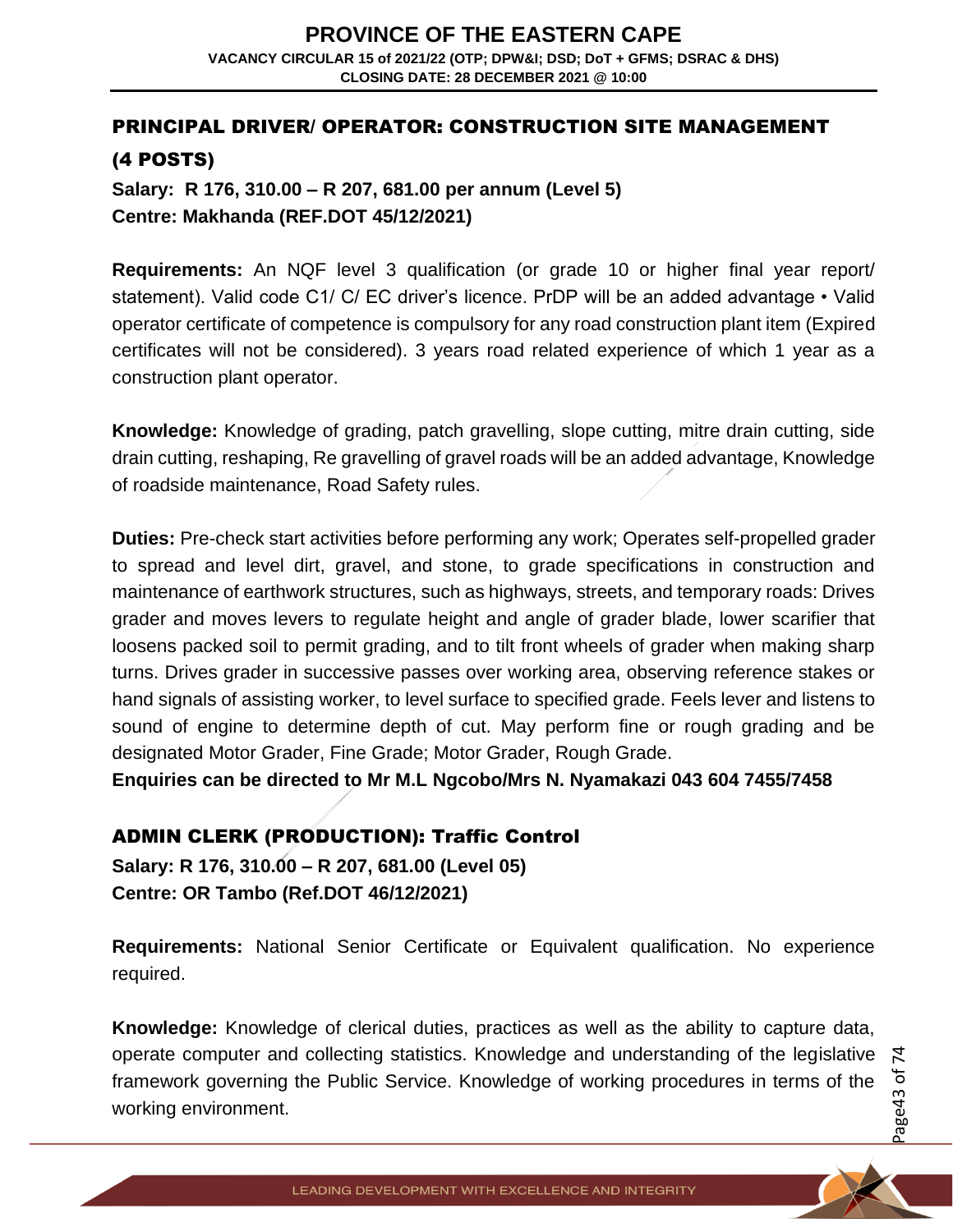**Duties:** Render general clerical support services: Record, organise, store, capture and retrieve correspondence and data (line function). Update registers and statistics. Handle routine enquiries. Make photocopies and receive or send facsimiles. Distribute documents/packages to various stakeholders as required. Collect documents/packages from various stakeholders as required. Keep and maintain the filing system for the component. Type letters and/or other correspondence when required. Keep and maintain the incoming and outgoing document register of the component. Provide supply chain clerical support services within the component: Liaise with internal and external stakeholders in relation to procurement of goods and services. Obtain quotations, complete procurement forms for the purchasing of standard office items. Provide personnel administration clerical support services within the component: Keep and maintain personnel records in the component. Arrange travelling and accommodation. Support the management of payroll and distribution of payslips. Ensure the distribution of assets and equipment.

**Enquiries can be directed to Mr M.L Ngcobo/Mrs N. Nyamakazi 043 604 7455/7458**

## LICENSING CLERK (PRODUCTION): PUBLIC TRANSPORT REGISTRATION, OPERATING LICENCES & PERMITS

**Salary: R 176, 310.00 – R 207, 681.00 per annum (Level 5) Centre: Head Office: King Williams Town (REF.DOT47/12/2021)** 

**Requirements:** National Senior Certificate or Equivalent qualification. No experience required.

**Knowledge:** Basic knowledge and understanding of National Land Transport Act(NLTA), National Road Transport Act(NRTA) and Public Finance Management Act(PFMA). Basic knowledge and understanding of the Legislative Framework governing the Public Service. Basic knowledge of work procedures in terms of the working environment. Basic knowledge of practices as well as ability to capture data, operate a computer.

**Duties:** Assist in clerical/administrative support leading to the formalization of Public Transport Operations through registration: Verifying the received documents for registration and or de-registration of public transport operators and their vehicles. Processes memo leading to the linking/registration/capturing/de-registration of Public Transport operators and their vehicles. Handle routine enquiries. Make photocopies, distribute documents to various stakeholders as required. Keep and maintain the filing system for the component. Keep and maintain the incoming and outgoing document register of the component. Type letters and other correspondence when required. Obtain quotations, complete procurement forms for the purchasing of standard office items. Provide personnel administration clerical support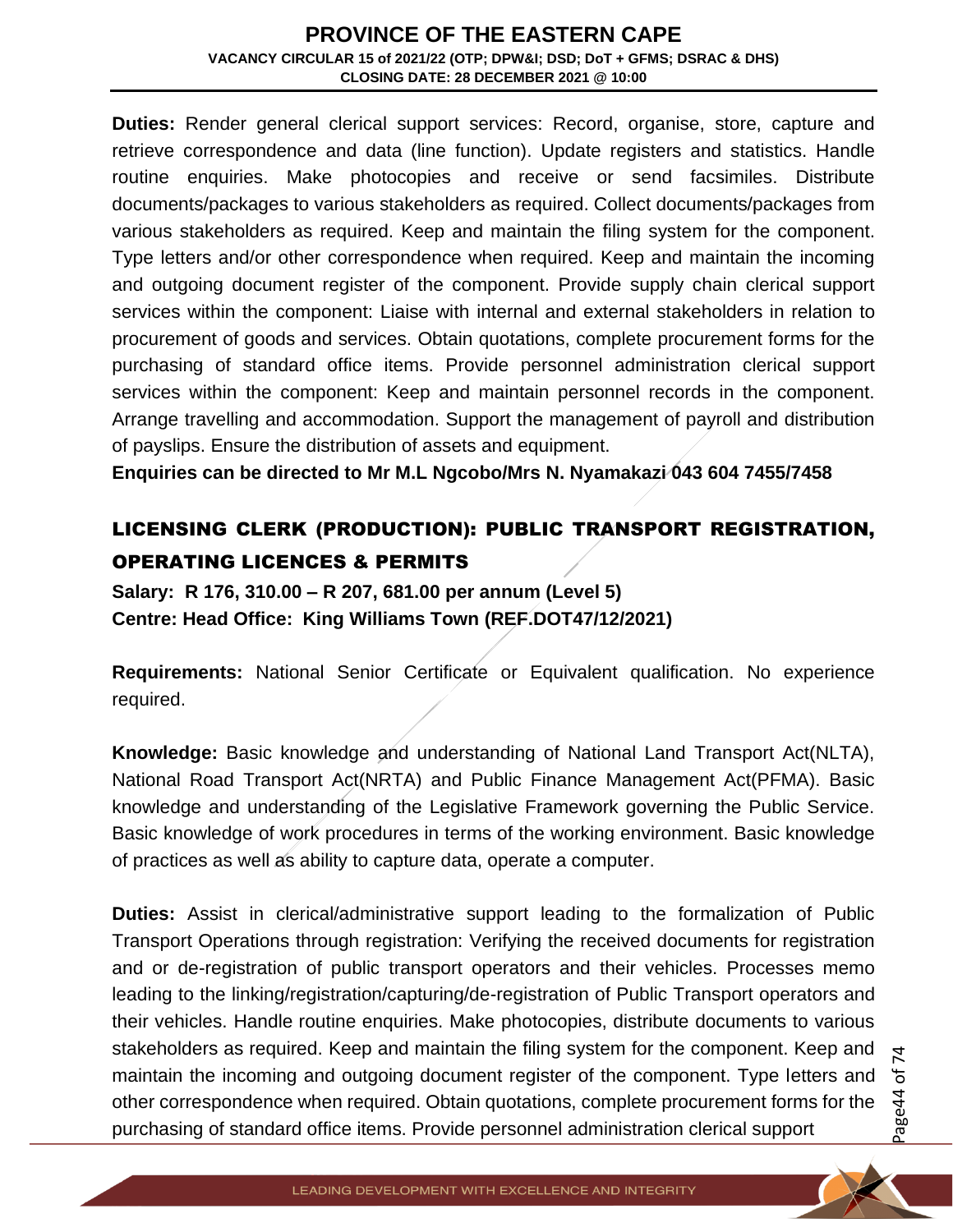services within the component: Keep and maintain personnel records in the component. Arrange travelling and accommodation for the personnel in the Sub-directorate. Support the management of payroll and distribution of payslips.

**Enquiries can be directed to Mr M.L Ngcobo/Mrs N. Nyamakazi 043 604 7455/7458**

## ADMIN CLERK (PRODUCTION): Fleet logistics

**Salary: R 176, 310.00 – R 207, 681.00 (Level 05) Centre: OR Tambo (Ref.DOT 48/12/2021)** 

**Requirements:** National Senior Certificate or Equivalent qualification. No experience required.

**Knowledge:** Knowledge of clerical duties, practices as well as the ability to capture data, operate computer and collecting statistics. Knowledge and understanding of the legislative framework governing the Public Service. Knowledge of working procedures in terms of the working environment.

**Duties:** Render general clerical support services: Record, organise, store, capture and retrieve correspondence and data (line function). Update registers and statistics. Handle routine enquiries. Make photocopies and receive or send facsimiles. Distribute documents/packages to various stakeholders as required. Collect documents/packages from various stakeholders as required. Keep and maintain the filing system for the component. Type letters and/or other correspondence when required. Keep and maintain the incoming and outgoing document register of the component. Provide supply chain clerical support services within the component: Liaise with internal and external stakeholders in relation to procurement of goods and services. Obtain quotations, complete procurement forms for the purchasing of standard office items. Provide personnel administration clerical support services within the component: Keep and maintain personnel records in the component. Arrange travelling and accommodation. Support the management of payroll and distribution of payslips. Ensure the distribution of assets and equipment.

**Enquiries can be directed to Mr M.L Ngcobo/Mrs N. Nyamakazi 043 604 7455/7458**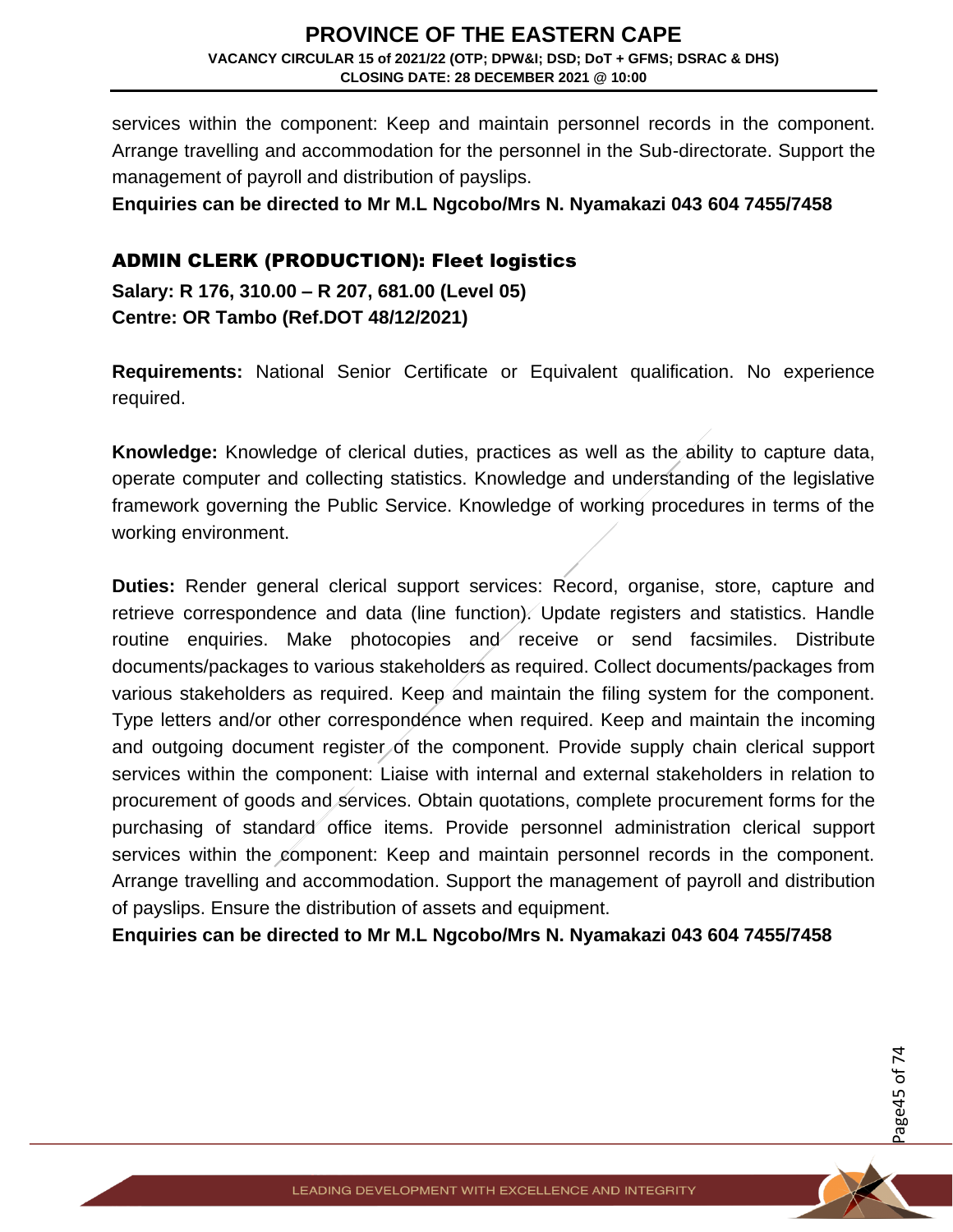## LICENSING CLERK (PRODUCTION): MOTOR VEHICLE REGISTRATION & AUTHORIZATION

**Salary: R 176, 310.00–R 207, 681.00 per annum (Level 05) 2X POSTS Centre: Head Office: King Williams Town (Ref.DOT 49/12/2021)** 

**Requirements:** National Senior Certificate. No experience required.

**Knowledge:** Knowledge of NATIS procedures, practices as well as the ability to capture data, operate computer and collecting statistics. Knowledge and understanding of the legislative framework governing Traffic Management Service. Knowledge of working procedures in terms of the working environment.

**Duties:** Render generic administration support services: Receiving of NaTIS Transaction Request documents from RAs, DLTCs and VTSs through fax and hand delivery. Arrange the documents in sequence order. Record the received document in the Tracking system. Issue reference numbers to the received documents. Record the received documents in a manual register for distribution purposes. Distribution of documents to different users. Verification of information in the document. Provide logistical/ procurement clerical support services within the component: Incoming telephone calls receiving. Telephone assistance of problems encountered by the different users / offices within the Province. Recording technical problems from the users / offices within the Province. Logging of calls reported by the different users / offices within the Province to the RTMC helpdesk. Attending to problems by members of public. Liaise with internal and external stakeholders in relations to procurement of goods and services. Obtain quotations, complete procurement forms for the purchasing of standard office items. Stock control of office stationery. Keep and maintain asset register of the component. Provide personnel administration clerical support services within the component: Verifying different sensitive Transaction according to minimum requirements for sensitive transactions. Perform enquiries transactions on the NaTIS system. Provide financial administration support services in the component: Capture and update expenditure in the component. Check correctness of subsistence and travelling claims of officials and submit to management for approval. Handle telephone accounts and petty cash for the component.

**Enquiries can be directed to Mr M.L Ngcobo/Mrs N. Nyamakazi 043 604 7455/7458**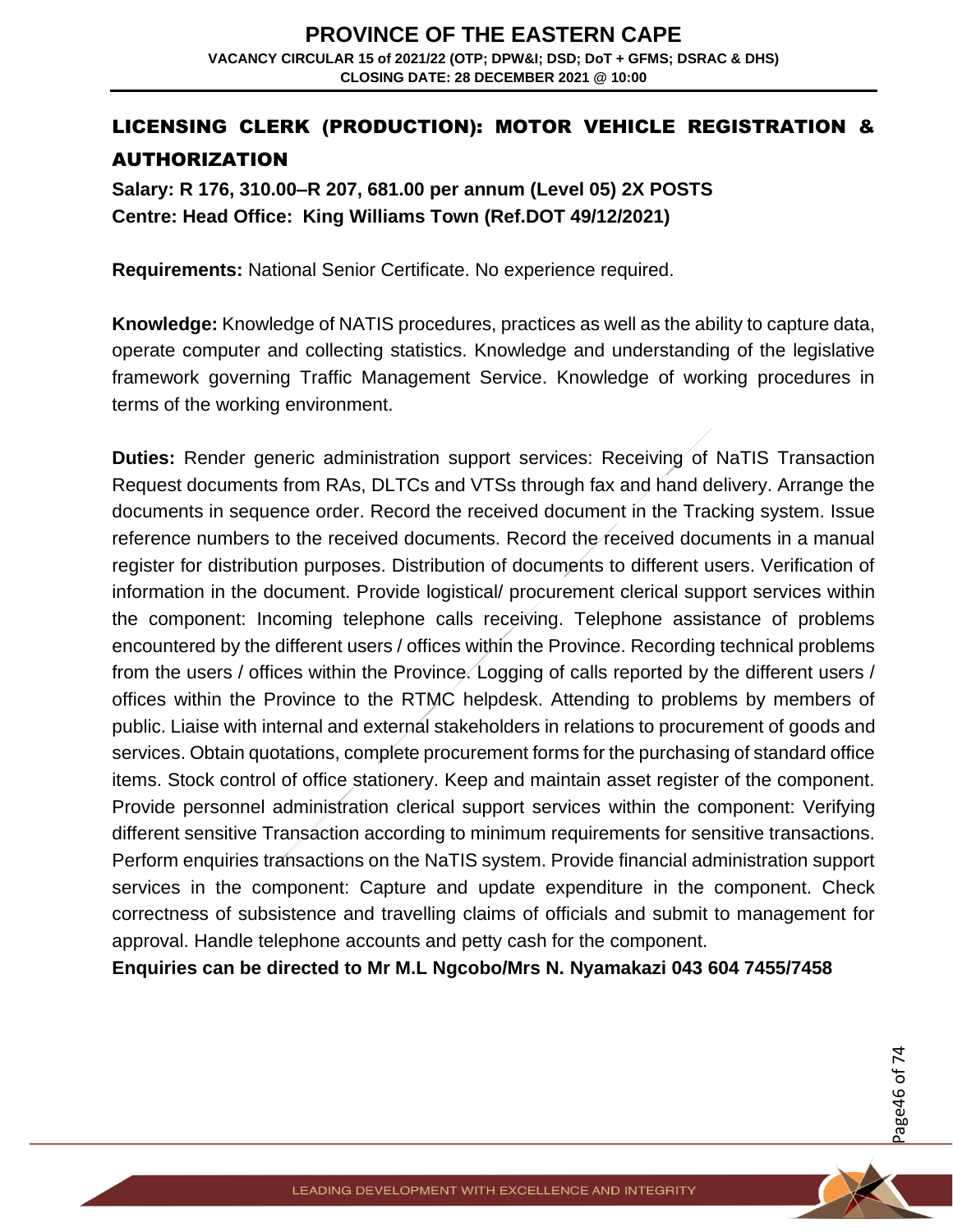## ADMIN CLERK: OPERATING LICENCE ADMINISTARTION

**Salary: R 176, 310.00–R 207, 681.00 per annum (Level 05) Centre: Sarah Baartman (Ref.DOT 50/12/2021)** 

**Requirements:** National Senior Certificate or Equivalent qualification. No experience required.

**Knowledge:** Knowledge of clerical duties, practices as well as the ability to capture data, operate computer and collecting statistics. Knowledge and understanding of the legislative framework governing the Public Service. Knowledge of working procedures in terms of the working environment.

**Duties**: Render general clerical support services: Record, organise, store, capture and retrieve correspondence and data (line function). Update registers and statistics. Handle routine enquiries. Make photocopies and receive or send facsimiles. Distribute documents/packages to various stakeholders as required. Collect documents/packages from various stakeholders as required. Keep and maintain the filing system for the component. Type letters and/or other correspondence when required. Keep and maintain the incoming and outgoing document register of the component. Provide supply chain clerical support services within the component: Liaise with internal and external stakeholders in relation to procurement of goods and services. Obtain quotations, complete procurement forms for the purchasing of standard office items. Provide personnel administration clerical support services within the component: Keep and maintain personnel records in the component. Arrange travelling and accommodation. Support the management of payroll and distribution of payslips. Ensure the distribution of assets and equipment.

**Enquiries can be directed to Mr M.L Ngcobo/Mrs N. Nyamakazi 043 604 7455/7458**

## LICENSING CLERK (PRODUCTION): DRIVER & VEHICLE REGISTRATION & STANDARDS (04 POSTS)

**Salary: R 176, 310.00–R 207, 681.00 per annum (Level 5) Centre: Head Office: King Williams Town (x3 POSTS) (REF.DOT51/12/2021) & Sarah Baartman (REF.DOT52/12/2021)** 

**Requirements:** National Senior Certificate. No experience required.

**Knowledge:** Knowledge of NATIS procedures, practices as well as the ability to capture data, operate computer and collecting statistics. Knowledge and understanding of the legislative framework governing Traffic Management Service. Knowledge of working procedures in terms of the working environment.

Page47 of 7 4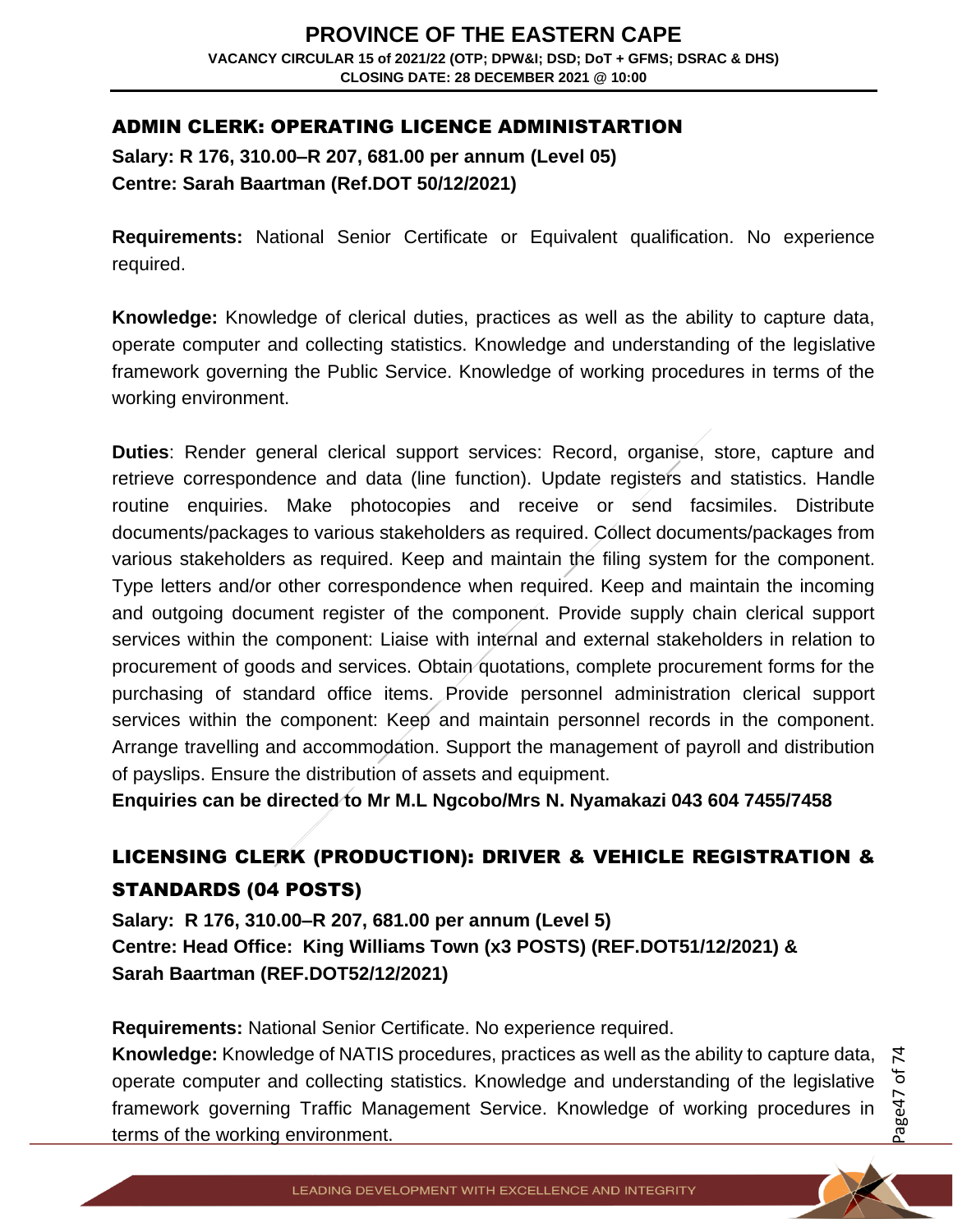**Duties:** Render generic administration support services: Receiving of NaTIS Transaction Request documents from RAs, DLTCs and VTSs through fax and hand delivery. Arrange the documents in sequence order. Record the received document in the Tracking system. Issue reference numbers to the received documents. Record the received documents in a manual register for distribution purposes. Distribution of documents to different users. Verification of information in the document. Provide logistical/ procurement clerical support services within the component: Incoming telephone calls receiving. Telephone assistance of problems encountered by the different users / offices within the Province. Recording technical problems from the users / offices within the Province. Logging of calls reported by the different users / offices within the Province to the RTMC helpdesk. Attending to problems by members of public. Liaise with internal and external stakeholders in relations to procurement of goods and services. Obtain quotations, complete procurement forms for the purchasing of standard office items. Stock control of office stationery. Keep and maintain asset register of the component. Provide personnel administration clerical support services within the component: Verifying different sensitive Transaction according to minimum requirements for sensitive transactions. Perform enquiries transactions on the NaTIS system. Perform transactions as per sensitive transaction manual. Provide financial administration support services in the component: Capture and update expenditure in the component. Check correctness of subsistence and travelling claims of officials and submit to management for approval. Handle telephone accounts and petty cash for the component.

**Enquiries can be directed to Mr M.L Ngcobo/Mrs N. Nyamakazi 043 604 7455/7458**

## ROAD WORKER (2 Posts)

**Salary: R 124, 434.00–R 146, 575.00 per annum (Salary Level 3) Centre: Sarah Baartman (Ref.DOT 53/12/2021)** 

**Requirements**: NQF level 3 (Grade 10 certificate or equivalent).

Knowledge: Job Knowledge, Communication, Interpersonal relations, Flexibility, Teamwork, Accuracy, Aptitude of figures Skills: Communication, Ability to read and write, Good eyesight, Team work.

**Duties:** Support road construction and/or maintenance through the following: construction of culvert and side drains. Erect and maintain steel guardrails and gabions. Construction of road earth and layer works. Clean and maintain roads, sidewalks and resting areas. Surfacing and pothole patching. Road fencing and pipe laying. Setting of road markings/signs. Install road signs and barricade the work. Crushing of road material Manage the allocated tools: Ensure maintenance and safekeeping of tools allocated to him/her.

**Enquiries can be directed to Mr M.L Ngcobo/Mrs N. Nyamakazi 043 604 7455/7458**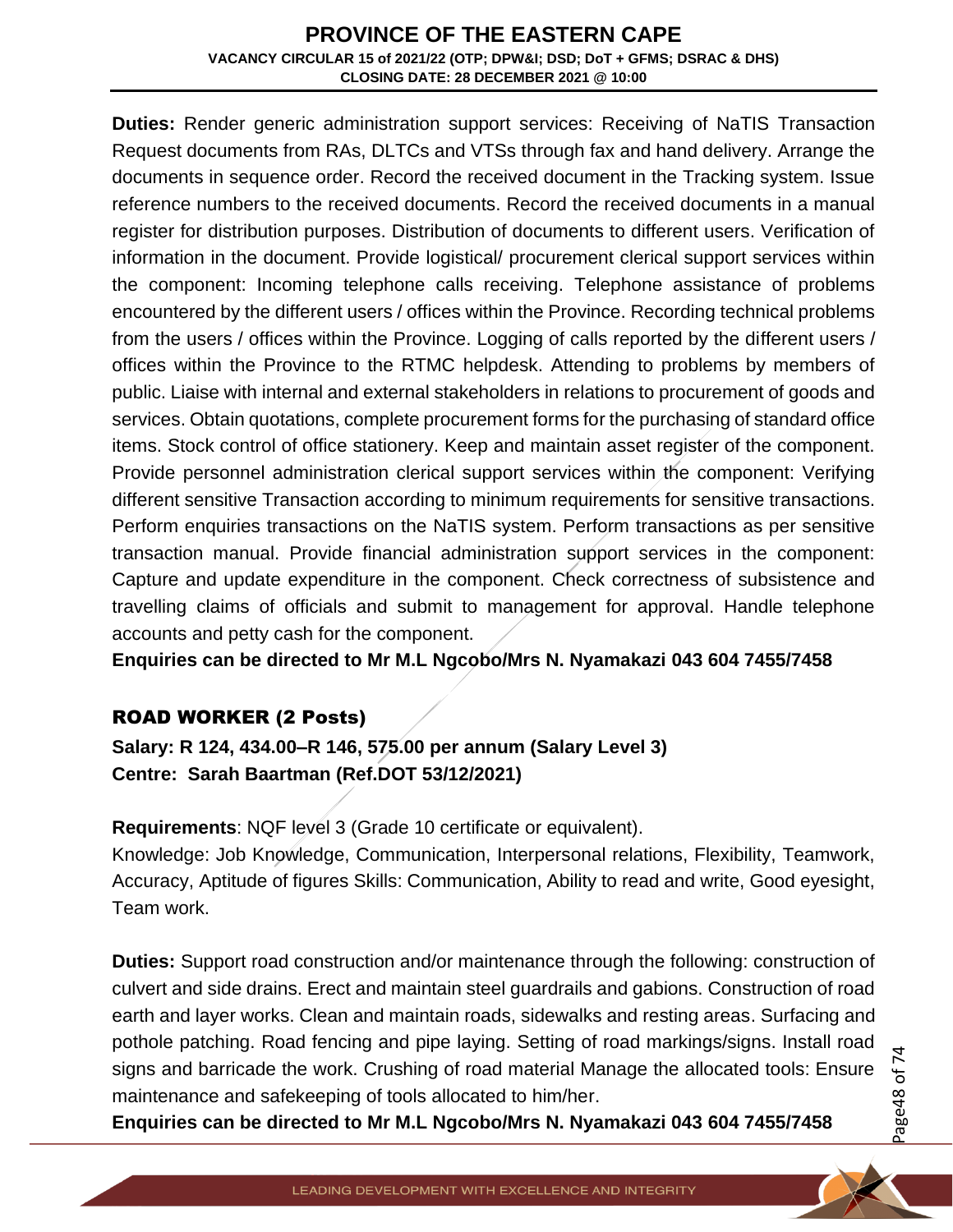## GENERAL ASSISTANT

**Salary: R 124, 434.00–R 146, 575.00 per annum (Salary Level 3) Centre: Sarah Baartman (Ref.DOT 54/12/2021)** 

**Requirements:** ABET. No experience required.

**Knowledge:** Basic knowledge of work procedures in terms of the working environment. Interpersonal relations. Communication skills (Verbal & written)

**Duties:** Perform general work assistance: Load and off-load furniture and any other goods to relevant destination. Clean government vehicles. Clean relevant workstation. **Enquiries can be directed to Mr M.L Ngcobo/Mrs N. Nyamakazi 043 604 7455/7458**

## CLEANER: LOGISTICS MANAGEMENT

**Salary: R 104,073.00–R 122,592.00 per annum (Salary Level 2) Centre: Amathole x2 (REF.DOT 55/12/2021)** 

**Requirements:** ABET. No experience required.

**Knowledge:** Basic knowledge of work procedures in terms of the working environment. Interpersonal relations. Communication skills (Verbal & written).

**Duties:** Perform general work assistance: Load and off-load furniture and any other goods to relevant destination. Clean government vehicles. Clean relevant workstation. **Enquiries can be directed to Mr M.L Ngcobo/Mrs N. Nyamakazi 043 604 7455/7458**

#### **CLOSING DATE: 28 December 2021 @ 10:00**

Please take note, NO hand delivered applications will be allowed due to COVID 19. Applicants can apply online using [www.ecprov.gov.za](http://www.ecprov.gov.za/) through E-recruitment system.

**Note:** Applications must be submitted on a Z83 Form, obtainable from any Public Service department or on the internet at<http://www.ectransport.gov.za/documents/Z83%20FORM.pdf> which must be signed and should be accompanied by a recently updated, comprehensive CV. The applicant must submit copies of qualifications, identity documents and drivers licence (where appropriate) and any other relevant documents. Such copies **need not** be certified when applying for a post. The communication from HR regarding the requirements for certified documents will be limited to shortlisted candidates. Therefore, only shortlisted candidates for a post will be required to submit certified documents on or before the day of the interview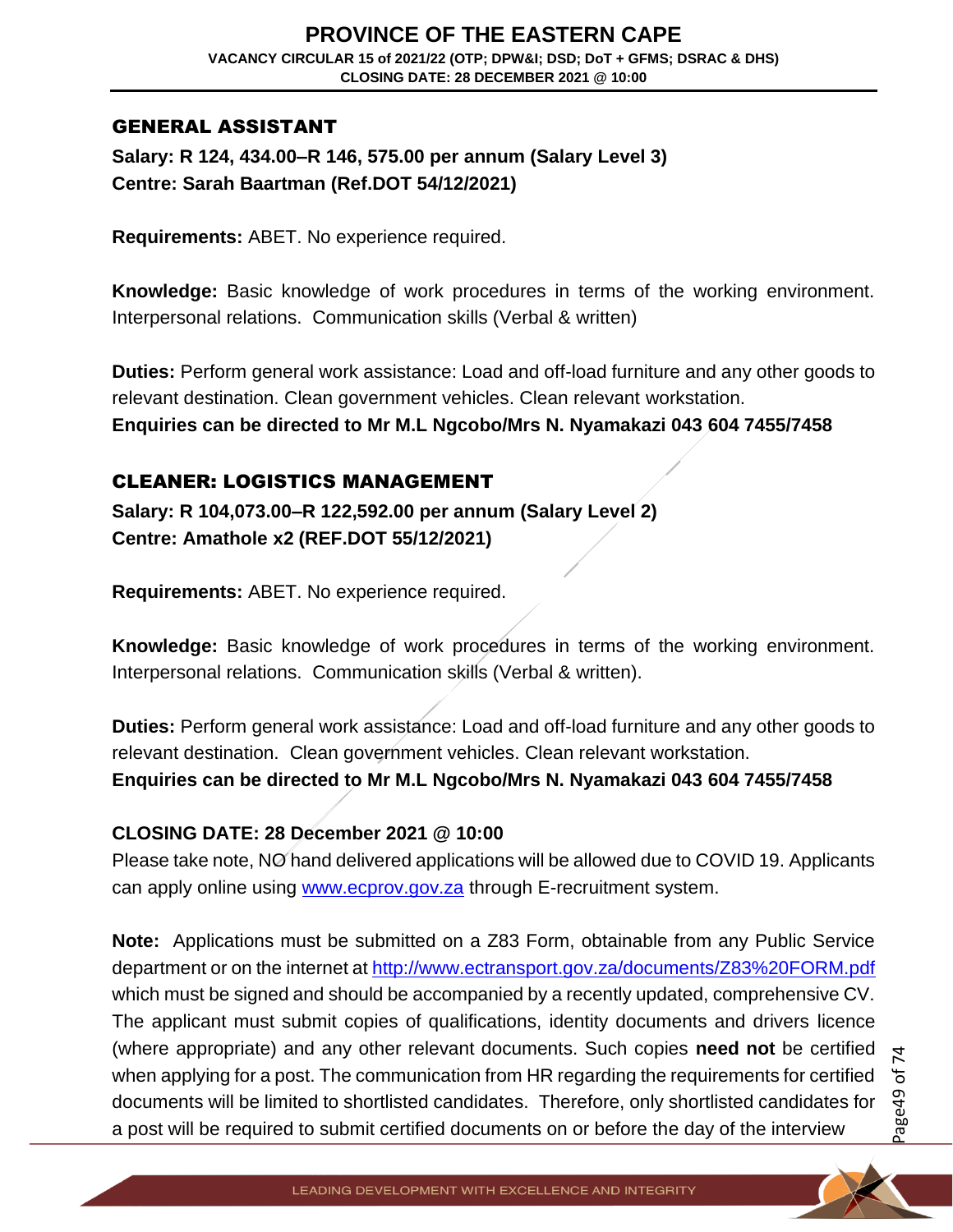following communication from HR. Non-RSA Citizens/Permanent Resident Permit Holders must attach a copy of his/her Permanent Residence Permit to his/her application. Should you be in possession of a foreign qualification, it must be accompanied by an evaluation certificate from the South African Qualification Authority (SAQA). Failure to submit all the requested documents will result in the application not being considered. Correspondence will be limited to short-listed candidates only. If you have not been contacted within three (3) months after the closing date of this advertisement, please accept that your application was unsuccessful. Suitable candidates will be subjected to a personnel suitability check (criminal record check, citizenship verification, financial/asset record check, qualification/study verification and previous employment verification). Successful candidates will also be subjected to security clearance processes. Where applicable, candidates will be subjected to a skills/knowledge test. Successful candidates will be appointed on a probation period of twelve (12) months. The Department reserves the right not to make appointment(s) to the advertised post(s). Persons with disability and women are encouraged to apply. For SMS posts all shortlisted candidates will be subjected to a technical exercise that intends to test relevant technical elements of the job. The selection panel will recommend candidates to attend a generic Managerial competency assessment in compliance with the DPSA Directive on the implementation of competency-based assessment. The department welcomes applications from all racial groups. However, in making appointments preference for these posts will be given to the designated groups in pursuit of departmental EE targets. Woman and people with disability are encouraged to apply. In terms of DPSA Directive for SMS appointments, applicants are required to produce or attach a pre-entry Certificate for entry into the SMS posts and the full details can be sourced by following the link: [https://www.thensg.gov.za/training-course/sms-pre-entry-programme/.](https://www.thensg.gov.za/training-course/sms-pre-entry-programme/)

**Enquiries can be directed to Mr M.L Ngcobo/Mrs N. Nyamakazi 043 604 7458/7455**

# DOT: GOVERNMENT FLEET MANAGEMENT SERVICES (GFMS) - TRADING ENTITY

## DEPUTY DIRECTOR: ASSET AND LIABILITIES: FINANCIAL MANAGEMENT

**Salary Range: R 744 255 – R 876 705 (Level 11) Ref. Dot GFMS 01/12/2021 CENTRE: EAST LONDON**

**REQUIREMENTS:** National Senior Certificate/NQF Level 4 with National Diploma (NQF6)/ Preferable Bachelor's Degree/ BTech (NQF level 7) in Finance/ Auditing, majoring in Accounting with at least 5 years relevant experience in Finance in an accrual environment of which three (3) years must be at Assistant Manager / Junior Management (level 9). At least 1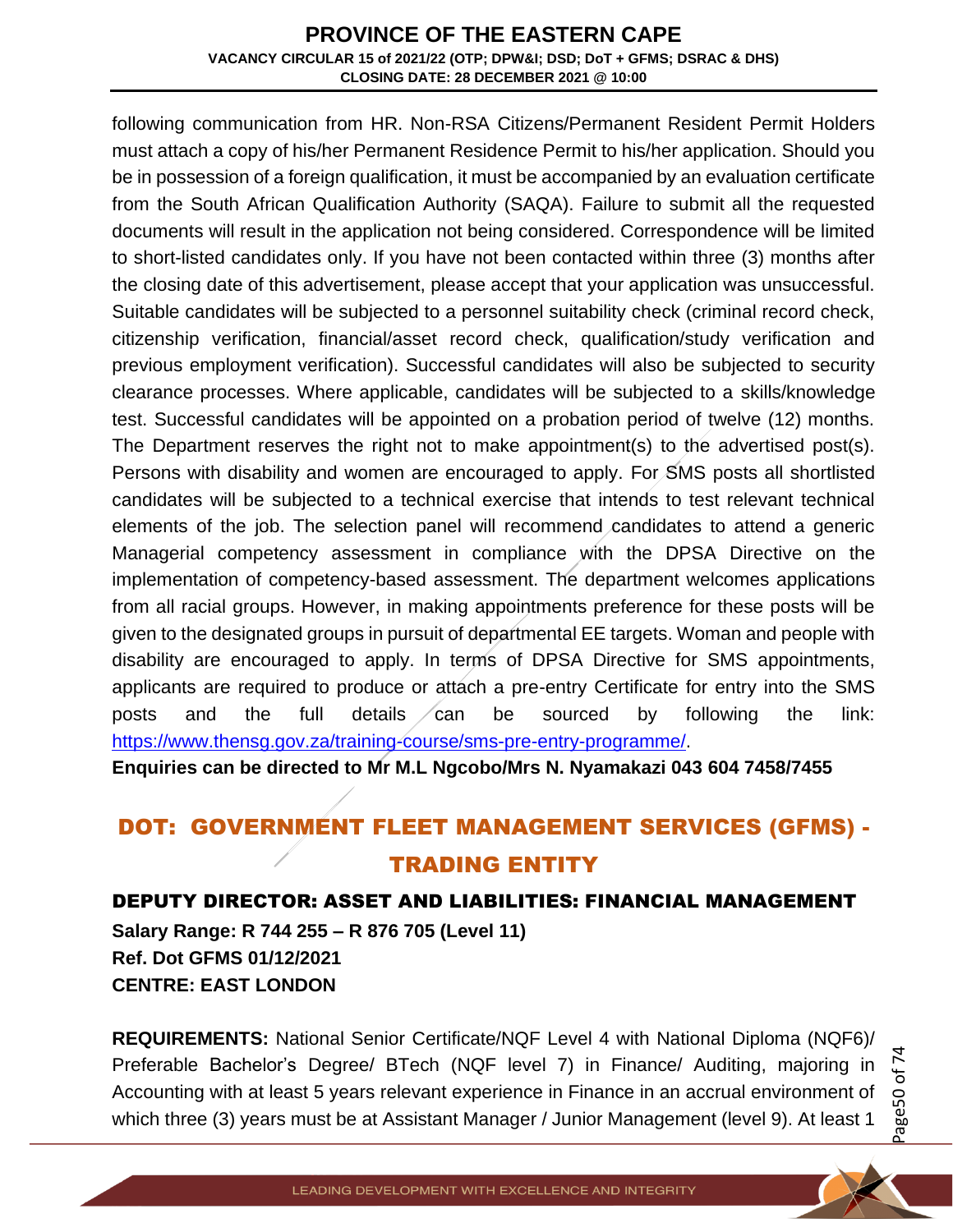year experience should be in asset management. Valid Code 08 driving licence is essential. Applicants must attach academic transcripts. Applicants may be subjected to a competency assessment.

**SKILLS AND COMPETENCIES:** Applied Strategic Thinking, Creative thinking, Technical proficiency, Planning and Organising, Decision Making and Problem Solving and Project Management

**DUTIES:** Development and maintenance of a system of internal controls, Risk management in entity's asset and liabilities management in line with relevant legislative framework and treasury regulations, Manage process to account and report on finance and operating leases, Management and accounting for Property, Plant and Equipment and Logistics management, Manage process to account and report for new vehicles inventory and inventory held for sale, Management and accounting for accounts payables. Manage the allocated resources of the sub-unit in line with legislative and departmental policy directive and comply with corporate governance and planning imperatives.

**Enquiries: Mrs. P. Mbewu 043 731 1249/ Mr. K. Valashiya-043 731 2319**

## **CLOSING DATE: 28 DECEMBER 2021 @ 10:00**

**Applications received after closing date will not be considered.** 

## **APPLICATIONS MUST BE SUBMITTED THROUGH THE FOLLOWING LINK: [https://erecruitment.ecotp.gov.za.](https://erecruitment.ecotp.gov.za/)**

**NOTE:** Applications must be submitted on a New Z83 (effective from 01 January 2021 - Should an application be received using the incorrect application for employment (Z83), it will not be considered) Form, obtainable from any Public Service department or on the internet at <http://www.info.gov.za/documents/forms/employ.pdf> which must be signed (an unsigned Z83 form usually disqualifies an application, however, when applying via the e-recruitment system, you will not be disqualified) and should be accompanied by a recently updated, comprehensive CV as well as certified copies of all qualification(s) [Matric certificate must also be attached] and ID-document and Driver's licence [where applicable]. Non-RSA Citizens/Permanent Resident Permit Holders must attach a copy of his/her Permanent Residence Permit to his/her application. Should you be in possession of a foreign qualification, it must be accompanied by an evaluation certificate from the South African Qualification Authority (SAQA). **Failure to submit all the requested documents will result in the application not being considered.** Correspondence will be limited to short-listed candidates only. If you have not been contacted within three (3) months after the closing date of this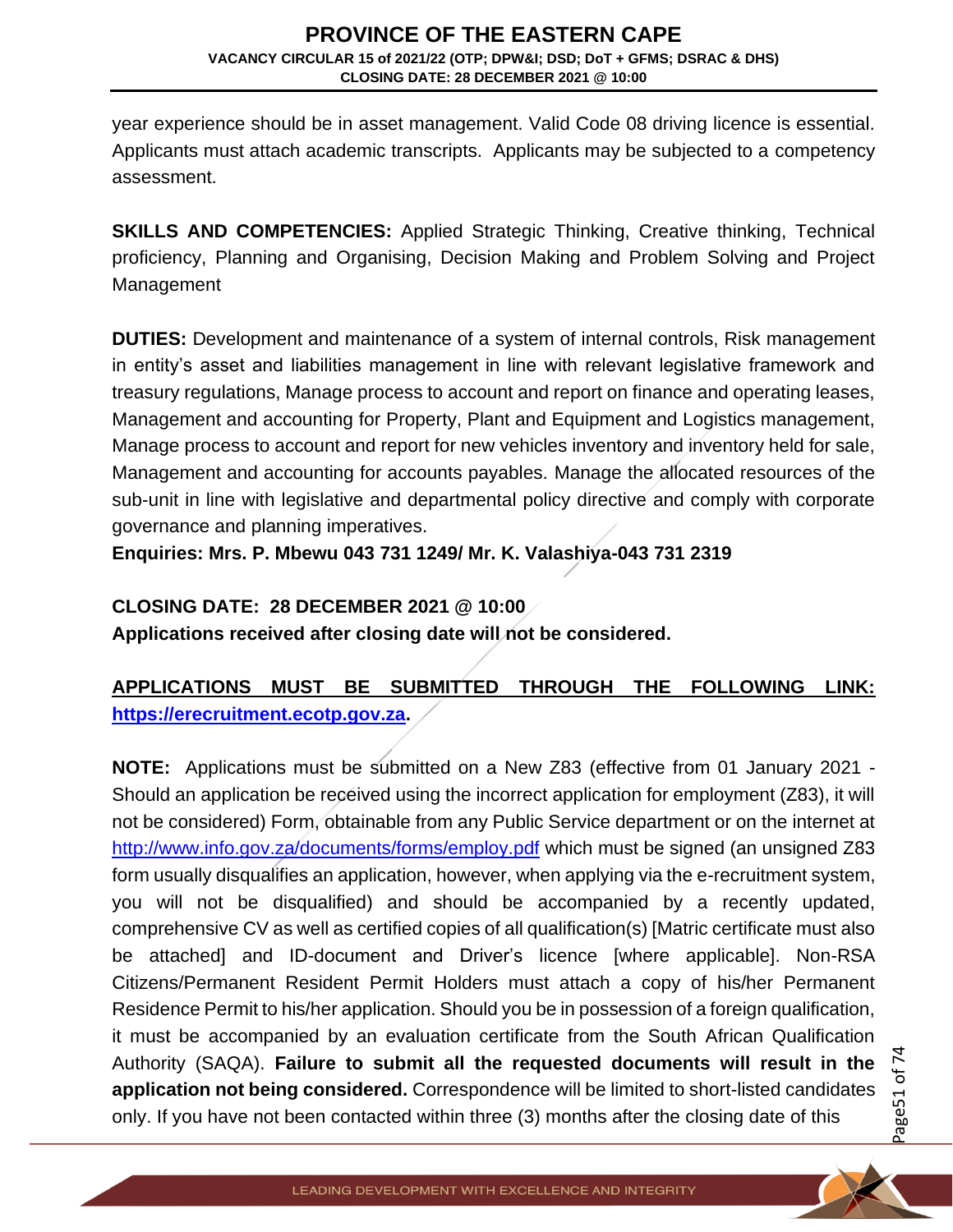advertisement, please accept that your application was unsuccessful. Suitable candidates will be subjected to a personnel suitability check (criminal record check, citizenship verification, financial/asset record check, qualification/study verification and previous employment verification). Successful candidates will also be subjected to security clearance processes. Where applicable, candidates will be subjected to a skills/knowledge test. Successful candidates will be appointed on a probation period of twelve (12) months. Applications must be submitted on the Application for Employment Form (Z83) obtainable from any Public Service Department or which can be downloaded at [www.dpsa.gov.za-vacancies](http://www.dpsa.gov.za-vacancies/) and should be accompanied by a comprehensive CV, including at least two contactable referees, and copies of qualifications, driver's licence (where applicable) and Identity Document, Z83 form must be signed by an original signature). Such **copies need not be certified**. Communication from HR will be limited to shortlisted candidates. Only the shortlisted candidates will be required to submit certified documents on or before the day of the interview following a communication from HR. The Z83 form must be signed by an original signature.

It is the responsibility of applicants in possession of foreign qualifications to submit evaluated results by the South African Qualification Authority (SAQA). All shortlisted candidates will be subjected to a technical exercise that intends to test relevant elements of the job. Applicants must quote the relevant reference number. If you have not been contacted within three (3) months of the closing date of this advertisement, please accept that your application was unsuccessful.

The Department of Transport: GFMS Trading Entity welcomes people with disabilities. For SMS post: Females and people with disabilities are encouraged to apply and will be given preference. For entry level positions i.e., SL 1-8 people with disabilities are encouraged to apply and will be given preference. All shortlisted candidates will be required to undergo pre-employment screening. All the appointments are subject to security vetting results.

**PLEASE NOTE:** Applications from all racial groups are welcome. However, in making appointments to the posts the department will give preference to some employment equity target groups based on the Employment Equity Plan of the Department.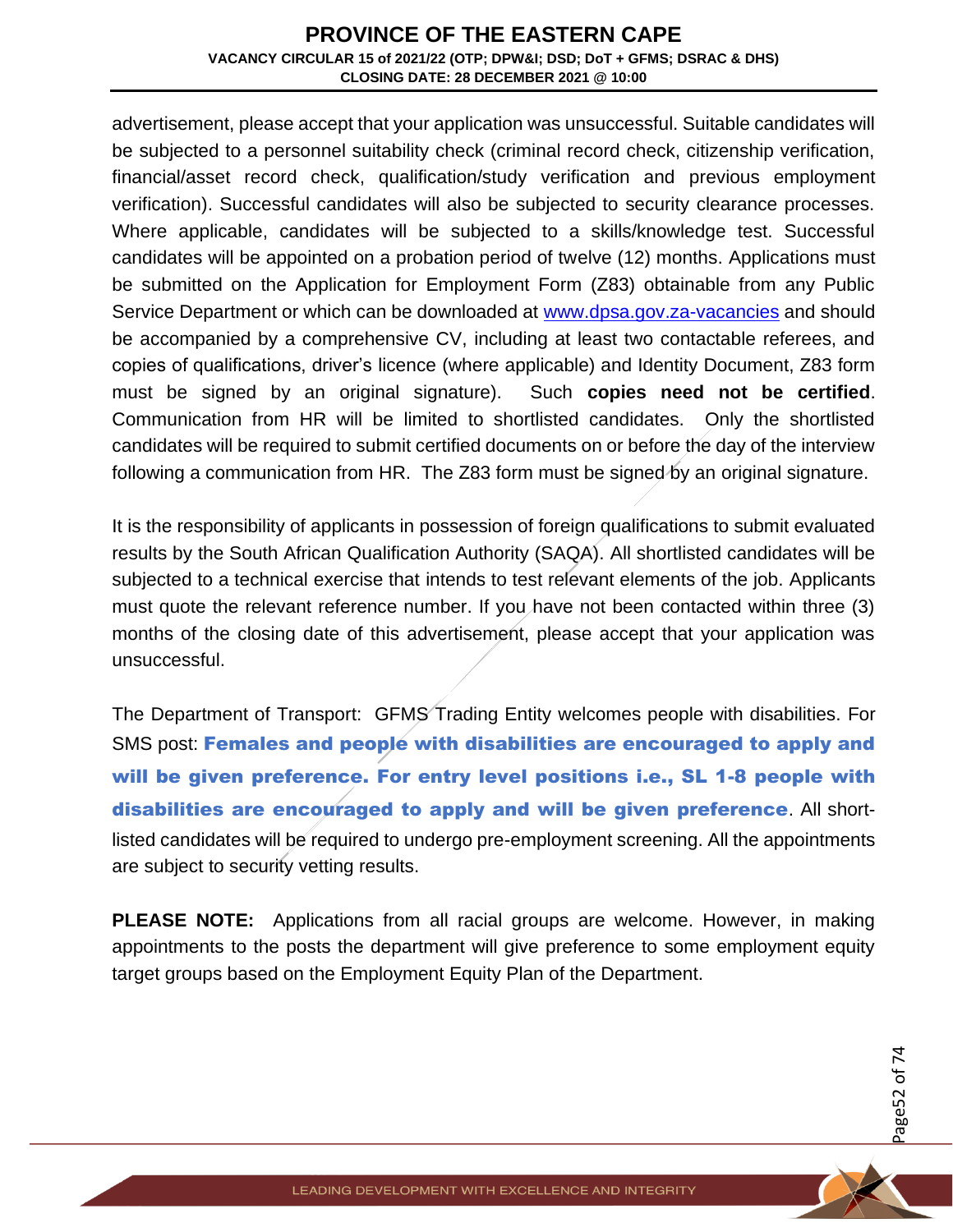## SPORT, RECREATION, ARTS AND CULTURE

The Department of Sport, Recreation Arts and Culture in the Eastern Cape is an equal opportunity, affirmative action employer. Females and disabled persons are encouraged to apply. Employment Equity targets of the Department will be adhered to.

ARTISAN – ELECTRICAL **(Re-Advertisement: Previous applicants are encouraged to re-apply) Salary Range: An all-inclusive remuneration 193 512 (Level 5 OSD) CENTRE: ALBANY MUSEUM Ref: DSRAC 01/12/2021**

**MINIMUM REQUIREMENTS:** National Senior Certificate plus an appropriate trade test certificate (Electrician) Engineering and experience in Electrical maintenance environment. Wireman's licence will be an added advantage. Fault-finding techniques/ analytical skills. Written and verbal communication skills. Risk assessment skills. People networking skills. Ability to read and interpret plans/specifications. Technical analysis. Computer-aided technical applications. Knowledge of legal compliance. Technical Report writing. Driver's licence will be an added advantage.

**DUTIES:** Accountable to ensure that the museum buildings and sites are in working order from an electrical perspective to minimize downtime and faults. Perform effective maintenance, identify, and repair breakdowns timeously and accurately. Accountable to regularly perform proactive maintenance on electrical equipment and circuits to deter any failures. Accountable to regularly perform planned maintenance on equipment and electrical circuits. Strictly adhere to all SHEQ legislation regarding safety and machine maintenance. Accountable to liaise with buyers where necessary to ensure that the correct equipment and spares are always available for the plant. Assist others where necessary in the maintenance of equipment and machinery and train other staff on the job where required. Perform standby duties and work flexible shifts. Compile and submit report. Keep and maintain job record / register. Mentor staff. Record keeping. People with disabilities who meet the requirements will be given preference. **ENQ. M. VABAZA – TEL. 046 623 2312**

#### **CLOSING DATE: 28 DECEMBER 2021 @ 10:00**

**Applications received after closing date will not be considered. All applications must be submitted to the relevant centre as specified in the advert.**

Page53 of 7 4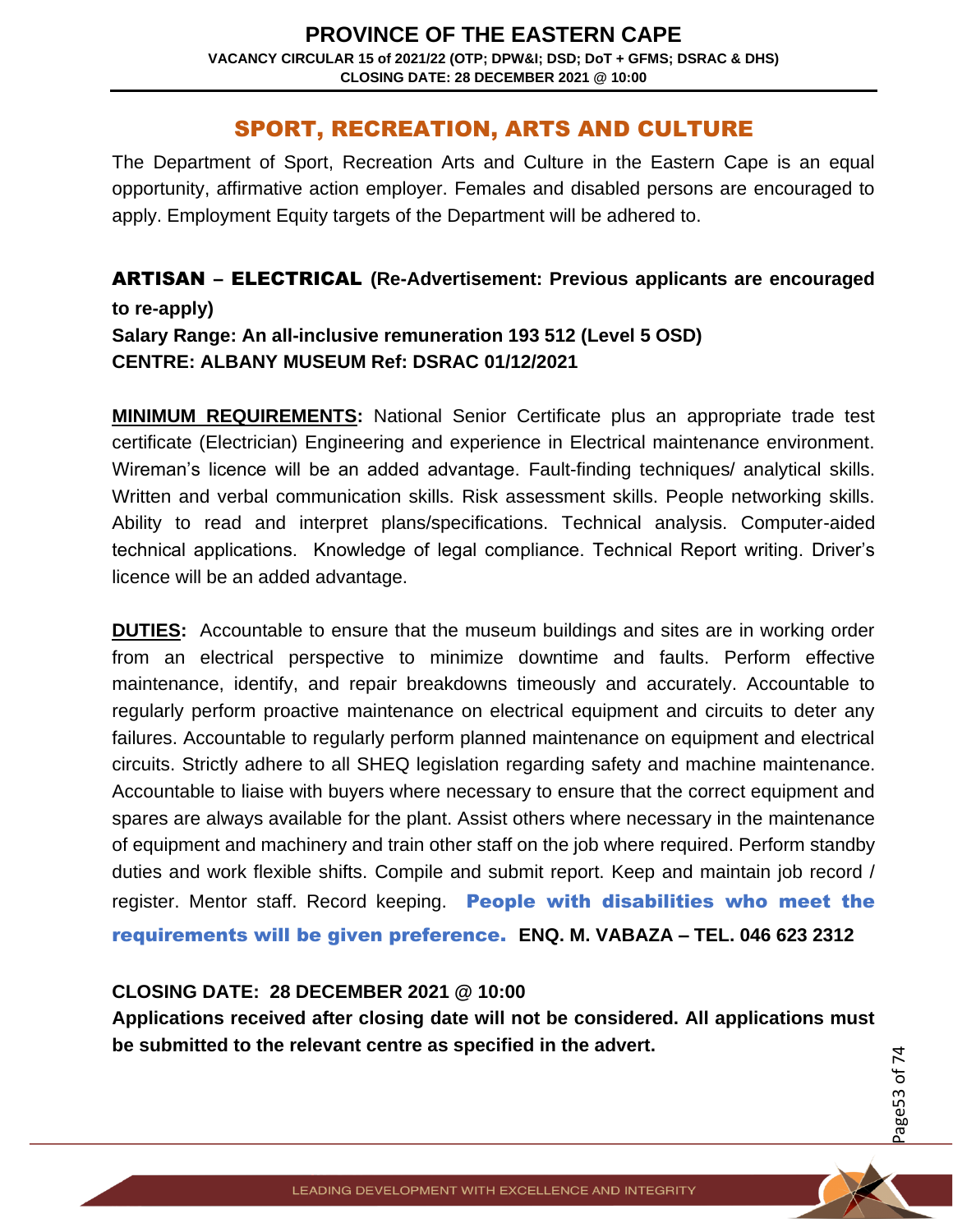## **PROVINCE OF THE EASTERN CAPE**

**VACANCY CIRCULAR 15 of 2021/22 (OTP; DPW&I; DSD; DoT + GFMS; DSRAC & DHS) CLOSING DATE: 28 DECEMBER 2021 @ 10:00**

## **APPLICATIONS TO BE FORWARDED TO THE RELEVANT CENTRE:**

**Head Office:** 

**Enquiries** – Mr. Y. Dlamkile Tel: 043 492 1386 or Mrs. R. E. Swartbooi Tel: 043 492 0949 **Post to:** The Senior Manager: HRM, Department of Sport, Recreation, Arts and Culture, Private Bag X0020, Bisho, 5605

**Hand-deliver to:** No. 5 Eales Street, Wilton Zimasile Mkwayi Building, King William's Town, 5605

## **Sarah Baartman District: Attention Mr V. Ketelo: 046 492 0223**

**Post to:** The Senior Manager: Department of Sport, Recreation, Arts and Culture, Private Bag X1003, Grahamstown, 6140 OR

Hand-deliver to 1<sup>st</sup> Floor, Corner African and Milner Street, Grahamstown

Persons with disabilities are encouraged to apply.

## **ALTERNATIVELY: Applications can be emailed to [recruitment@ecsrac.gov.za](mailto:recruitment@ecsrac.gov.za)**

**Note:** Applications must be submitted on Z83 form, obtainable at any public service department or on the internet at<http://www.info.gov.za/documents/forms/employ.pdf> which must be signed (an unsigned Z83 form will disqualify an application) and should be accompanied by a recently updated comprehensive CV and copies of qualifications. Such copies **need not** be certified when applying for a post. The communication from the HR of the department regarding the requirements for certified documents will be limited to shortlisted candidates.

Therefore, only shortlisted candidates for a post will be required to submit certified documents on or before the day of the interview following communication from HR. (Matric certificate must also be attached) an ID document and driver's licence (where applicable). Non-RSA citizens/ Permanent/Resident Permit Holders must attach a copy of his/her Permanent Resident Permit to his/ her application. Should you be in possession of a foreign qualification, it must be accompanied by an evaluation certificate from the South African Qualification Authority (SAQA). **Failure to submit all the requested documents will result in the application not being considered.**

Correspondence will be limited to shortlisted candidates only. If you have not been contacted within 3 months after the closing date of this advertisement, please accept that your application was unsuccessful. Suitable candidates will be subjected to a personnel suitability check (criminal record check, citizen verification, financial/ asset record check, qualification/ study verification and previous employment verification). SMS applicants will be subjected to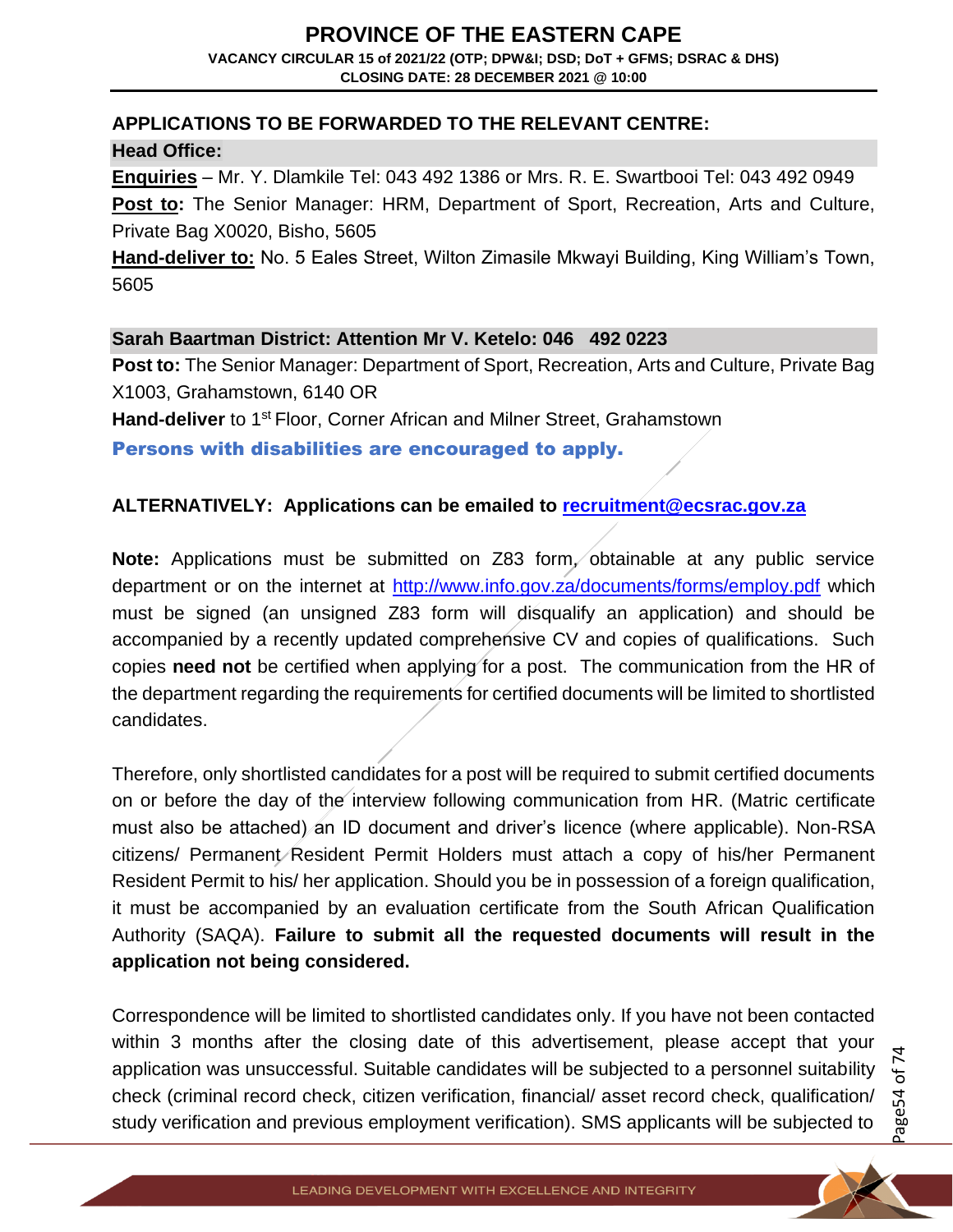a technical exercise and undergo competence assessment. Successful candidates will also be subjected to security clearance process. Where applicable candidates will be subjected to a skills/ knowledge test. Successful candidates will be appointed on a probation period of 24 months. The department reserves the right not to make appointment (s) to the advertised post

(s). Persons with disabilities are encouraged to apply.

## HUMAN SETTLEMENTS

## CHIEF DIRECTOR: CORPORATE SERVICES

**Salary Package R1 251 183.00 (Level 14) (all inclusive) Ref. DHS.01/12/2021 CENTRE: HEAD OFFICE: EAST LONDON**

**PURPOSE:** To render corporate services functions.

**REQUIREMENTS:** National Senior Certificate, an undergraduate qualification (NQF level 7) in Social Science in Industrial Psychology/Human Resource Management/Public Administration/Public Management as recognised by SAQA with 5 years' experience at a senior managerial level (SMS). SMS pre-entry Certificate (proof of registration) is one of the minimum requirements for SMS positions as indicated under paragraph 10.3 of the DPSA Directives as an online course on [www.thensg.gov.za.](http://www.thensg.gov.za/) Highly diligent, confident candidates with substantial management experience. Sound management of human capacity, financial and assets within the office. Knowledge of government policies and planning systems. Good communication skills, project management skills, presentation skills, report writing skills, planning and organising, problem solving and analysis skills. Ability to work in a team. Must have a valid driver's licence. Able to work under pressure and difficult deadlines.

**DUTIES:** To oversee human resource management. Provision of Human Resource Planning Information Systems and human resources administration services. Provision of labour relations services. Provision of employee wellness programmes. To oversee organisational and human resource development services. Management of performance and development system. Rendering of organisational development and service excellence services. Management, co-ordination and facilitation of capacity building and training of all departmental employees. To oversee legal services. Provision of sound legal advice and litigation support to the department. Provision of legal opinions. Execute of all administrative legal actions to ensure compliance. Manage litigation matters. Draft and amend legislation and legal instruments. Monitor legal compliance with national international & continental instruments. Advice on the drafting and monitoring of the service level agreements. Manage the allocated resources of the chief directorate. Develop, implement, and maintain human resource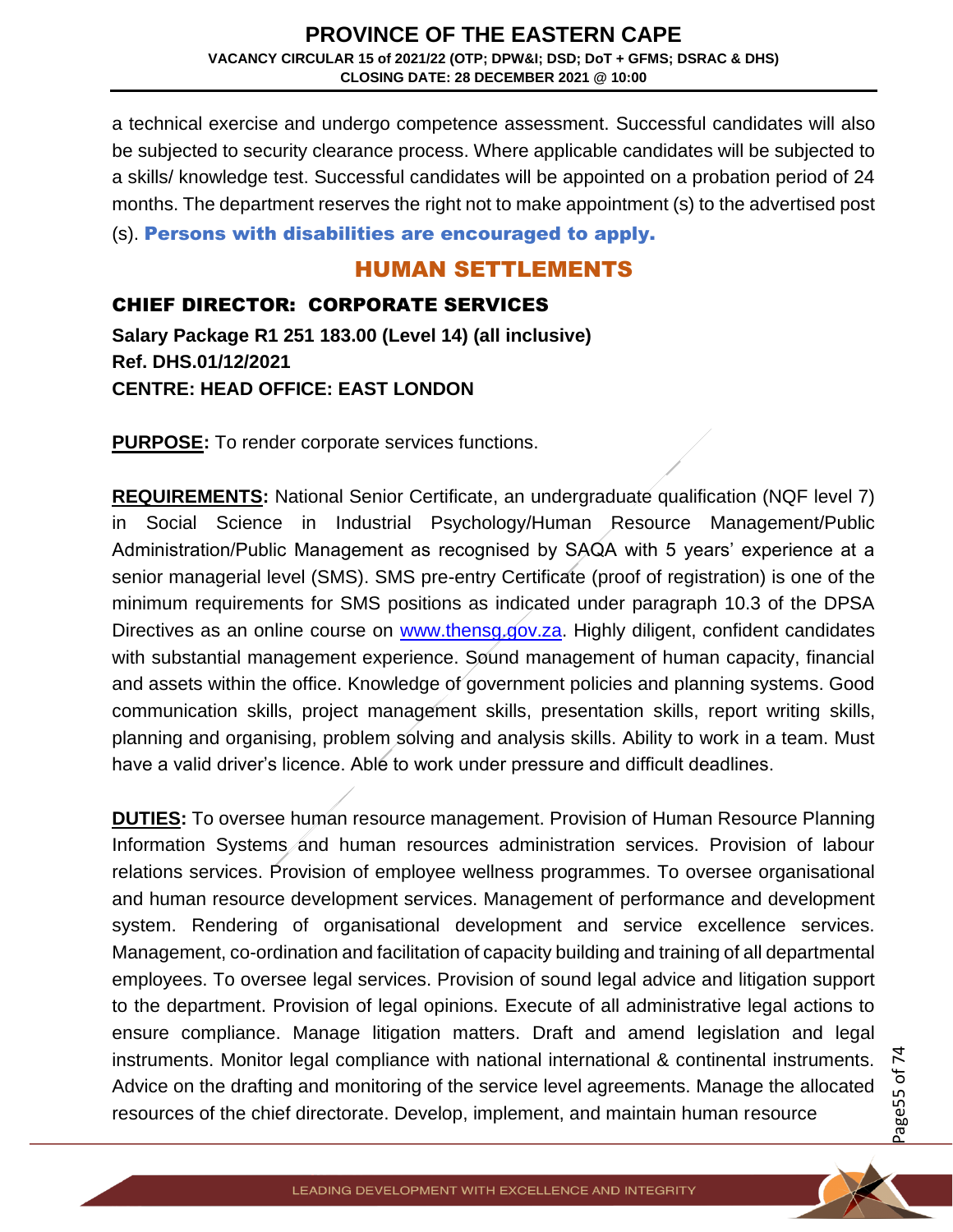management strategy, policies, systems and procedures to ensure the efficient utilisation of human resources in order to improve service delivery within the Public Service regulatory framework and relevant delegations. Ensure effective communication arrangements within the Branch for all personnel in all disciplines. Monitor and review the unit organisational structure to address service delivery requirements within budgetary constraints. Ensure the filing of vacant posts, within budgetary constraints, with the appointment of competent personnel. Develop implement and maintain an attendance management policy system and procedures to ensure the optimal utilisation of personnel within the budget. Manage overtime within budgetary constraints. Ensure that policy, systems and procedures to manage performance effectively, including rewards and incentives to deserving personnel, are in place and adhered to. Ensure sound employee relations in terms of the applicable labour legislation. Ensure that policy, systems and procedures to manage discipline are implemented and maintained. Implement a human resource development strategy for the unit. Build effective teams. Build capacity through the management of continuous training and development programmes for categories of staff.

**SKILLS AND COMPETENCIES:** Must have excellent analytic skills in communication (both written and verbal), Strong strategic capability and leadership, public knowledge management skills, people management, diversity management, risk management, corporate governance, client orientation and customer focus. Strong budgeting and financial management, change management and service delivery innovation. Excellent facilitation, report writing, research, negotiation, presentation, project management, strategic planning and motivations skills. **ENQUIRIES: W. HARTZENBERG: 043 711 9685/M. KANA: 043 711 9743/ M. CIMELA: 043 711 9774**

## CHIEF DIRECTOR: HUMAN SETTLEMENTS DELIVERY PLANNING AND PERFORMANCE

**Salary Package: R1 251 813.00 (Level 14) (all inclusive) Ref: DHS02/12/2021 CENTRE: HEAD OFFICE: EAST LONDON**

**PURPOSE:** To manage human settlements planning and performance management.

**REQUIREMENTS:** National Senior Certificate, an undergraduate qualification (NQF level 7) in Social Science/Developmental studies/Public Management/Public Administration as recognised by SAQA with 5 years' experience at a senior managerial level (SMS). SMS preentry Certificate (proof of registration) is one of the minimum requirements for SMS positions as indicated under paragraph 10.3 of the DPSA Directives as an online course on [www.thensg.gov.za.](http://www.thensg.gov.za/) Highly diligent, confident candidates with substantial management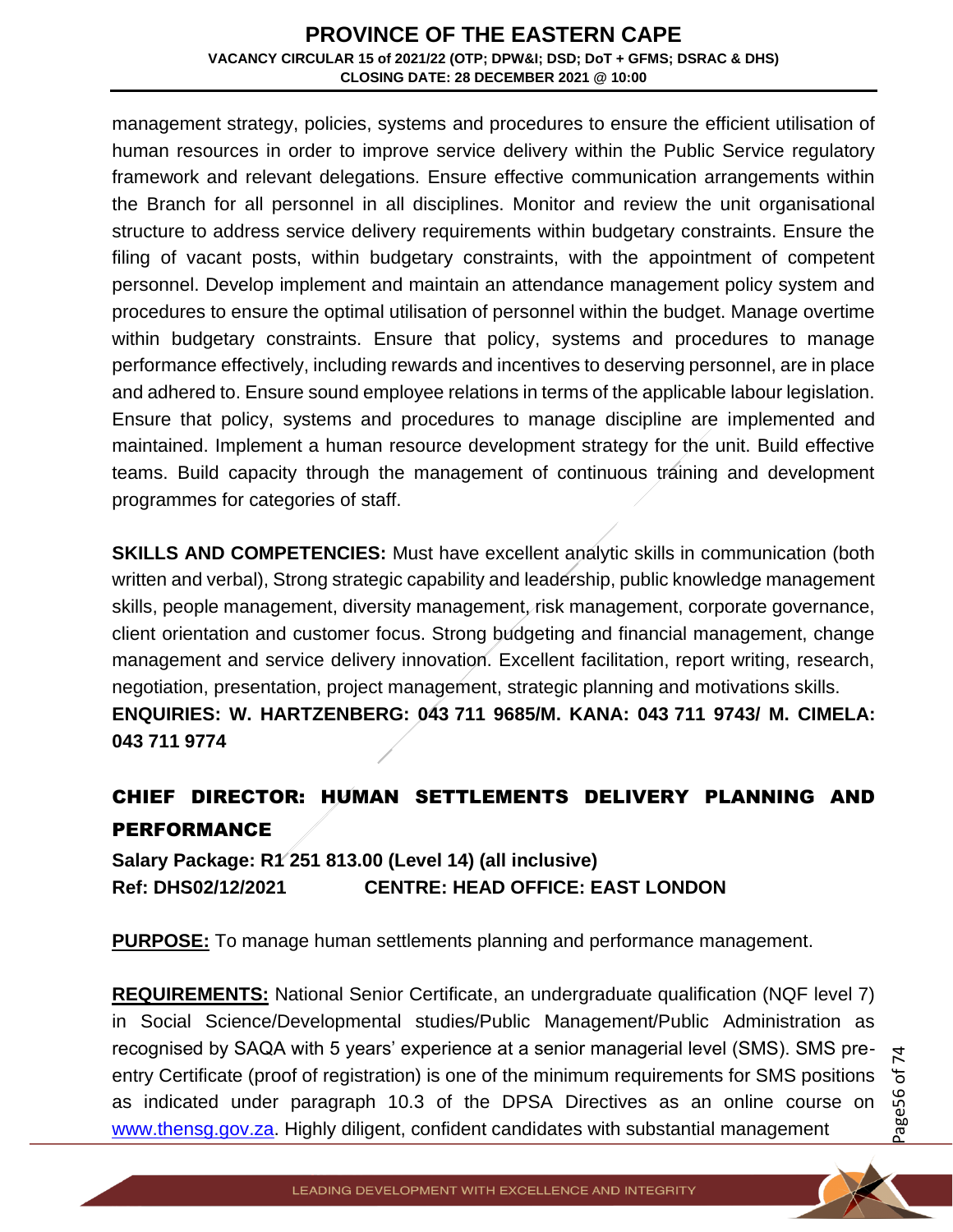experience A sound knowledge and functioning of government systems and applicable legislations and regulations. Ability to take initiative. Good communication skills, project management skills, presentation skills, report writing skills, planning, and organising, problem solving and analysis skills. Ability to work in a team. Effective and efficient management and monitoring of organisational budget and expenditure. Must possess a valid driver's licence. Computer literate. Able to work under pressure and difficult deadlines.

**DUTIES:** Oversee, review, and develop integrated human settlements plans. Manage, review, and develop Provincial Human Settlements plans in line with sector plans. Manage review and develop technical planning for Human Settlements including spatial planning. Oversee human settlements research and the development of policies. Manage the development and review of provincial human settlements policy, strategy and guidelines and human settlements norms and standards. Manage the provision of advice and policy interpretation to stakeholders and municipalities. Develop and maintain the province with wide medium-term human settlements research. Co-ordinate and manage human settlements research projects. Oversee capacitation and support municipalities about human settlements development. Coordinate housing education, training and developing programmes. Ensure proper implementation of human settlements development i.r.o. partnerships. Monitor evaluate and report on capacity building programmes. Provide assistance to municipalities in order to meet the accreditation criteria. Facilitate accreditation of municipalities. Monitor and evaluate accredited municipalities. Manage the allocated resources of the chief directorate. Develop, implement, and maintain human resource management strategy, policies, systems and procedures to ensure the efficient utilisation of human resources in order to improve service delivery within the Public Service regulatory framework and relevant delegations. Ensure effective communication arrangements within the branch for all personnel in all disciplines. Monitor and review the unit organisational structure to address service delivery requirements within budgetary constraints. Ensure the filing of vacant posts, within budgetary constraints, with the appointment of competent personnel. Develop implement and maintain an attendance management policy system and procedures to ensure the optimal utilisation of personnel within the budget. Manage overtime within budgetary constraints. Ensure that policy, systems and procedures to manage performance effectively, including rewards and incentives to deserving personnel, are in place and adhered to. Ensure sound employee relations in terms of the applicable labour legislation. Ensure that policy systems and procedures to manage discipline are implemented and maintained. Implement a human resource development strategy for the unit. Build effective teams. Build capacity through the management of continuous training and development programmes for categories of staff.

Page57 of 7 4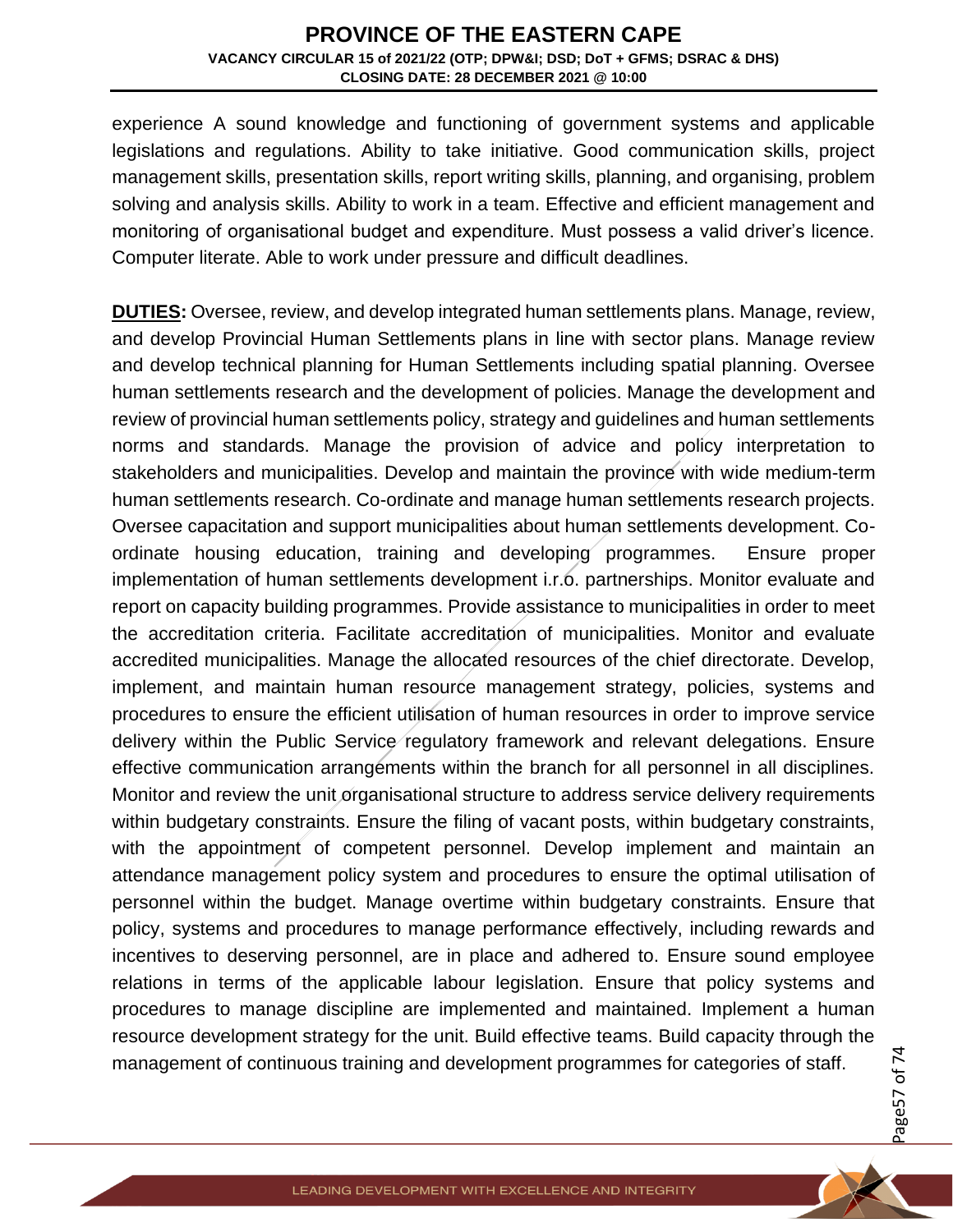**SKILLS AND COMPETENCIES:** Knowledge of applicable legislation and prescripts, government programmes, information management, policies and procedures, Public Finance Management Act (PFMA). Excellent research, report writing, negotiation, interpersonal relations, communication, facilitation, computer literacy, analysing, conflict management, presentation skills and working in a team.

**ENQUIRIES: W. HARTZENBERG: 043 711 9685/ M. KANA: 043 711 9743/M. CIMELA: 043 711 9774**

#### DIRECTOR: GRANT MANAGEMENT

**Salary Package: R1 057 326.00 (Level 13) (all inclusive) Ref: DHS 03/12/2021 CENTRE: HEAD OFFICE: EAST LONDON**

**PURPOSE:** To manage Human Settlements Grant

**REQUIREMENTS:** National Senior Certificate, B. Degree (NQF level 7) in Public Administration/Finance/Cost and Management Accounting/Information Systems as recognised by SAQA with 5 years' experience at a middle/senior management level. SMS pre-entry Certificate (proof of registration) is one of the minimum requirements for SMS positions as indicated under paragraph 10.3 of the DPSA Directives as an online course on [www.thensg.gov.za.](http://www.thensg.gov.za/) A sound knowledge and functioning of government systems and applicable legislations and regulations. Ability to take initiative. Good communication skills, project management skills, presentation skills, report writing skills, planning, and organising, problem solving and analysis skills. Ability to work in a team. Effective and efficient management and monitoring of organisational budget and expenditure. Must possess a valid driver's licence. Computer literate. Able to work under pressure and difficult deadlines.

**DUTIES:** Management and administration of the human settlement development grant and other related funds. Monitor all approved conditional grant cash flows (CGBP). Monitor approved revised cash flows for mid-year review. Monitor grant allocation committed on BAS. Monitor timely settlement and accounting of all creditors in compliance with financial prescripts. Monitor monthly and quarterly grant performance reports to National Department of Human Settlements and Treasury. Monitor trust accounts reconciliation. Management and administration of the housing subsidy system in the implementation of human settlements development grant. Monitor timely beneficiary approvals and transfers. Monitor credible reports HSS/BAS reconciliation, project financial and non-financial report. Monitor support to accredited municipalities and districts. Monitor captured CGBP on HSS as per the National Practice note. Effective management of audit intervention plan, risk function with grant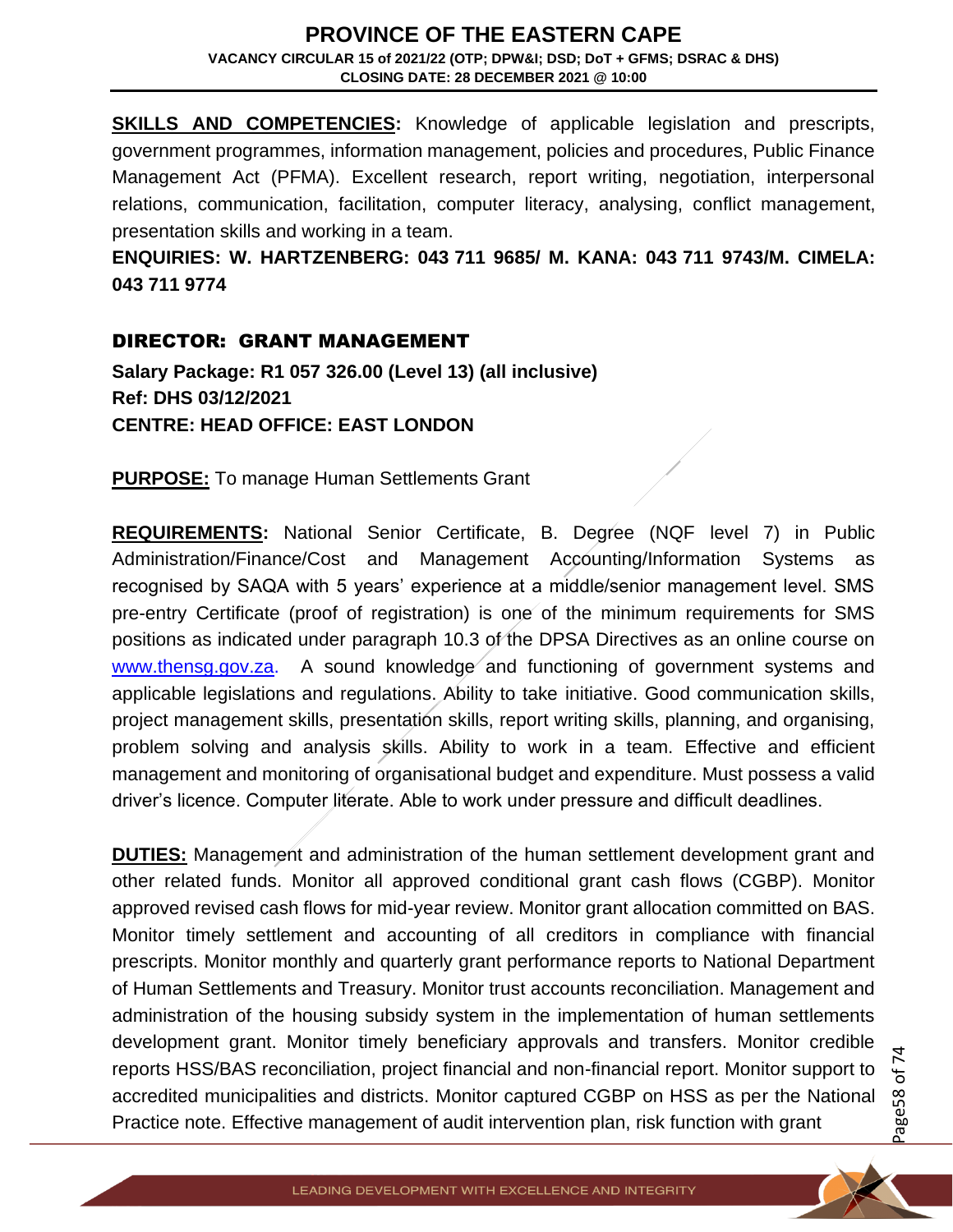management. Monitor risks identified incorporated in the risk register for the component. Monitor audit findings from the audit management report and resolve them. Monitor monthly cash flow projection per project. Monitor grant performance report. Manage the allocated resources of the directorate. Ensure timeously development of job description and implementation of work plans and personal development plans (PDP's) for all employees in the sub-directorate. Manage daily employee performance and ensure timely performance assessments of all sub-ordinates. Maintain high standards by ensuring that the team/section produces excellent work in terms of quality/quantity and timeliness. Resolve problems of motivation and control with minimum guidance from manager. Delegate functions to staff based on individual potential. Provide the necessary guidance and support and afford staff adequate training and development opportunities. Ensure management, maintenance and safekeeping of assets. Ensure sound employee relations in terms of the applicable labour legislation. Ensure that policy, systems and procedures to manage discipline are implemented and maintained. Implement a human resource development strategy for the unit. Build effective teams. Build capacity through the management of continuous training and development programmes for categories of staff.

**SKILLS AND COMPETENCIES:** Knowledge of applicable legislation and prescripts, government programmes, information management, policies and procedures, Public Finance Management Act (PFMA). Excellent research, report writing, negotiation, interpersonal relations, communication, facilitation, computer literacy, analysing, conflict management, presentation skills and working in a team.

**ENQUIRIES: W. HARTZENBERG 043 711 9685/ M. KANA: 043 711 9743/ M. CIMELA: 043 711 9774**

## DIRECTOR: INSTITUTIONAL PERFORMANCE ASSESSMENT AND PROGRAMME EVALUATION

**Salary Package: R1 057 326.00 (Level 13) (all inclusive) Ref: DHS 04/12/2021 CENTRE: HEAD OFFICE: EAST LONDON**

**PURPOSE:** To provide institutional performance assessment and programme evaluation services.

**REQUIREMENTS:** National Senior Certificate, B. Degree (NQF level 7) in Social Science/Monitoring and Evaluation/Public Management/Business Administration/Built Environment/Auditing as recognised by SAQA with 5 years' experience at a middle/senior management level. SMS pre-entry Certificate (proof of registration) is one of the minimum requirements for SMS positions as indicated under paragraph 10.3 of the DPSA Directives as an online course on [www.thensg.gov.za.](http://www.thensg.gov.za/) A sound knowledge and functioning of government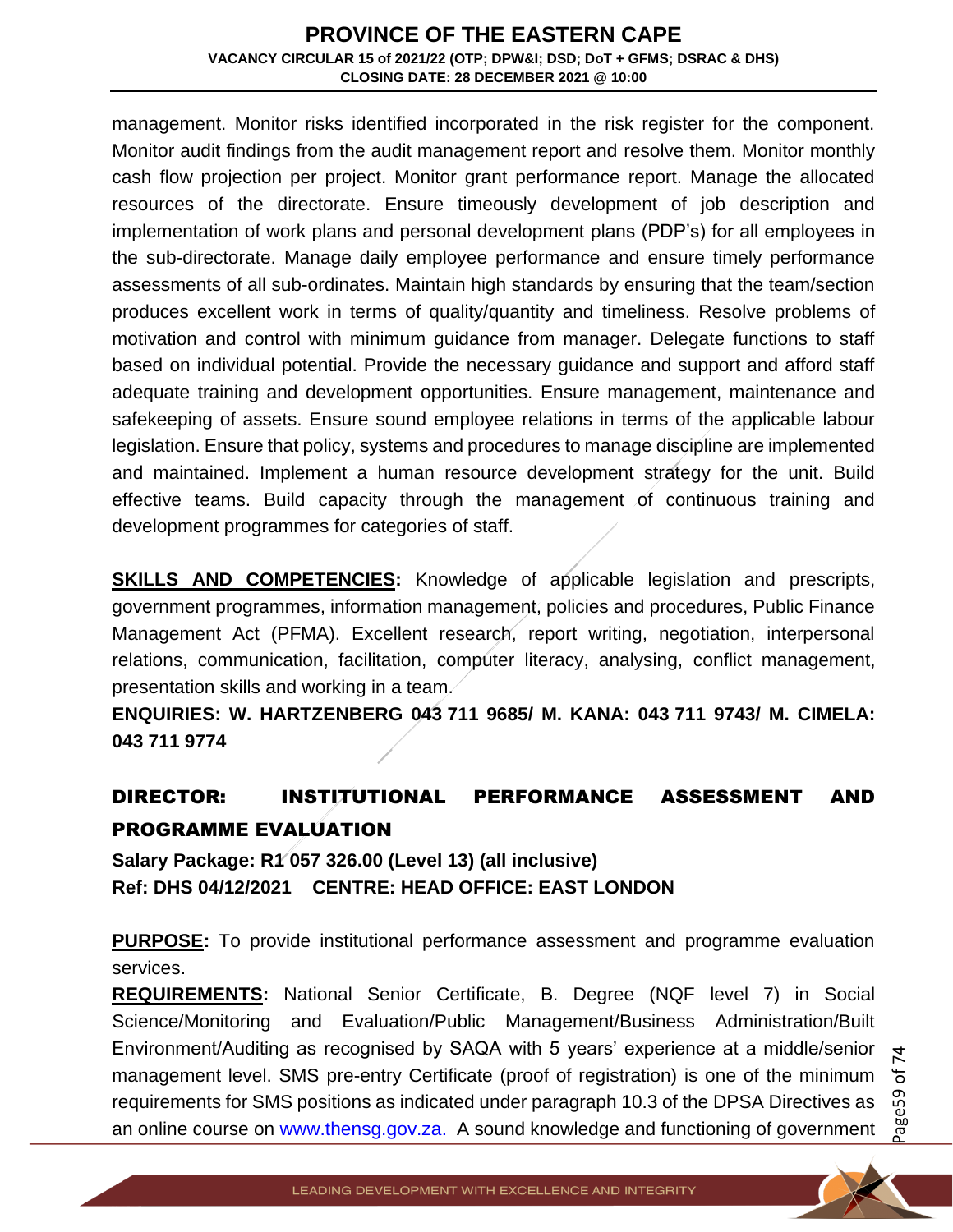systems and applicable legislations and regulations. Ability to take initiative. Good communication skills, project management skills, presentation skills, report writing skills, planning, and organising, problem solving and analysis skills. Ability to work in a team. Effective and efficient management and monitoring of organisational budget and expenditure. Must possess a valid driver's licence. Computer literate. Able to work under pressure and difficult deadlines.

**DUTIES:** Manage strategic leadership to the institutional performance assessment and programme evaluation. Review and implement a monitoring and evaluation framework. Provide assistance to programmes in the design of a monitoring and evaluation systems with associated procedures. Review the component strategic plans (strategic plan, annual performance plan and annual operational plan). Manage and compile institutional performance and strategic reports. Co-ordinate the component budget, financial expenditure and submission of statutory reports (IYM, Quarterly, Half Year and Annual Reports). Report and comment on findings at relevant forums and handle high level ad hoc requests for information. Provide an advisory and support service to maintain appropriate levels of monitoring and evaluation outputs. Manage assessment department's effectiveness and efficiency in supporting the attainment of service delivery objectives. Analyse, monitor and evaluate reports and performance. Submit findings, recommendations and institute remedial actions where appropriate. Review strategic risks and implement action plans. Manage audit improvement plans. Monitor, evaluate and report on programme performance aligned to statutory prescripts. Monitor and report on progress of housing programmes. Annual reports, quarterly performance reports, electronic quarterly performance report (EQPRS), half year performance reports, co-ordinate quarterly conditional grant review report, manage evaluation of programme interventions, manage and conduct project level monitoring to assess project performance, manage audit of performance objectives. Manage the allocated resources of the directorate. Ensure timeously development of job description and implementation of work plans and personal development plans (PDP's) for all employees in the sub-directorate. Manage daily employee performance and ensure timely performance assessments of all subordinates. Maintain high standards by ensuring that the team/section produces excellent work in terms of quality/quantity and timeliness. Resolve problems of motivation and control with minimum guidance from manager. Delegate functions to staff based on individual potential provide the necessary guidance and support and afford staff adequate training and development opportunities. Ensure management, maintenance and safekeeping of assets.

**SKILLS AND COMPETENCIES:** Knowledge of applicable legislation and prescripts, government programmes, information management, policies and procedures, Public Finance Management Act (PFMA). Excellent research, report writing, negotiation, interpersonal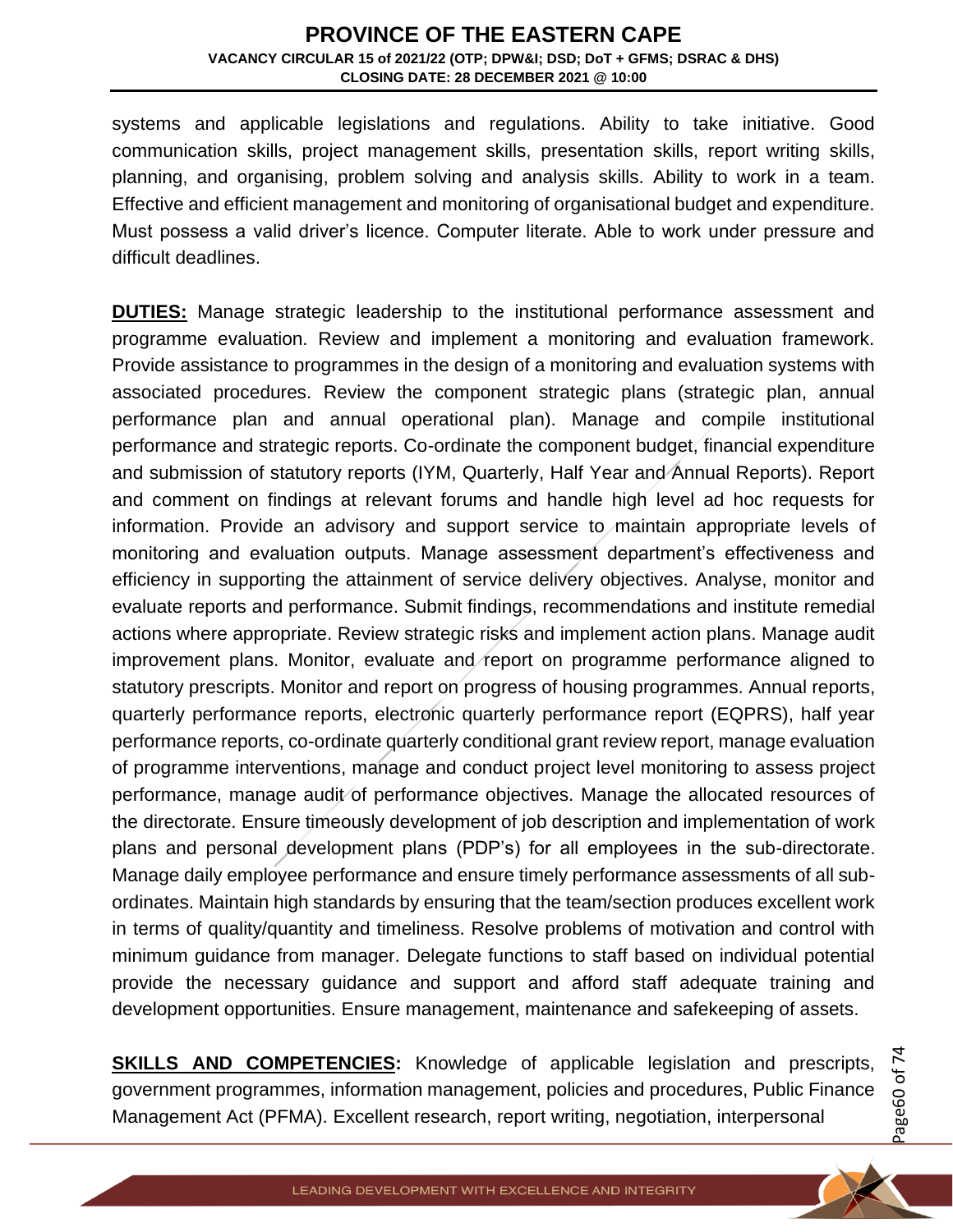relations, communication, facilitation, computer literacy, analysing, conflict management, presentation, strategic capability and leadership, programme and project management, service delivery innovation, people management and empowerment skills.

## DEPUTY DIRECTOR: INFORMAL SETTLEMENTS UPGRADING

**Salary Package: R882 042.00 (Level 12) (all inclusive) Ref: DHS 05/12/2021 CENTRE: HEAD OFFICE: EAST LONDON**

**PURPOSE:** To render informal settlement and upgrading services.

**REQUIREMENTS:** National Senior Certificate, National Diploma/Degree as recognised by SAQA in Built Environment/Public Management/Development studies/Public Administration or equivalent with five (5) years' experience. 3 years' experience as an Assistant Director in the field. Human settlements experience will be an added advantage. Good knowledge of the Public Service Act and Regulations (PSA), Public Finance Management Act (PFMA) and Housing Act 1997 (Act No 107 of 1997). Good knowledge of facilitation, report writing, research, interpersonal relations, and presentation skills. Must possess a valid driver's licence.

**DUTIES:** Upgrading of Informal Settlements: Facilitate and co-ordinate upgrading of informal settlements activities in line with the Breaking the New Ground (BNG) and Human Settlements development policy projects. Facilitate and oversee planning processes to ensure compliance and alignment with upgrading frameworks approach of Assessment, Categorisation, and plans. Facilitate project inception of the upgrading project along the overall strategy. Manage the analysis of information from all stakeholders and forming conclusions and decision programme's objective to be met. Facilitate and promote collaboration and integration of internal and external stakeholders. Work with the municipalities through the IDP. Facilitate pre-planning and project packaging processes. Develop project application for project funding approval. Facilitate and participate in the technical task teams and project steering committee meetings including site engagements. Co-ordinate workshops on information sharing and reporting sessions. Facilitate and co-ordinate the implementation and completion of upgrading informal settlements phases. On Social Economic Amenities: Co-ordinate and facilitate the feasibility studies for the development of provision of social and economic amenities requested. Develop project initiation and implementation strategies. Facilitate construction of multi-purpose centres. Forge relations with sector departments and other stakeholders for the provisions of amenities. Work with the municipalities through the IDP. Facilitate pre-planning and project packaging processes. Develop project application for project funding approval.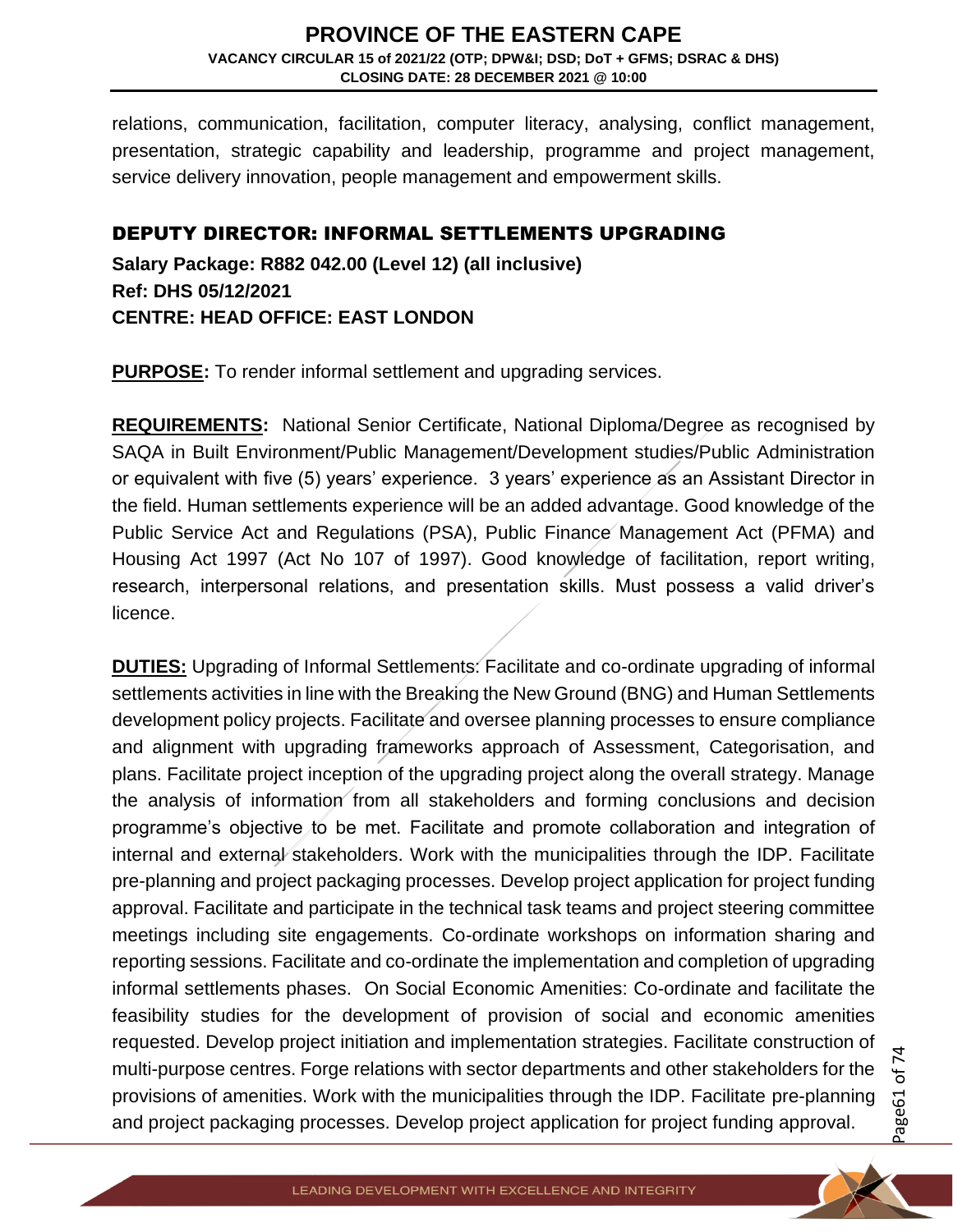Co-ordinate the alignment of funding priorities by sector departments to accommodate BNG projects. Facilitate negotiations with Municipal and the relevant stakeholders towards partnerships. Facilitate and participate in the technical task teams and project steering committee meetings including site engagements. Co-ordinate funding allocations for social and economic amenities. Facilitate and co-ordinate the implementation and hand-over of completed Socio-Economic Amenities projects. Establish implement and maintain efficient and effective communication arrangements.

**SKILLS AND COMPETENCIES:** Facilitation, research, report writing, networking, interpersonal relations, communication, computer literacy and presentation skills. Good knowledge of Urban Developments, the Built Environment, Project Management, SPLUMA, Quality management, decision making, knowledge management and change management. **ENQUIRIES: W. HARTZENBERG: 043 711 9685/ M. KANA: 043 711 9743/ M. CIMELA: 043 711 9774**

## DEPUTY DIRECTOR: CAPACITY BUILDING AND MUNICIPAL SUPPORT

**Salary Package: R882 042.00 (Level 12) (all-inclusive) Ref: DHS 06/12/2021 CENTRE: HEAD OFFICE: EAST LONDON**

**PURPOSE:** To capacitate and support municipalities with regards to Human Settlements development.

**REQUIREMENTS:** National Senior Certificate, National Diploma/Degree as recognised by SAQA in Social Science/BAdmin/Industrial Psychology/Public Administration/Public Management or equivalent with five (5) years' experience. 3 years' experience as an Assistant Director in the field. Human settlements experience will be an added advantage Knowledge of monitoring and evaluation, government policies and planning systems, government programme of action, public service regularity framework, presidency policies and procedures, information management and performance management. Must possess a valid driver's licence.

**DUTIES:** Conduct capacity assessment and provide feedback to municipalities. Provide preaccreditation support to prioritised municipalities on human settlements programmes. Provide municipal support and capacitation to prioritised municipalities. Provide support to municipalities on systems development, national housing needs register. Provide support to municipalities on housing subsidy systems. Provide support to municipalities on human settlements plans. Provide support to municipalities on establishment and training on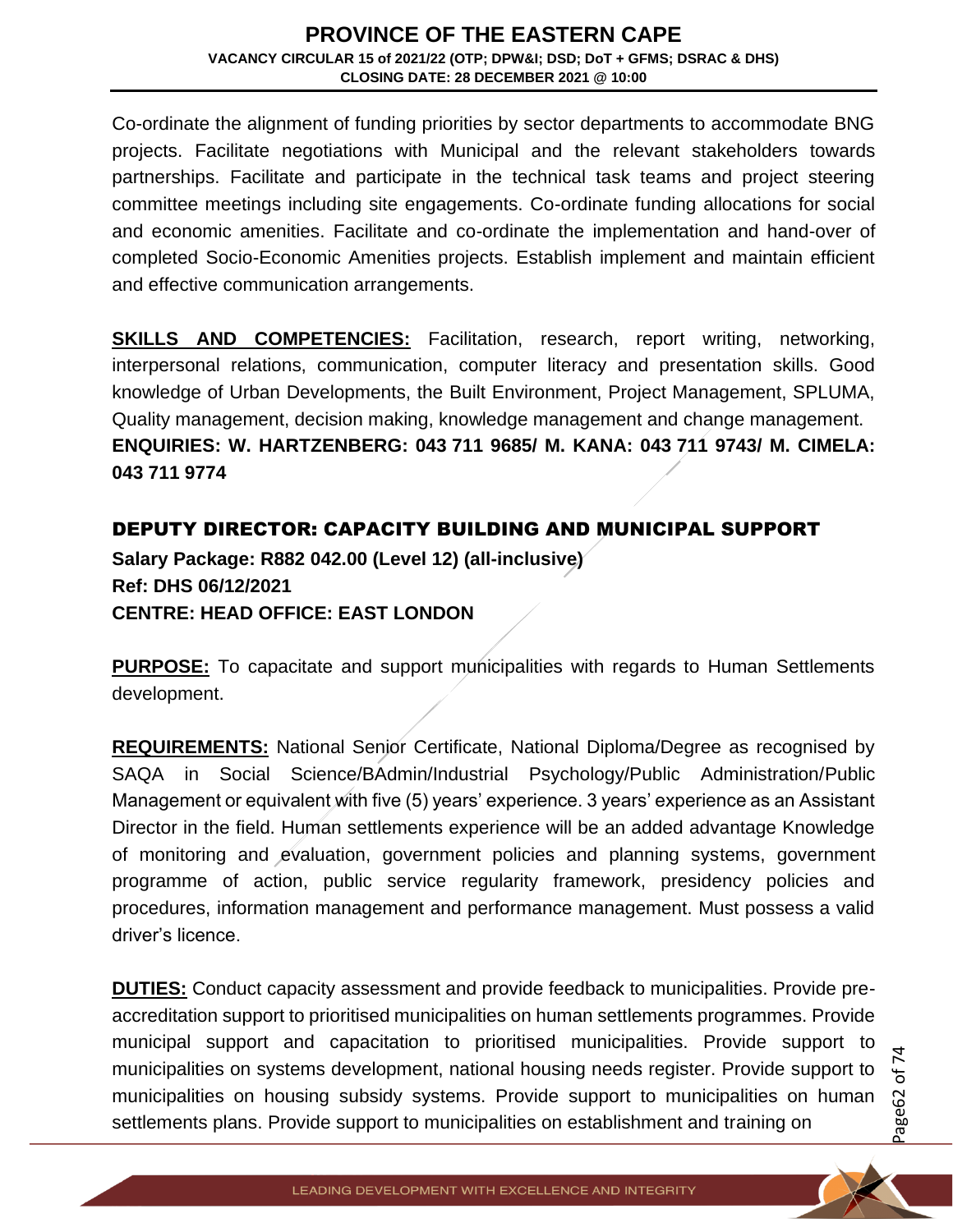beneficiary allocations committees. Provide support to municipalities on development of housing policy. Monitoring and co-ordination of hands-on support programme. Provide postaccreditation support to the accredited municipalities. Monitor expenditure on the Accreditation Grant. Monitor performance of the accredited municipalities. People management. Ensure sound employment relations. Quality control of the work delivered by sub-ordinates. Advising sub-ordinates with regard to all aspects of the work. Ensure that subordinates are trained and developed to be able to deliver work of the required standard efficiently and effectively through the utilisation of inter alia, knowledge management. This would include providing mentorship and guidance to subordinates to assist them to integrate theory and practice, and to develop appropriate skills. Establish implement and maintain efficient and effective communication arrangements in the unit. The development and management of the work plan of the unit and reporting on progress as required.

**SKILLS AND COMPETENCIES:** Knowledge of monitoring and evaluation, government policies and planning systems, government programme of action, public service regularity framework, presidency policies and procuredues, information management and performance management. Research, report writing, negotiation, interpersonal relations, communication, facilitation, computer literacy, analysing, conflict management, presentation and working in a team.

**ENQUIRIES: W. HARTZENBERG: 043 711 9685/ M. KANA: 043 711 9743/M. CIMELA: 043 711 9774**

## CHIEF CONSTRUCTION PROJECT MANAGER: JOE GQABI REGION

**Salary Range: R1 058 469.00.00 (Level 12 OSD) Ref: DHS 07/12/2021) CENTRE: JOE GQABI** 

**PURPOSE:** To co-ordinate project facilitation, implementation and EPWP in the districts.

**REQUIRMENTS:** National Senior Certificate, B. Degree NQF7 qualification in the built environment (Civil, Quantity Surveying, Architecture and Building) with minimum of 3 years' experience in the construction field. Experience in human settlements development will be an added advantage. 3 years' experience as a Construction Project Manager. Solid proven experience in Project Planning and Project Management. Must be registered with SA Council for the Project and Construction Management Professionals (SACPCMP) as a Professional Construction Project Manager (provide valid registration certificate). Must possess a valid drivers' licence and must be willing to travel. MS Projects experience essential. Good communication skills (verbal and written) Computer literacy is a must.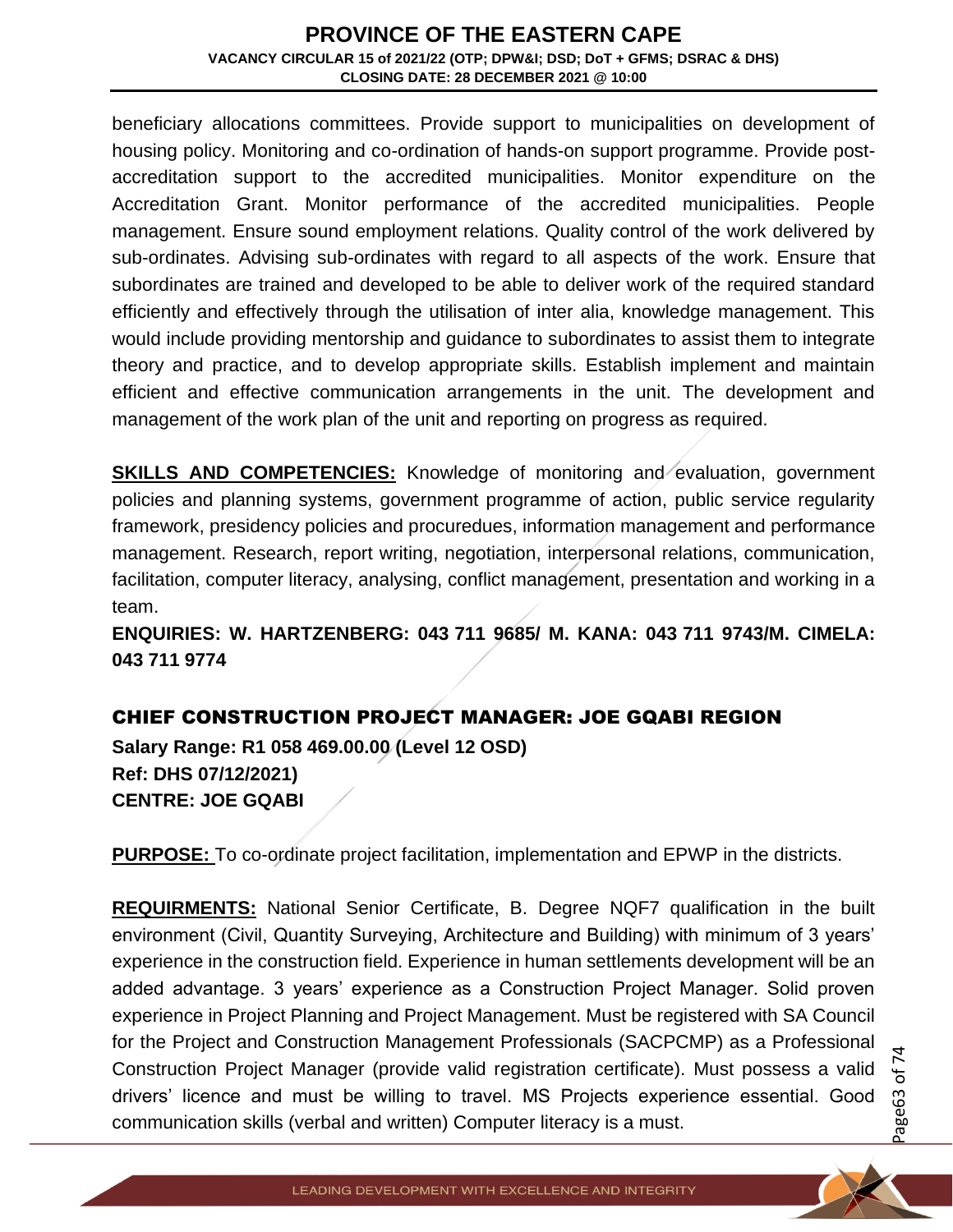**SKILLS AND COMPETENCIES:** Quality management, decision making, urbanisation developments, project management, change management

**DUTIES:** Design and analyse project effectiveness. Perform final review and approvals or audits on project designs according to design principles or the theory. Co-ordinate design affects and integration across disciplines to ensure seamless integration with current technology. Maintain project operational effectiveness. Manage the execution of project management strategy through the provision of appropriate structures, systems and resources. Set project standards, specifications, and service levels according to organisational objectives to ensure optimum operational availability. Monitor project management efficiencies according to organisational goal to direct or redirect project services for the attainment of organisational objectives. Financial Management. Facilitate the availability and management of funds to meet the MTEF objectives within the project environment/services. Manage the operational capital project portfolio for the operation to ensure effective resourcing according to organisational needs and objectives. Manage the commercial added value of the disciplinerelated programmes and projects. Facilitate the compilation of innovation proposals to ensure validity and adherence to organisational principles. Allocate, monitor, control expenditure according to budget to ensure efficient cash flow management. Governance. Allocate, monitor and control resources. Compiles risk logs (databases) and manages significant risk according to sound risk management practice and organisational requirements. Provide technical consulting services for the operation of project related matters to minimize possible project risks. Manage and implement knowledge sharing initiatives e.g. short term assignment and secondments within and across operations, in support of individual development plans, operational requirements and return on investment. Continuously monitor the exchange and protection of information between operations and individuals to ensure effective knowledge management according to departmental objectives. Manage the allocated resources of the sub-directorate. Facilitate sound employment relations. Quality control of the work delivered by subordinates. Advising subordinates with regard to all aspects of the work. Manage the performance and conduct of subordinates. Ensure that subordinates are trained and developed to be able to deliver work of the required standard efficiently and effectively through the utilisation of inter alia, knowledge management. This would include providing mentorship and guidance to subordinates to assist them to integrate theory and practice, and to develop appropriate skills. Establish implement and maintain efficient and effective communication arrangements in the unit. The development and management of the work plan of the unit and reporting on progress as required.

**ENQUIRIES: W. HARTZENBERG: 043 711 9685/ M. KANA: 043 711 9743/M. CIMELA: 043 711 9774**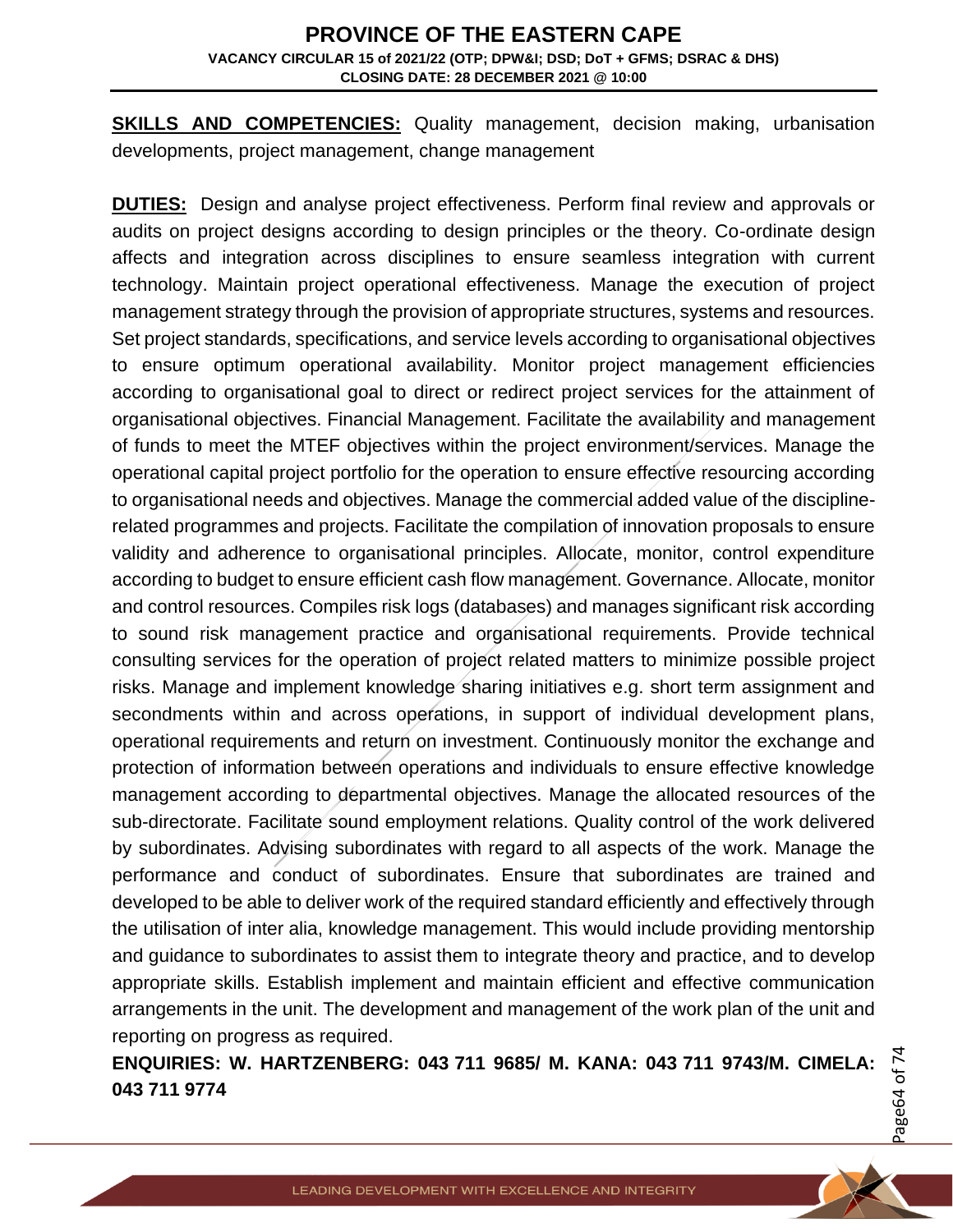## CONSTRUCTION PROJECT MANAGER GRADE A

**Salary Package: R728 829.00 (OSD) (Level 11) (all inclusive) Ref: DHS 08/12/2021 CENTRE: SARAH BAARTMAN REGION**

**PURPOSE:** To manage and oversee all aspects of the projects in support of management of capital and technical projects.

**REQUIREMENTS:** National Senior Certificate, B. Degree (NQF level 7) as recognised by SAQA in built environment (Civil, Quantity Surveying, Architecture, Town Planning and Building) with five (5) years' work experience in the construction field. Experience in the human settlements' development will be an added advantage. Solid proven experience in Project Planning and Project Management. Compulsory registration with the South African Council for Project and Construction Management professionals (SACPMP) as a Professional Construction Project Manager (provide valid registration certificate). 3 years working experience as a Control Works Inspector or equivalent. MS projects and MS office experience essential. Good communication skills (verbal and written). A valid drivers' licence is compulsory and must be willing to travel. Computer literacy. Ability to work under pressure and meet tight deadlines. Ability to work independently and within team setup.

**DUTIES:** Manage and co-ordinate all aspects of projects. Guide the project planning, implementation, monitoring, reporting and evaluation in line with project management methodology. Create and execute project work plans and revise as appropriate to meet changing needs and requirements. Identify resources needed and assign individual responsibilities. Manage day to day operational aspects of a project and scope. Effectively apply methodology and enforce project standards to minimise risk on projects. Project accounting and financial management. Report project progress to Chief Construction Project Manager. Provide inputs to other professionals with tender administration. Keep up with new technologies and procedures. Liaise with relevant bodies/councils on project management. Manage the allocated resources of the sub-directorate.

**SKILLS AND COMPETENCIES:** Quality management, decision making, urbanisation developments, project management, change management.

**ENQUIRES: W. HARTZENBERG: 043 711 9685/ M. KANA: 043 711 9743/M. CIMELA: 043 711 9774**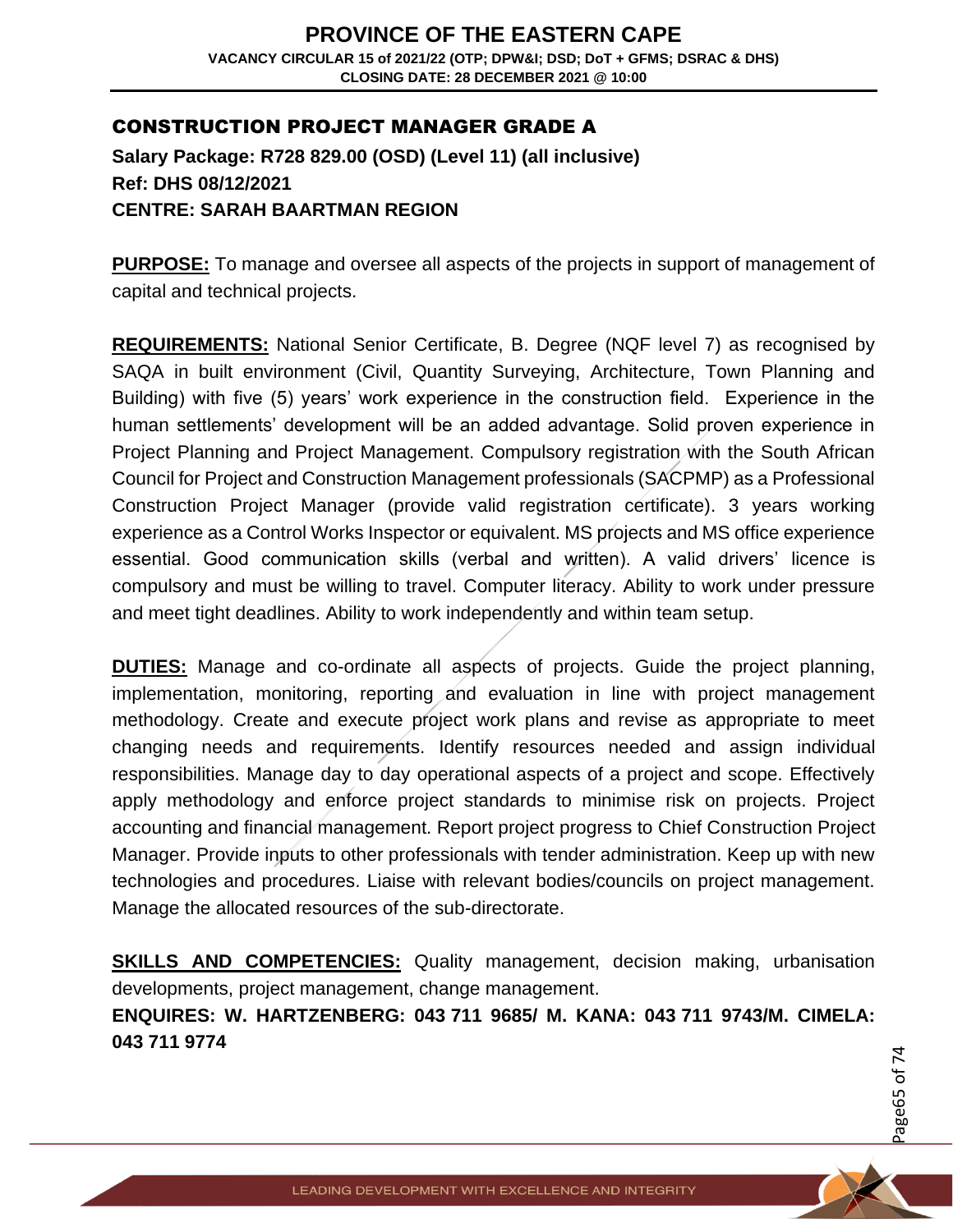## DEPUTY DIRECTOR: STAKEHOLDER ENGAGEMENT

**Salary Package: R744 255.00 (Level 11) (all-inclusive) Ref: DHS 09/12/2021 CENTRE: HEAD OFFICE: EAST LONDON**

**PURPOSE:** To manage and promote stakeholder engagement relation, inter-governmental relations and coordinate all departmental stakeholders towards facilitating the integrated and sustainable human settlements.

**REQUIREMENTS:** National Senior Certificate, National Diploma/Degree as recognised by SAQA in Social Science/Development Studies/Public Relations/Public Administration/Human Settlements/Business Administration or equivalent with (five) 5 years' experience. 3 years' experience as an Assistant Director in the field. Working knowledge of stakeholder engagement and intergovernmental relations. Understanding of government policies and planning systems, government programme of action, public service regularity framework, information management and performance management. Must possess a valid driver's licence.

**DUTIES:** Establish and maintain a comprehensive database on stakeholders at provincial and national level. Monitor the implementation and review the stakeholder engagement and IGR Strategy. Develop concepts and strategies to support stakeholder engagement and intergovernmental relations. Manage stakeholder engagement activities. Facilitate partnerships with external stakeholders towards the realisation of integrated sustainable human settlements. Facilitate departmental IGR related matters and participation provincial and municipal IGR programmes and structures. Develop and maintain a database of all formal IGR meetings. Follow up on decisions or actions emanating from IGR Forums. Manage the allocated resources of the unit. Manage employment relations and performance within the directorate. Coordinate training, development and mentorship of employees within the directorate. Establish implement and maintain efficient and effective communication arrangements in the unit. Prepare and submit all statutory reports of the Directorate and manage the submission of all.

**SKILLS AND COMPETENCIES:** Research, report writing, negotiation, interpersonal relations, communication, facilitation, computer literacy, analysing, conflict management, presentation and working in a team skills.

**ENQUIRIES: W. HARTZENBERG: 043 711 9685/ M. KANA: 043 711 9743/M. CIMELA: 043 711 9774**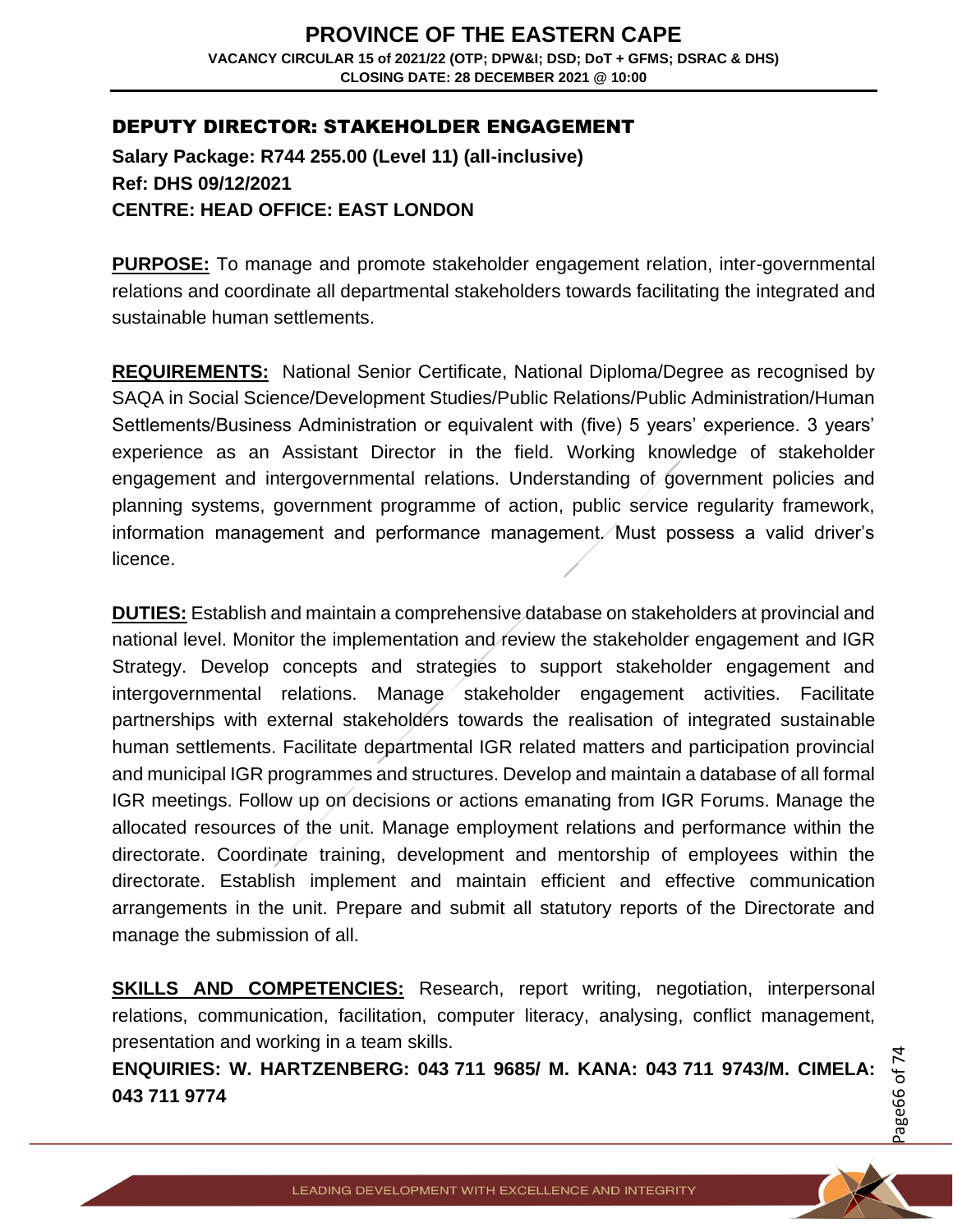## DEPUTY DIRECTOR: ORGANISATIONAL DEVELOPMENT

**Salary Package: R744 255.00 (Level 11) (all-inclusive) Ref: DHS 10/12/2021 CENTRE: HEAD OFFICE: EAST LONDON**

**PURPOSE:** To provide Organisational Development and Service Excellence services

**REQUIREMENTS:** National Senior Certificate, National Diploma/Degree as recognised by SAQA in Management Services/Production Management/Operations Management/Industrial Psychology/Public Administration or equivalent with five (5) years' experience. 3 years' experience as an Assistant Director in the field. Job Evaluation Certificate will be an added advantage. Be able to work on Microsoft Visio. Good knowledge of the Public Service Act, Public Finance Management Act, Public Service Regulations and Operations Management Framework. Good understanding of monitoring and evaluation, government policies and planning systems, government programme of action, public service regularity framework, presidency policies and procedures, information management and performance management. Must possess a valid driver's licence.

**DUTIES:** Manage the development and review of the service delivery model: Conduct organisational functionality assessment (OFA) and monitor the implementation of the outcomes thereof. Conduct consultation session with employees, management and stakeholders. Collate information on the service delivery model from all chief directorates and directorates. Consolidate and analyse the information for the service delivery model. Draft the service delivery model document. Facilitate and monitor the implementation of the service delivery model. Report on the implementation of the service delivery model. Manage organisational design in the department: Conduct consultation sessions with the management and stakeholders. Collate information and analyse requests in respect of organisational structural changes or adaptations. Manage the work study investigations conducted and advise on the efficiency and effectiveness of work processes. Manage the process of organisational structural reviews and amendment. Draft a report on the proposed organogram for approval. Create organisational structure on Visio for approval. Facilitate the process of capturing of the organisation structure on PERSAL. Monitor and evaluate the effectiveness of the organisational structure. Develop and quality assure job descriptions (JD) for all employees in the department. Plan, conduct and implement job evaluation (JE) in the department as per JE prescripts. Render advisory services and technical expertise in relation to organisational design. Develop and implement policies, practices and procedures and ensure compliance thereof. Contribute during the development and reporting on the human resource plan in relation to the implications of organisational design thereof. Manage the business process improvement processes: Conduct consultative sessions with process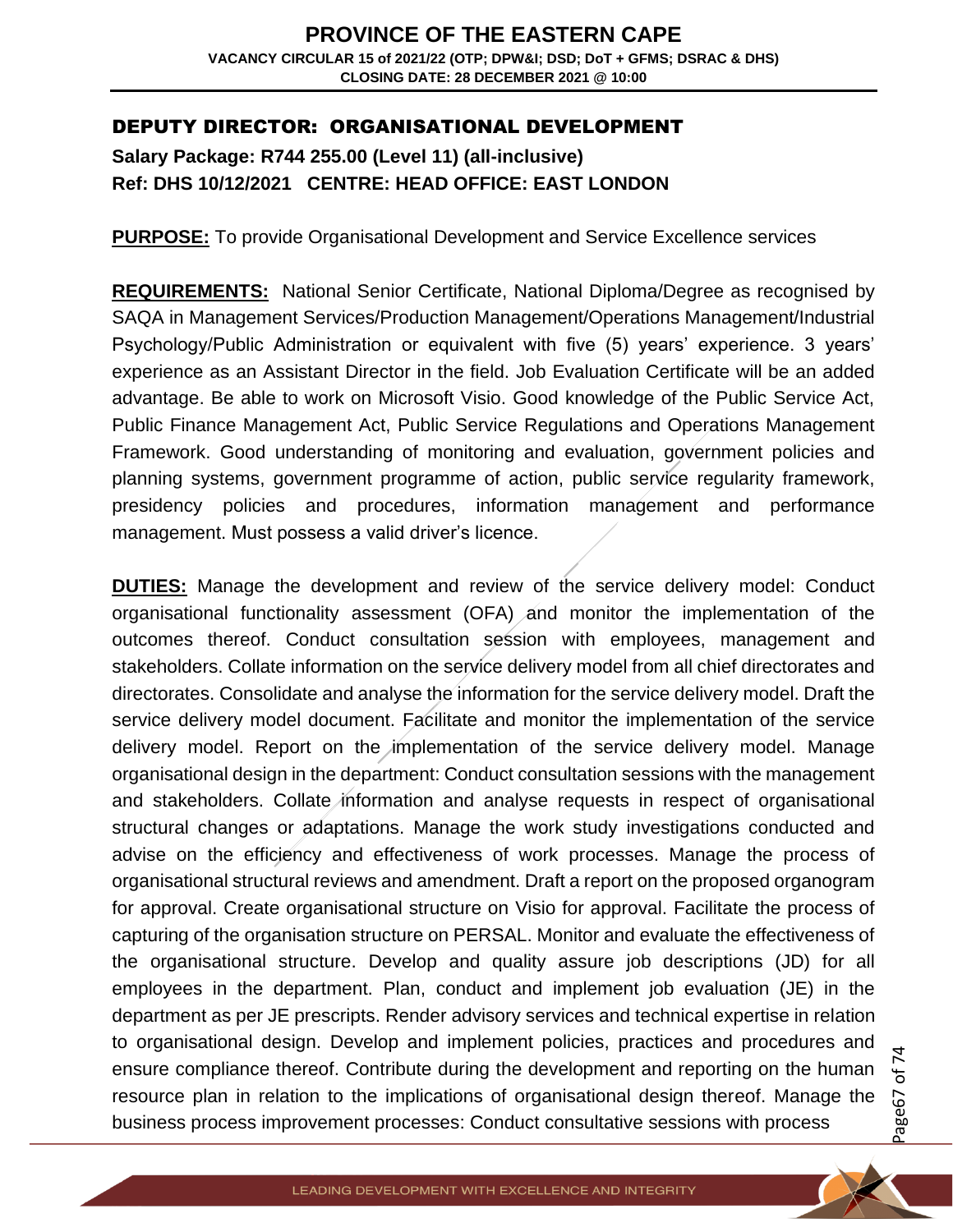owners. Develop the current and future business process mapping on Visio. Conduct lean analysis on the current business processes to improve service delivery and provide the report to the process owner. Develop the standard operating procedures (SOP) for the process owner. Facilitate the implementation of the new improved business process by the process owner. Manage the change management programs: Co-ordinate, facilitate and monitor the implementation of the Batho Pele Principles in the department in line with the relevant prescripts and legislation. Co-ordinate, facilitate and monitor the implementation of the public service month programs. Co-ordinate, facilitate, plan and monitor the implementation of the change management programmes in the department. Manage the allocated resources of the sub-directorate: Maintain sound employment relations. Quality control of the work delivered by subordinates. Advising sub-ordinates regarding to all aspects of the work. Manage the performance and conduct of sub-ordinates. Facilitate training and development of subordinates to be able to deliver work of the required standards efficiently and effectively through the utilisation of inter alia, knowledge management. This would include providing mentorship and guidance to sub-ordinates to assist them to integrate theory and practice, and to develop appropriate skills. Establish implement and maintain efficient and effective communication arrangements in the unit. The development and management of the work plan of the unit and reporting on progress as required.

**SKILLS AND COMPETENCIES:** Research, report writing, negotiation, interpersonal relations, communication, facilitation, computer literacy, analysing, conflict management, presentation and working in a team skills.

**ENQUIRIES: W. HARTZENBERG: 043 711 9685/ M. KANA: 043 711 9743/M. CIMELA: 043 711 9774**

## DEPUTY DIRECTOR: CONTRACTS MANAGEMENT

**Salary Package: R744 255.00 (Level 11) (all-inclusive) Ref: DHS 11/12/2021 CENTRE: HEAD OFFICE: EAST LONDON**

**PURPOSE:** To manage and administer departmental contracts

**REQUIREMENTS:** National Senior Certificate, National Diploma/Degree as recognised by SAQA in LLB/BJURIS/BPROC/Bachelor of Laws or equivalent with 3 years' work experience in the field. 3 years' experience at an Assistant Director level in the field. Knowledge of Public Service Act (PSA), Public Finance Management Act (PFMA), Housing Act 1997, government programmes, information management and policies and procedures.

Page68 of 7 4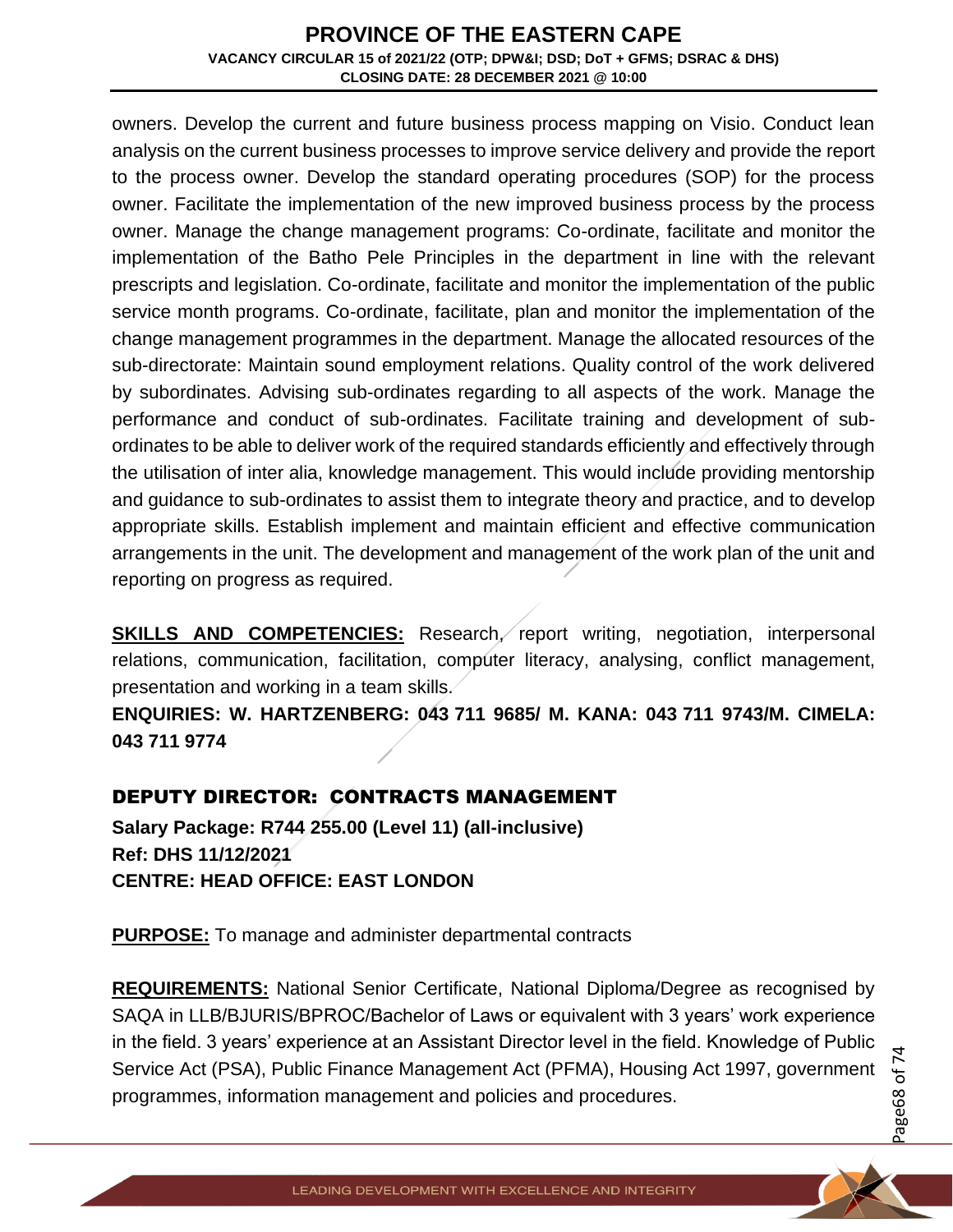**DUTIES:** Facilitate administration of contracts and service level agreements. Quality assure documentation for completeness and correctness. Collect information needed for the compilation and administration of the contract. Align contract with the specifications and terms of reference. Compile a draft agreement and ensure the signing of the contract after amendments. Compile follow-up amendments as and when needed. Facilitate administration of contracts, transversal contracts and service level agreements. Collect information on the status of the contract and stages of deliverance in terms of the provisions of the contract. Analyse information and checked for risks. Draft a plan to manage risk situations. Facilitate the fiscal obligations, the application of the prescribed policies and prescripts, quality and outcome. Facilitate handling of disputes around contracts and service level agreements. Gather all relevant information, analyse and form conclusions. Take notes in the dispute meetings. Amend existing contracts and service level agreements in the event of reaching an agreement. Submit all relevant documentation and recommendation for legal action in the event of not reaching an agreement. Give evidence in court as and when required. People management. Ensure sound employment relations. Quality control of the work delivered by subordinates. Advising subordinates with regard to all aspects of the work. Manage the performance and conduct of subordinates. Ensure that subordinates are trained and developed to be able to deliver work of the required standard efficiently and effectively through the utilisation of inter alia knowledge management. This would include providing mentorship and guidance to subordinates to assist them to integrate theory and practice, and to develop appropriate skills. Establish implement and maintain efficient and effective communication arrangements in the unit. The development and management of the work plan of the unit and reporting on progress as required.

**SKILLS AND COMPETENCIES:** Facilitation, report writing, research, computer literacy, negotiation, networking, presentation, analytical, financial, project management, strategic planning and motivations skills.

**ENQUIRIES: W. HARTZENBERG: 043 711 9685/ M. KANA: 043 711 9743/M. CIMELA: 043 711 9774**

## ASSISTANT DIRECTOR: INTERNAL CONTROL

**Salary Range remuneration: R382 245.00 (Level 09) Ref: DHS 12/12/2021 CENTRE: HEAD OFFICE: EAST LONDON**

**PURPOSE:** To render expenditure internal control services. **REQUIREMENTS:** National Senior Certificate, National Diploma/Degree (NQF Level 6/B.Degree (NQF Level 7) as recognised by SAQA in Finance/Auditing/Accounting/Cost and

LEADING DEVELOPMENT WITH EXCELLENCE AND INTEGRITY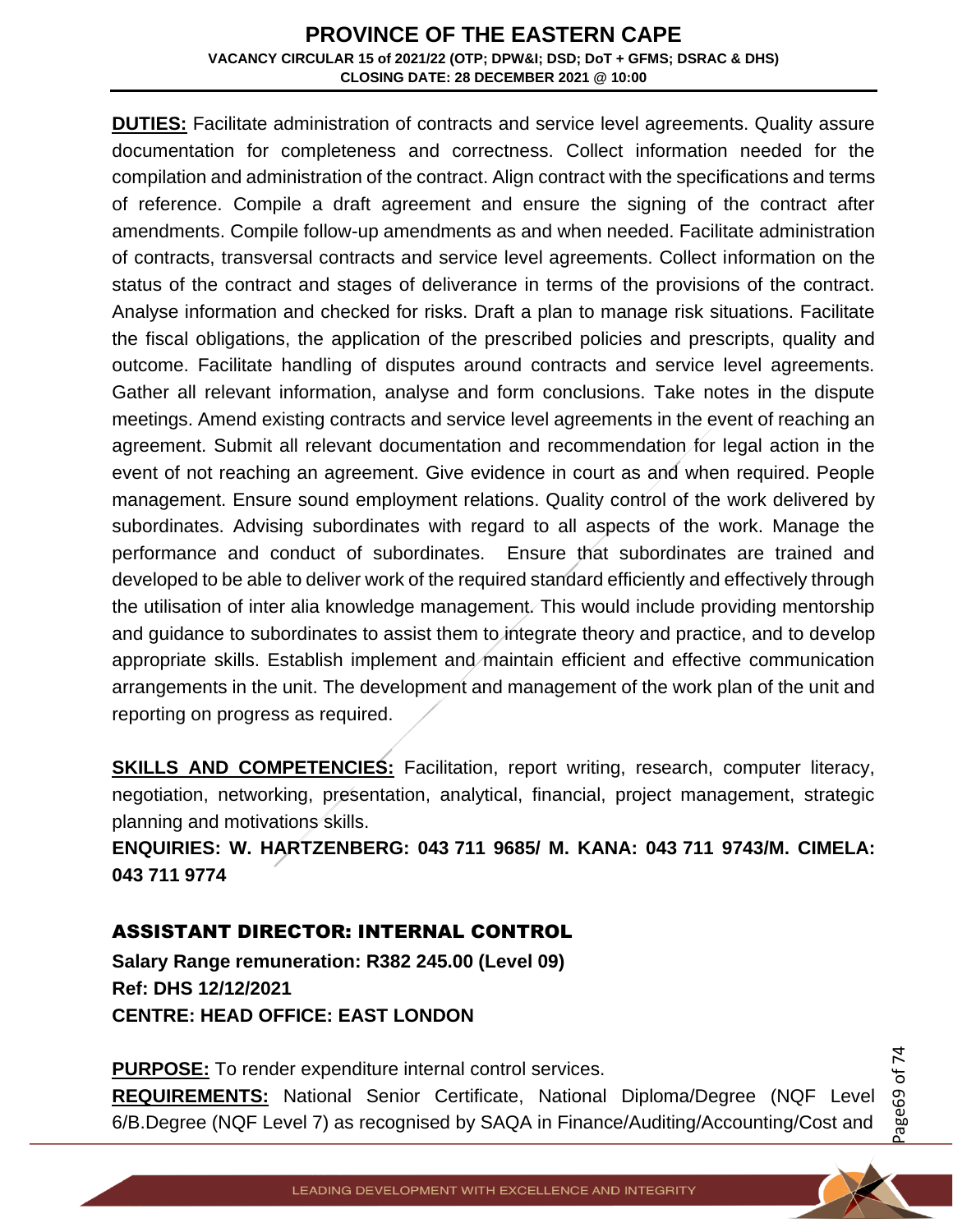Management Accounting or equivalent with 3 years' experience. 3 years' experience at supervisory level in the financed/auditing/internal control field. Knowledge of Public Finance Management Act (PFMA), Public Service Act and Regulations. Good knowledge and understanding of accounting/auditing, applicable legislation and prescripts, government systems, information management and policies and procedures. Must possess a valid driver's licence.

**DUTIES:** Coordinate implementation of policies, standard operating procedures, delegations of authority and internal controls. Coordinate reviewal of departmental policies and procedures to ensure compliance with relevant legislation, regulations, circulars and practice notes. Coordinate development/reviewal checklists of processes where applicable with recommendations. Report on internal control deficiencies with recommendations. Maintain an updated delegation of authority file. Co-ordinate and report on incidents of noncompliance and irregularities. Identify, register irregular, unauthorize fruitless and wasteful expenditure. Assist with the assessment of reported irregular expenditure and make recommendations to the committee. Assist with irregular, unauthorised and fruitless and wasteful expenditure reports. Assess the controls within processes where risk has been identified as high and make recommendations. Manual verification of all requisitions before procurement orders are issue Pre-Audit certificate. Manual verification of payment documents before payment are processed on BAS and PERSAL. Verify bid files on BCSA system and issue compliance reports. Maintain an updated register for errors and non-compliance cases detected during the Pre-Audit process. Maintain, safeguard and safekeep face value documents. Issue face value documents on request by users. Monitor close of face value documents during financial year end. Interact with end users and Auditor General during audit period. Assist with management of allocated resources of the sub-directorate. Ensure sound employment relations. Quality control of the work delivered by subordinates. Advising subordinates with regard to all aspects of the work. Manage the performance and conduct of subordinates. Ensure that subordinates are trained and developed to be able to deliver work of the required standard efficiently and effectively through the utilisation of inter alia, knowledge management. This would include providing mentorship and guidance to subordinates to assist them to integrate theory and practice and to develop appropriate skills. Establish implement and maintain efficient and effective communication arrangements in the unit. The development and management of the work plan of the unit and reporting on progress as required.

**SKILLS AND COMPETENCIES:** Problem solving, research, report writing, negotiation, interpersonal relations, communication, facilitation, analysing, conflict management, presentation, working in a team and ability to work under pressure.

**ENQUIRIES: W. HARTZENBERG: 043 711 9685/ M. KANA: 043 711 9743/ M. CIMELA: 043 711 9774**

Page70 of 7 4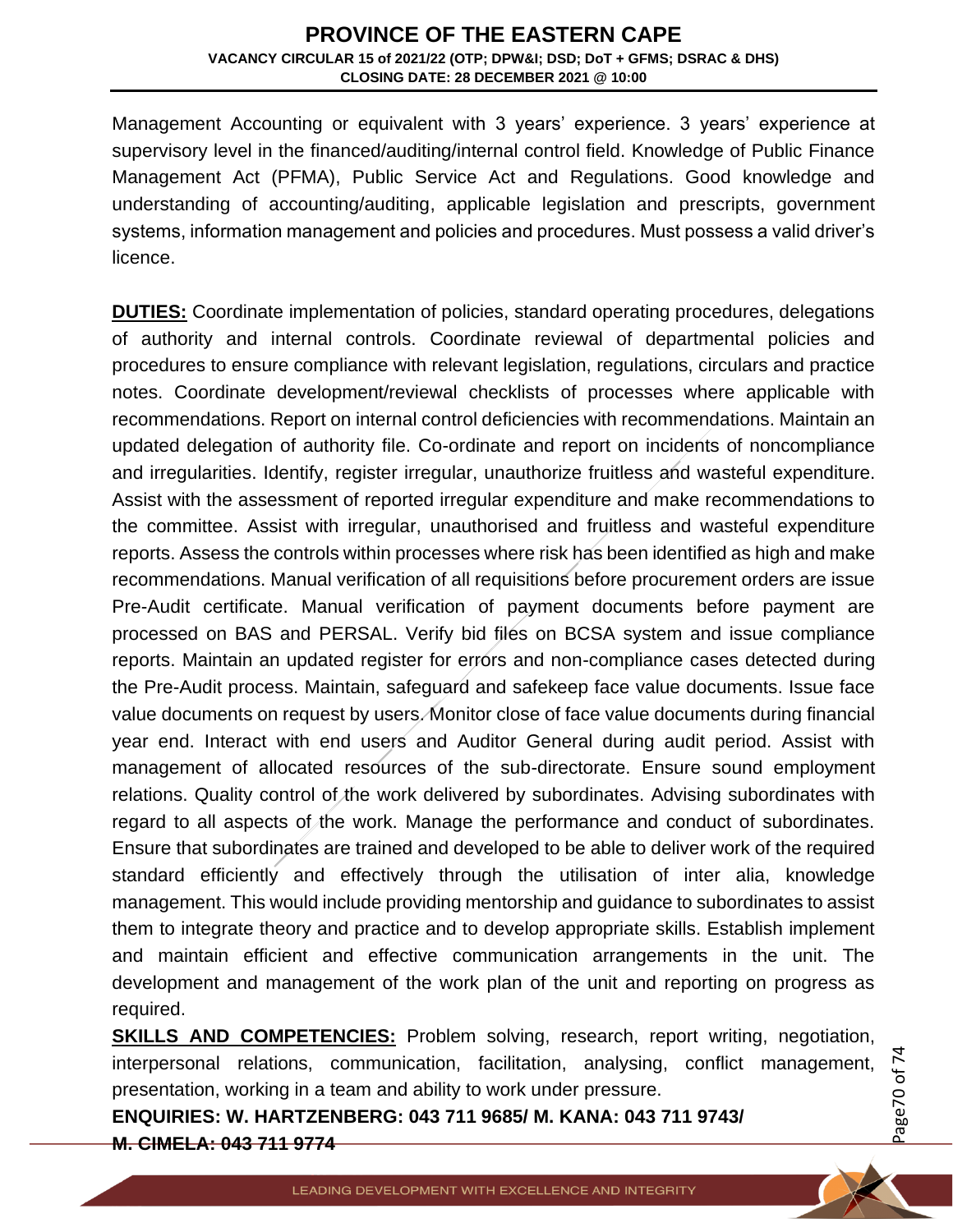## ASSISTANT DIRECTOR: REBATES OFFICE

**Salary Range remuneration: R382 245.00 (Level 09) Ref: DHS 13/12/2021 CENTRE: HEAD OFFICE: EAST LONDON**

**PURPOSE:** To manage rebates office services.

**REQUIREMENTS:** National Senior Certificate, National Diploma/Degree (NQF Level 6/B. Degree (NQF Level 7) as recognised by SAQA in B.Com Finance/Financial Management/Auditing/Accounting/Cost and Management Accounting/Taxation or equivalent with 3 years' work experience. 3 years' experience at supervisory level in the field. Good understanding of the Public Service Act, Public Finance Management Act, Public Service Regulations, Income Tax Act, Treasury Regulations. Must possess a valid driver's licence.

**DUTIES:** Conduct tax reconciliations. Monitor and manage tax administration, interpret, and monitor implementation of policies with regards to rebates office. Execute BAS/PERSAL reconciliation. Clearing of all salary related suspense accounts and execute reconciliations and reports. Scrutinise all documents to ensure compliance with prescripts. Scrutinise all documents for accuracy, completeness, and authorisation. Implement salary inputs and deductions on the system. Ensure that third party pay-overs are effective in the prescribed timeframes. Manage and control payroll and distribution functions. Maintain proper record keeping. Supervise subordinates. Manage queries. Manage the allocated resources of the sub-directorate. Ensure sound employment relations. Quality control of the work delivered by subordinates. Advising subordinates with regards to all aspects of the work. Manage the performance and conduct of subordinates. Ensure that subordinates are trained and developed to be able to deliver work of the required standard efficiently and effectively through the utilisation of inter alia, knowledge management. This would include providing mentorship and guidance to subordinates to assist them to integrate theory and practice, and to develop appropriate skills. Establish implement and maintain efficient and effective communication arrangements in the unit. The development and management of the work plan of the unit and reporting on progress as required.

**SKILLS AND COMPETENCIES:** Facilitation, report writing, research, interpersonal relations, computer literacy, negotiation, presentation, analysing, conflict management and working in a team.

**ENQUIRIES: W. HARTZENBERG: 043 711 9685/ M. KANA: 043 711 9743/M. CIMELA: 043 711 9774**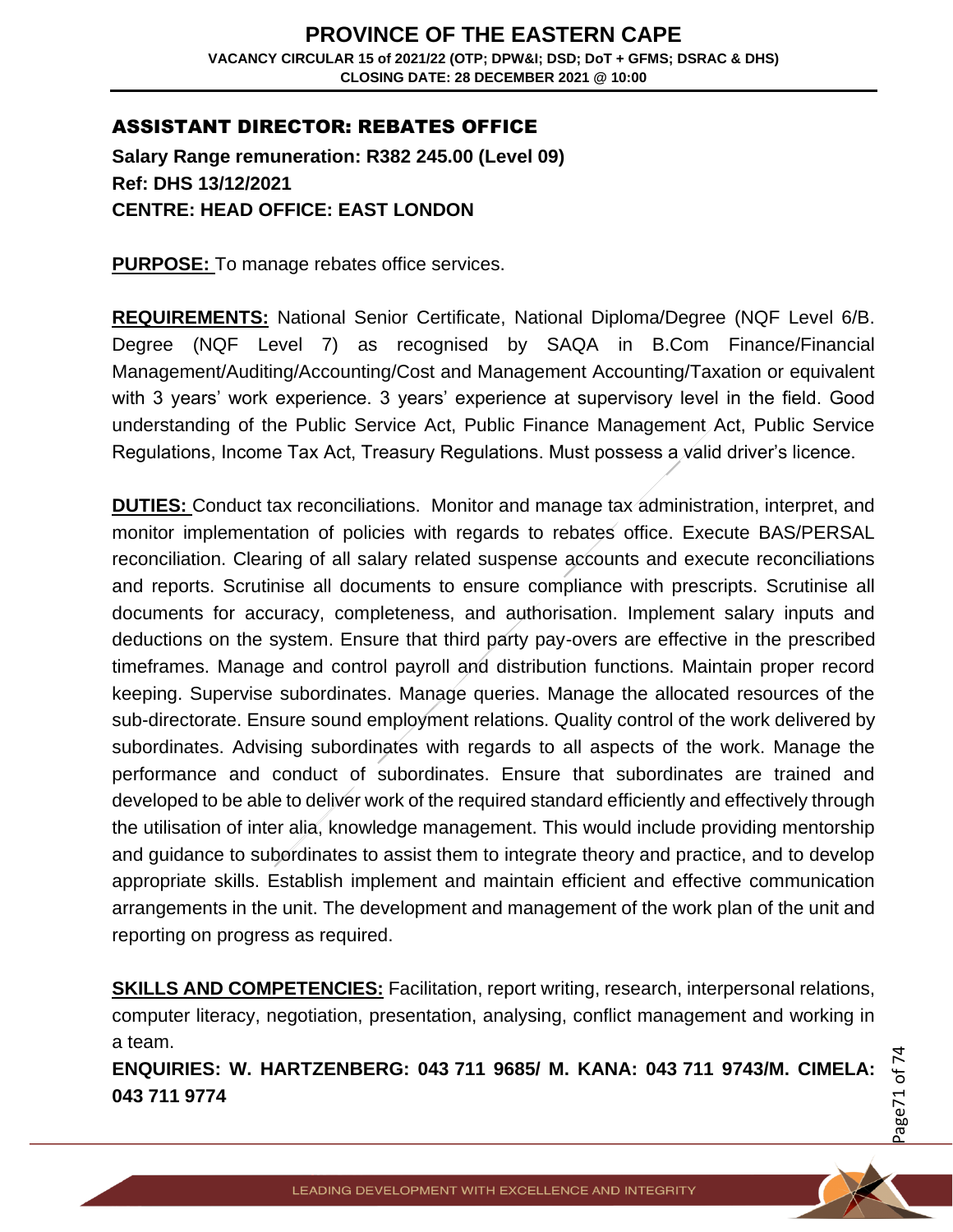## ADMINISTRATIVE OFFICER: BENEFICIARY MANAGEMENT AND CORPORATE SECRETARIAT

**Salary Range remuneration: R261 372.00 (Level 7) Ref: DHS14/12/2021 CENTRE: HEAD OFFICE: EAST LONDON**

**PURPOSE:** To provide administrative support services

**REQUIREMENTS:** National Senior Certificate, National Diploma NQF level 6 as recognised as SAQA in Public Administration, Office Management and Technology/Public Management/Human Settlements or equivalent with 1 to 2 years' experience in the field. Knowledge of housing subsidy system policies and procedures, government policies and planning systems, public service regularity framework and performance management.

**DUTIES:** Render general clerical support services. Record, organise, store, capture and retrieve correspondence and data. Update registers and statistics. Handle routine enquiries. Make photocopies and receive or send document. Distribute documents/packages to various stakeholders as required. Keep and maintain the filling system for the component. Type basic letters and other correspondence when required. Keep and maintain the filing system for the component. Type basic letters and other correspondence when required. Keep and maintain the incoming and outgoing register of the component. Maintain a leave register for the component. Keep and maintain personnel records in the component. Keep and maintain the attendance register of the component. Arrange travelling and accommodation. Processing project linked subsidy claims. Receive, capture, verify subsidy application forms. Edit application forms. File approved application and send for initial searches. Record management. Receive approved application form from the district. Reconcile HSS report with submitted forms. Submit application forms to grant management for filing purposes. Engagement with relevant stakeholders on matters pertaining beneficiary management. Number of municipalities supported on beneficiary administration. Establishment of beneficiary allocation committee (BAC). Conducting beneficiary correct occupation (BCO). Participation in human settlements forum meetings (IGR). Number of beneficiaries on HSS audited for re-prioritisation. Desktop analysis of approved beneficiaries on HSS. Assist in gathering from the region for compilation of reports on Socio economic survey conducted. Assist district in conducting socio economic surveys.

SKILLS AND COMPETENCIES: Computer literacy, interpersonal relations skills, communication skills, ability to work as a team, personal effectiveness.

**ENQUIRIES: W. HARTZENBERG: 043 711 9685/ M. KANA: 043 711 9743/M. CIMELA: 043 711 9774**

Page72 of 7 4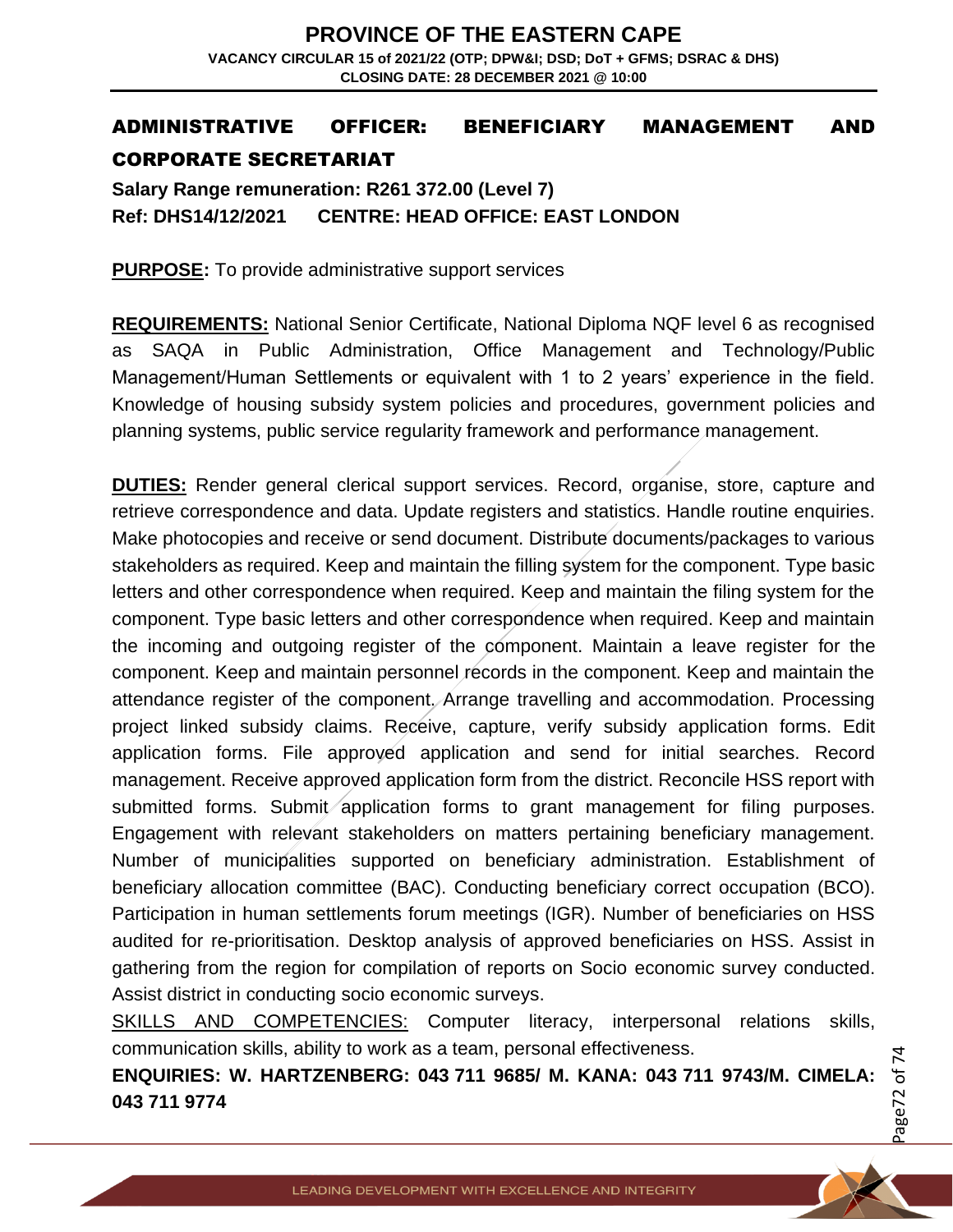## **PROVINCE OF THE EASTERN CAPE VACANCY CIRCULAR 15 of 2021/22 (OTP; DPW&I; DSD; DoT + GFMS; DSRAC & DHS) CLOSING DATE: 28 DECEMBER 2021 @ 10:00**

**3 x CLEANERS: ADMINISTRATIVE SUPPORT SERVICES 1 X Nelson Mandela Bay Metro (Level 2) Salary Range remuneration: R104 073.00 Ref: DHS15/11/2021**

**1 x Buffalo City Metro (Level 2) Ref: DHS16/11/2021 Salary Range remuneration: R104 073.00**

**1 x OR Tambo Region Ref: DHS17/11/2021 Salary Range remuneration: R104 073.00**

**PURPOSE:** To render cleaning services in and out of the offices.

**REQUIREMENTS:** Grade 7. Good communication skills and working in a team.

**DUTIES:** Cleaning offices corridors, elevators, and boardrooms by: Dusting and waxing office furniture. Sweeping, scrubbing and waxing of floors. Vacuuming and shampooing floors. Cleaning walls, windows and doors. Emptying and cleaning of dirt bins. Collect and removing of waste papers. Freshen the office areas. Clean general kitchens by: Clean of basins. Wash and keep stock of kitchen utensils. Cleaning the restrooms by: Refilling hand wash liquid soap. Replace toilet papers, hand towels and refreshers. Empty and wash waste bins. Keep and maintain cleaning materials and equipment. Report broken cleaning machines and equipment. Cleaning of machines (microwares, vacuum cleaners etc) and equipment after use. Request cleaning materials. Cleaning of office outside around office by: collecting waste to waste bins.

**SKILLS AND COMPETENCIES:** Interpersonal relations, Communication, Working in a team

**ENQUIRIES: W. HARTZENBERG: 043 711 9685/ M. KANA: 043 711 9743/M. CIMELA: 043 711 9774**

**APPLICANTS:** Applications must be submitted on a Z83 (as of January 2021) Form, obtainable from any Public Service department or go to [www.dpsa.gov.za](http://www.dpsa.gov.za/) or [http://www.ecprov.gov.za](http://www.ecprov.gov.za/) which must be signed (an unsigned Z83 form will disqualify an application). Should an application be received using the incorrect application for employment (Z83), it will not be considered. Z83 should be accompanied by a recently updated, comprehensive CV as well as copies of all qualification(s), [Matric certificate must also be

Page73 of 7 4